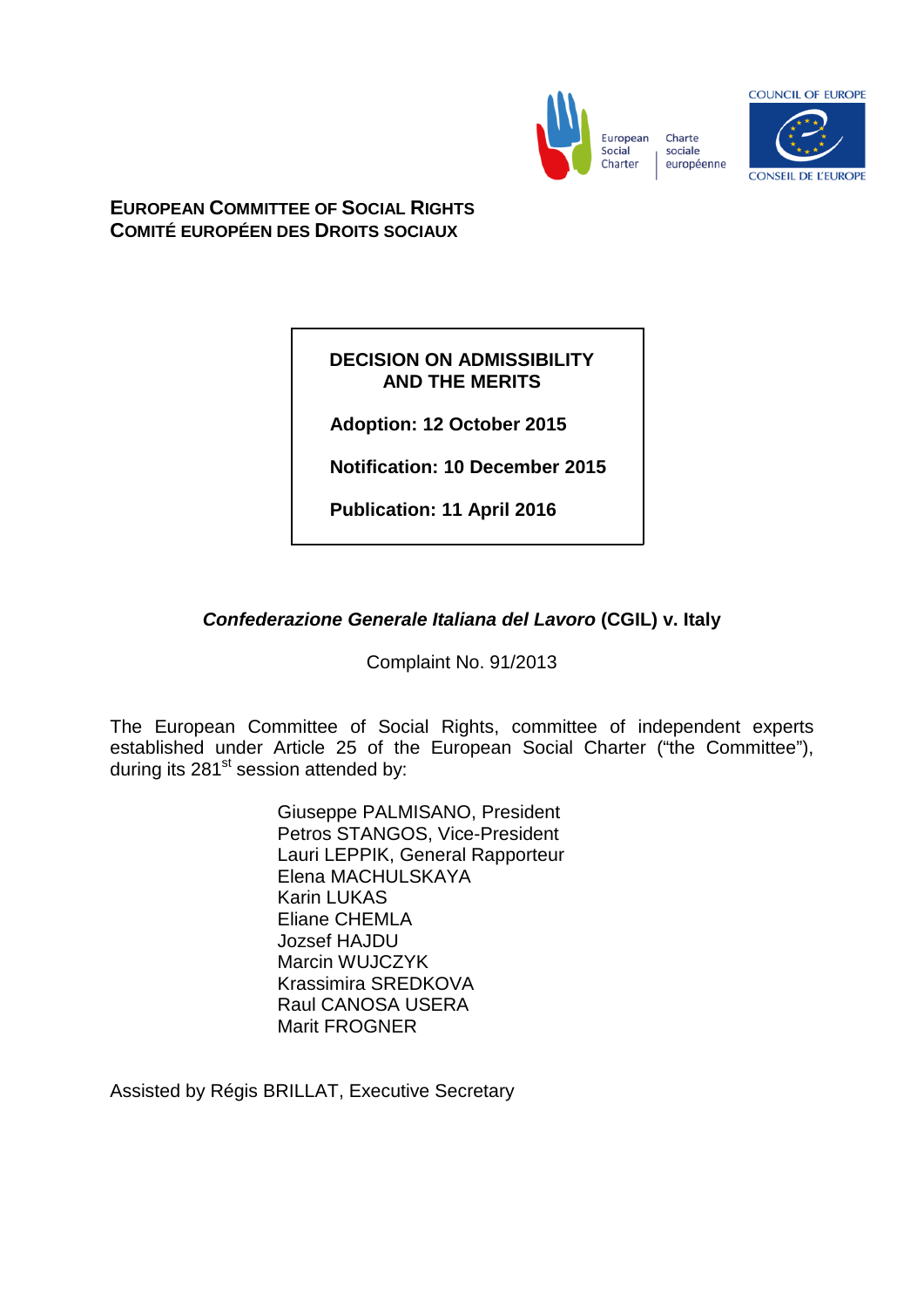Having deliberated on 17 March, 30 June, 7 September and 12 October 2015,

On the basis of the report presented by Karin LUKAS,

Delivers the following decision adopted on 12 October 2015:

# **PROCEDURE**

1. The complaint lodged by *Confederazione Generale Italiana del Lavoro* ("CGIL") was registered on 17 January 2013.

2. CGIL alleges that Section 9 of Act No. 194/1978 ("Act No. 194"), which governs the conscientious objection of medical practitioners and other medical personnel in relation to abortion services, is not properly applied in practice and this:

- violates Article 11 (the right to health) of the Revised European Social Charter ("the Charter"), read alone or in conjunction with Article E (non-discrimination),
- violates Article 1 (the right to work), as well as Article 2 (the right to just conditions of work), 3 (the right to safe and healthy working conditions) and 26 (the right to dignity at work) of the Charter, the latter Articles read either alone or in conjunction with Article E (non-discrimination).

3. In accordance with Rule 29§2 of the Rules of the Committee ("the Rules"), the Committee asked the Government of Italy ("the Government") to make written submissions on the merits in the event that that the complaint is declared admissible, by 31 May 2013, at the same time as its observations on the admissibility of the complaint. The Government's submissions were registered on 30 May 2013.

4. CGIL was invited to submit a response to the Government's submissions by 3 September 2013. The response was registered on 29 July 2013.

5. On 30 September 2013 the Committee transmitted CGIL's response to the Government and invited it to submit a further response by 25 November 2013. The Government's further response was registered on 25 November 2013.

6. In a letter of 18 July 2013, the Committee invited the Parties to the Protocol providing for a system of collective complaints ("the Protocol") and the States having submitted a declaration pursuant to Article D§2 of the Charter to transmit to it, before 3 September 2013, any observations they wished to make on the merits of the complaint in the event that it is declared admissible.

7. In a letter of 18 July 2013, pursuant to Article 7§2 of the Protocol, the Committee invited the international employers' and workers' organisations mentioned in Article 27§2 of the Charter of 1961 to submit observations before 3 September 2013.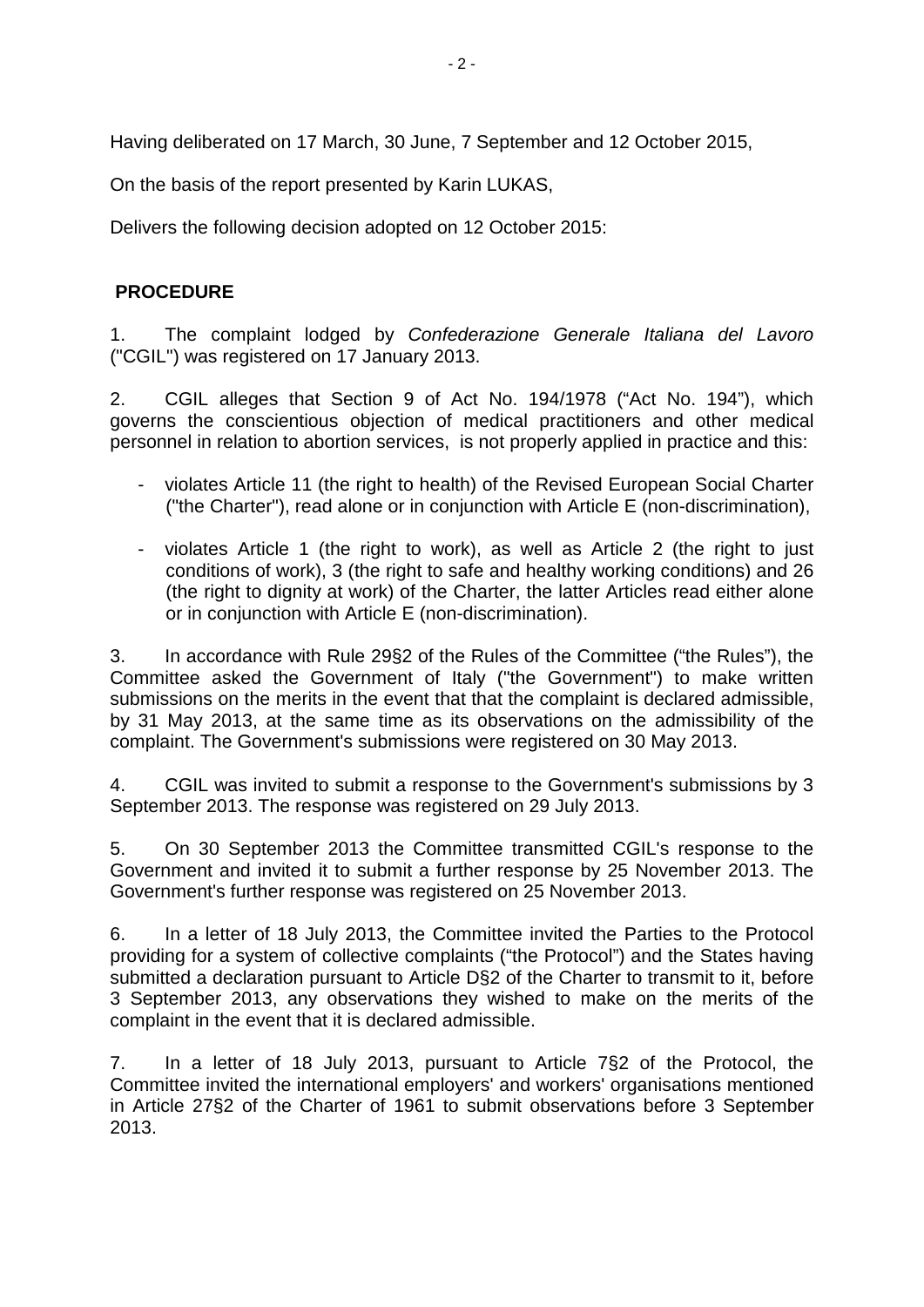8. Observations from the European Trade Union Confederation ("ETUC") were registered on 2 September 2013.

9. On 22 May 2013, *Movimento italiano per la Vita* asked to be invited to submit observations. In accordance with Rule 32A, on 18 June 2013, the President of the Committee invited the organisation to do so by 3 September 2013. The observations were registered on 2 September 2013.

10. On 3 June 2013, *Associazione italiana per l'educazione demografica* asked to submit observations. In accordance with Rule 32A, on 18 June 2013 the President invited the association to do so by 3 September 2013. The observations were registered on 3 September 2013.

11. On 3 June 2013, *Giuristi per la vita* asked to be invited to submit observations on behalf of *Associazione Medici Cattolici Italiani* (A.M.C.I.), *Associazione Italiana Ginecologi Ostetrici Cattolici* (A.I.G.O.C.), *Confederazione Italiana dei Consultori familiari di Ispirazione Cristiana* (C.F.C), *Centro Studi per la tutela della salute della madre e del concepito dell'Università Cattolica del Sacro Cuore di Roma* and *Forum delle associazioni familiari*. In accordance with Rule 32A, on 19 June 2013 the President invited the organisation to do so by 3 September 2013. The observations were registered on 26 August 2013.

12. On 11 June 2013, *Associazione Luca Coscioni per la libertà di ricerca scientifica* asked to be invited to submit observations. In accordance with Rule 32A, on 18 June 2013, the President invited the association to do so by 3 September 2013. The observations were registered on 26 August 2013.

13. On 19 March 2015 the Committee invited the parties, should they wish, to submit any further information on recent developments in law and practice, by 11 May 2015. Information from CGIL was registered on 8 May 2015 and from the Government on 11 May 2015.

14. On 11 May 2015 the Government requested that the Committee organise a hearing in the case. The Committee, by letter dated 29 May 2015, asked the Government to indicate what further information that had not been submitted to the Committee during the written procedure, it wished to present to the Committee.

15. The Government responded on 30 June 2015 confirming its request. Pursuant to Article 7(4) of the Protocol and Rule 33 the Committee decided to hold a public hearing on 7 September 2015.

16. On 27 July 2015 a list of questions was sent to the parties prior to the hearing setting out the issues the Committee wished them to address.

17. On 16 June 2015, pursuant to Rule 33§4, the ETUC was invited to participate in the hearing pursuant to Rule 33(4) but declined.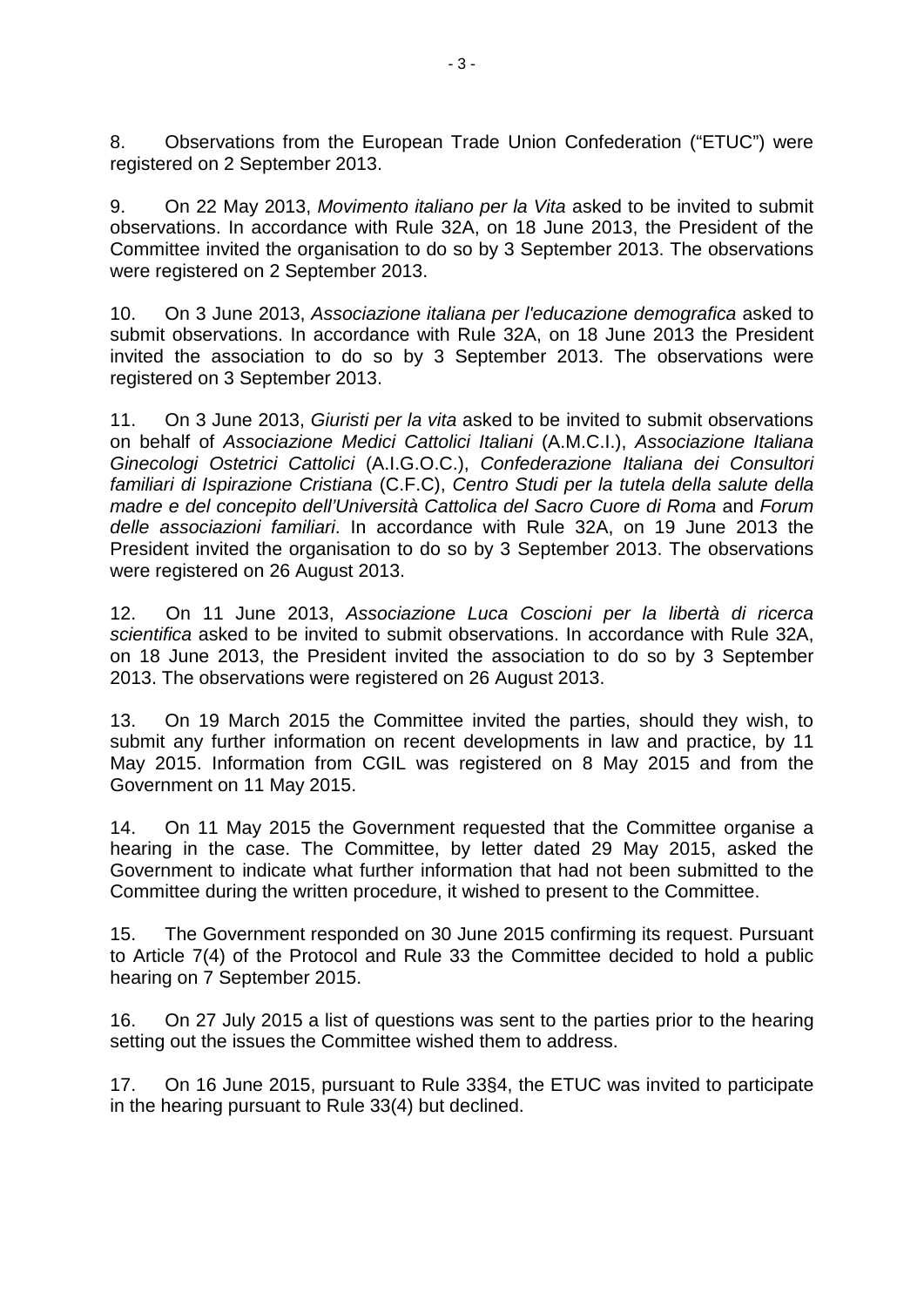18. A hearing took place in public in the Human Rights Building, Strasbourg, on 7 September 2015. There appeared before the Committee:

a) *for the complainant organisation*

Ms Benedetta Liberali, Solicitor,

Dr Andrea Allamprese, Advisor Legal Office of CGIL

b) *for the Government*

Professor Assuntina Morresi, Adviser to the Minister of Health

Ms Paola Accardo, Co-Agent of the Government before the European Court of Human Rights.

19. The Committee was addressed by Ms Liberali and Professor Morresi and Ms Accardo.

20. Additional information was submitted to the Committee and has been taken into account in so far as it was referred to in the oral submissions or was in the public domain.

## **SUBMISSIONS OF THE PARTIES**

# **A – The complainant organisation**

21. CGIL asks the Committee to find that the inadequate implementation of Section 9§4 of Act No. 194, which regulates the conscientious objection of medical practitioners and personnel in relation to abortion services, is in violation of Article 11 of the Charter, read alone or in conjunction with the non-discrimination clause in Article E, in that it does not protect the right guaranteed to women with respect to access to abortion services.

22. CGIL also alleges a violation of Article 1, as well as Articles 2, 3 and 26 of the Charter, the latter Articles read either alone or in conjunction with the nondiscrimination clause in Article E, on the grounds that the Government has failed to protect the rights of medical practitioners involved in the provision of abortion services.

23. Moreover, CGIL invites the Committee to recognise the relevance of Articles 21 (the right to information and consultation) and 22 (the right to take part in the determination and improvement of the working conditions and working environment) for the application of the relevant domestic law.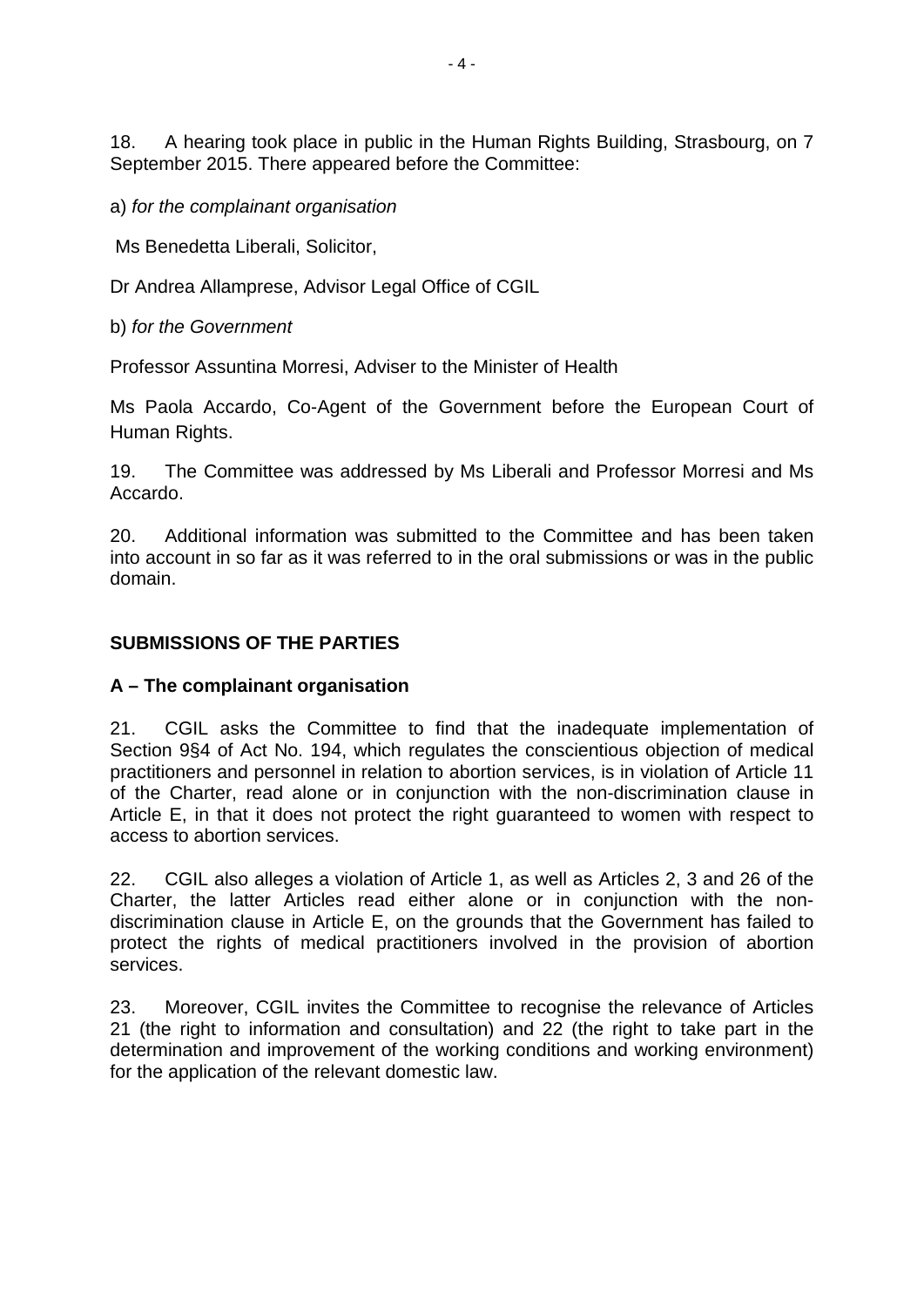### **B – The respondent Government**

24. The Government considers the complaint to be inadmissible as CGIL failed to exhaust domestic remedies and further asks the Committee to declare the complaint unfounded in all respects.

# **OBSERVATIONS BY THE EUROPEAN TRADE UNION CONFEDERATION ("the ETUC")**

25. The ETUC considers that the situation in practice amounts to a violation of:

- Article 11§§1 and 2 of the Charter due to the non-application of Section 9 of Act No.194. The ETUC notes that despite the data provided by the complainant organisation in support of its allegations, the Government does not refer to any measures taken to improve the implementation of Section 9 of Act No. 194/1978;

Article E of the Charter, which does not set out an exhaustive list of prohibited grounds of discrimination, but covers also any territorial differences in the application of a law. The ETUC maintains that considerable differences exist with regard to the access to abortion between various provinces and other entities.

26. As to the employment-related rights of non-objecting medical practitioners, the ETUC observes that the national situation amounts to a violation of the following provisions:

- Article 1§2, due to the failure of the authorities to ensure the effective exercise of the right to work without discrimination in employment in the application of Section 9 of Act No. 194/1978. The ETUC maintains that the career development of nonobjecting medical practitioners differs from that of objectors due to the excessive workload, and limitation of work mainly to the provision of abortion services.

Article 2§1, due to the excessive working time of non-objecting medical practitioners. It refers in this regard to infringement proceedings initiated by the Commission of the European Union against Italy due to an alleged failure to implement Directive 2003/88/EC on part of doctors in general in the public sector (Directive 2003/88/EC of the European Parliament and of the Council of 4 November 2003 concerning certain aspects of the organisation of working time; OJ L 299, 18.11.2003, p. 9–19). The ETUC maintains that the situation is more problematic for non-objecting doctors and notes that in the context of the collective complaint, the Government fails to challenge the allegations made in this regard;

Article 3§3, due to the absence of an effective labour inspection system. The ETUC refers to the previous Conclusions of non-conformity in respect of Article 3§3 (Conclusions 2009, Italy); and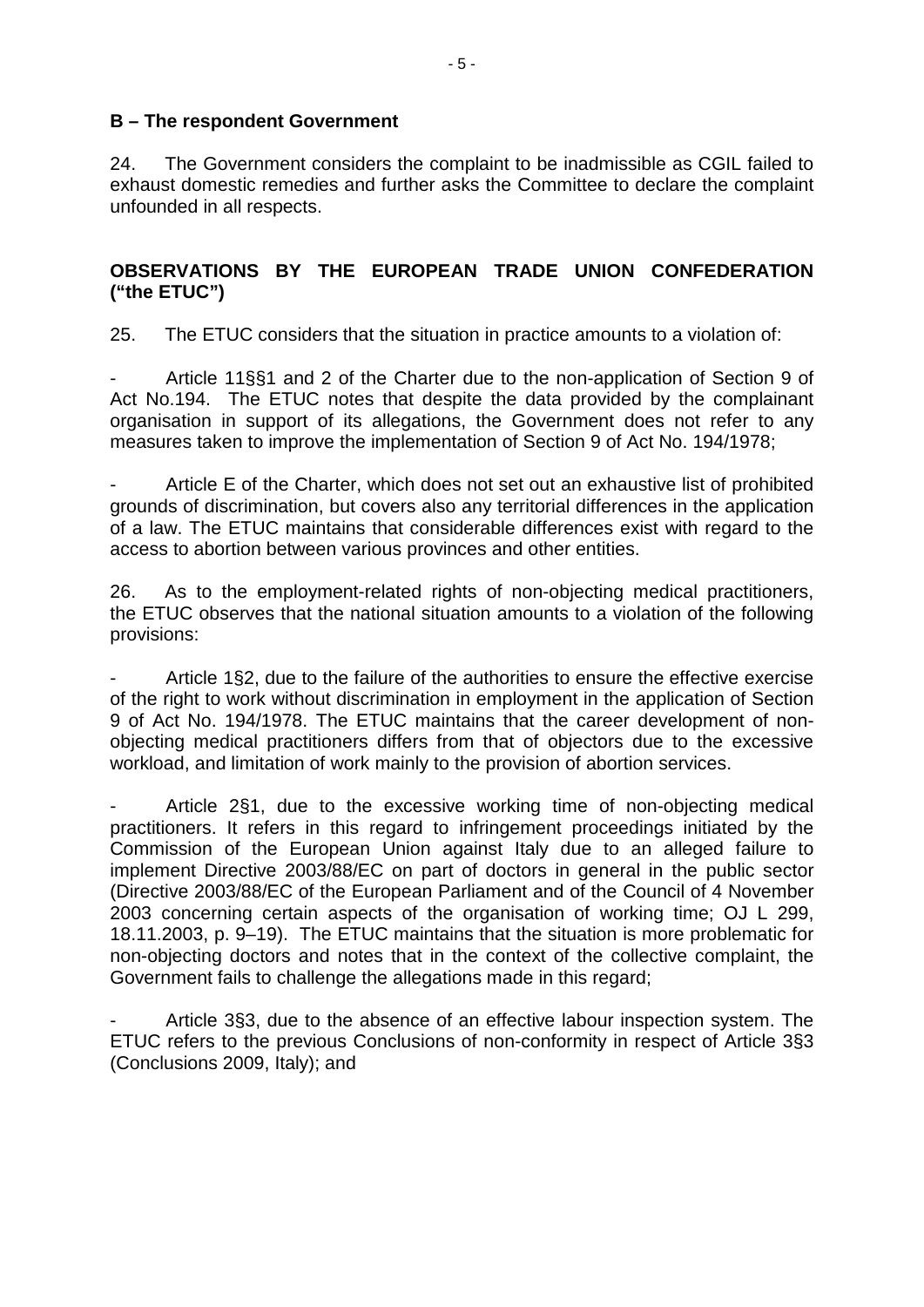Article 26§2, due to the isolation at work of non-objecting medical practitioners, who often need to carry out abortions alone as the only medical practitioners undertaking this type of work. In the ETUC's view this amounts to moral harassment.

# **OTHER OBSERVATIONS**

# **A.** *Associazione "Luca Coscioni per la libertà" di ricerca scientifica*

27. The association is a non-governmental organisation that promotes, inter alia, the freedom of scientific research, as well as human rights for sick persons and persons with disabilities. It also provides assistance to women who are unable to access abortion services.

28. According to the association, a very high number of medical practitioners have objected to abortion on conscientious grounds pursuant to Act No. 194, which leads to situations, witnessed by its members in its field work, where many women are unable to access abortion services as provided by law.

29. The association maintains that there is a significant regional disparity in the provision of abortion services due to the lack of non-objecting medical practitioners, which means that women need to rely on private service providers or obtain an abortion in other geographical areas.

30. It also maintains that the work-related rights of the non-objecting medical practitioners are violated and refers to situations where, according to its observations from the field, their work has been limited to performing abortions or the personnel has been required to work overtime, to work in isolation, as well as without replacement or assistant personnel.

# **B.** *Movimento Italiano per la Vita*

31. *Movimento Italiano* per la Vita is a national federation of more than six hundred local groups, service centres promoting the right to life (centri di servizi di aiuto alla vita) and care homes (case di accoglienza). Its aim is to promote and defend the right to life and dignity for all. In the organisation's view human dignity is intrinsically linked to the right to life, which is why abortion is only permitted in exceptional circumstances in Italy.

32. *Movimento Italiano* per la Vita argues that human life begins at conception and refers in this respect to several texts, such as Recommendations 874 (1979), 1046 (1986), and 1100 (1989) of the Parliamentary Assembly of the Council of Europe, as well as to the Convention for the Protection of Human Rights and Dignity of the Human Being with regard to the Application of Biology and Medicine. It highlights that the European Court of Human Rights has in several decisions been called upon to rule whether an unborn child is covered by Article 2 of the European Convention on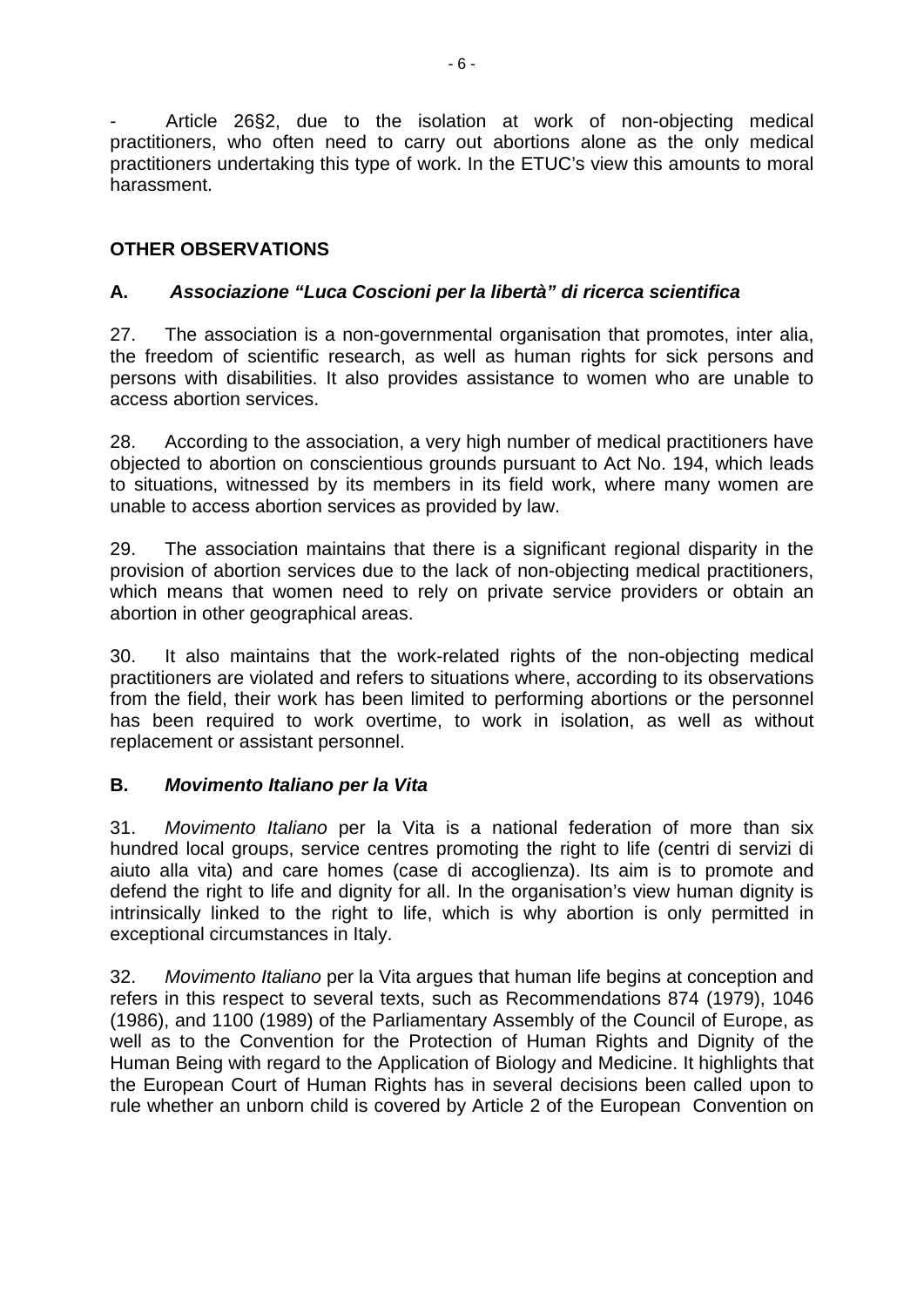Human Rights, and has consistently held that States have a margin of appreciation in this respect.

33. *Movimento Italiano* per la Vita argues that the right of a doctor to refuse to carry out abortions on the grounds of conscience is widely recognised as a fundamental right. On the contrary, abortions can only be carried out in cases of necessity, as defined in the domestic legislation and by the decisions of the domestic courts.

34. *Movimento Italiano* per la Vita maintains that it has not been proven that women are obliged to travel abroad for abortion as a result of the high numbers of conscientious objectors. This is rather due to the fact that in some countries the law is less restrictive.

35. It lastly argues that all annual ministerial reports indicate that the diminution of abortions in Italy is due to the effective functioning of Act No. 194/1978, and not to conscientious objection.

# **C.** *Associazione italiana per l'educazione demografica*

36. *Associazione italiana per l'educazione demografica* is a non-governmental organisation which seeks to, inter alia, promote free and responsible procreation; support initiatives for the improvement of the quality of life and safeguarding human health; as well as ensuring due enforcement of abortion legislation.

37. *Associazione italiana per l'educazione demografica* observes that in 2012, on average seven out of ten gynaecologists refused to carry out abortions on conscientious grounds. Significant regional disparities exist, with certain regions having a higher number of doctors objecting to abortions, for example in the south. In this respect, it refers to recent information indicating that the percentage of conscientious objectors may in some regions be considerably larger than that registered by the Italian Ministry of Health.

38. It further maintains that the number of illegal abortions is on the increase in Italy and the figures published by the Ministry of Health in 2008 –20.000 clandestine abortions – may underestimate the problem as they do not include foreign women. In addition, the Associazione italiana per l'educazione demografica observes an increase in "spontaneous abortions", which – according to the above figures – amount to some 73.000 per year, compared to some 50.000 in the 1980s. It suggests that these figures may also include women who, having tried to terminate their pregnancy by themselves, go to the hospital to complete the abortion process and have the abortion recorded as "spontaneous".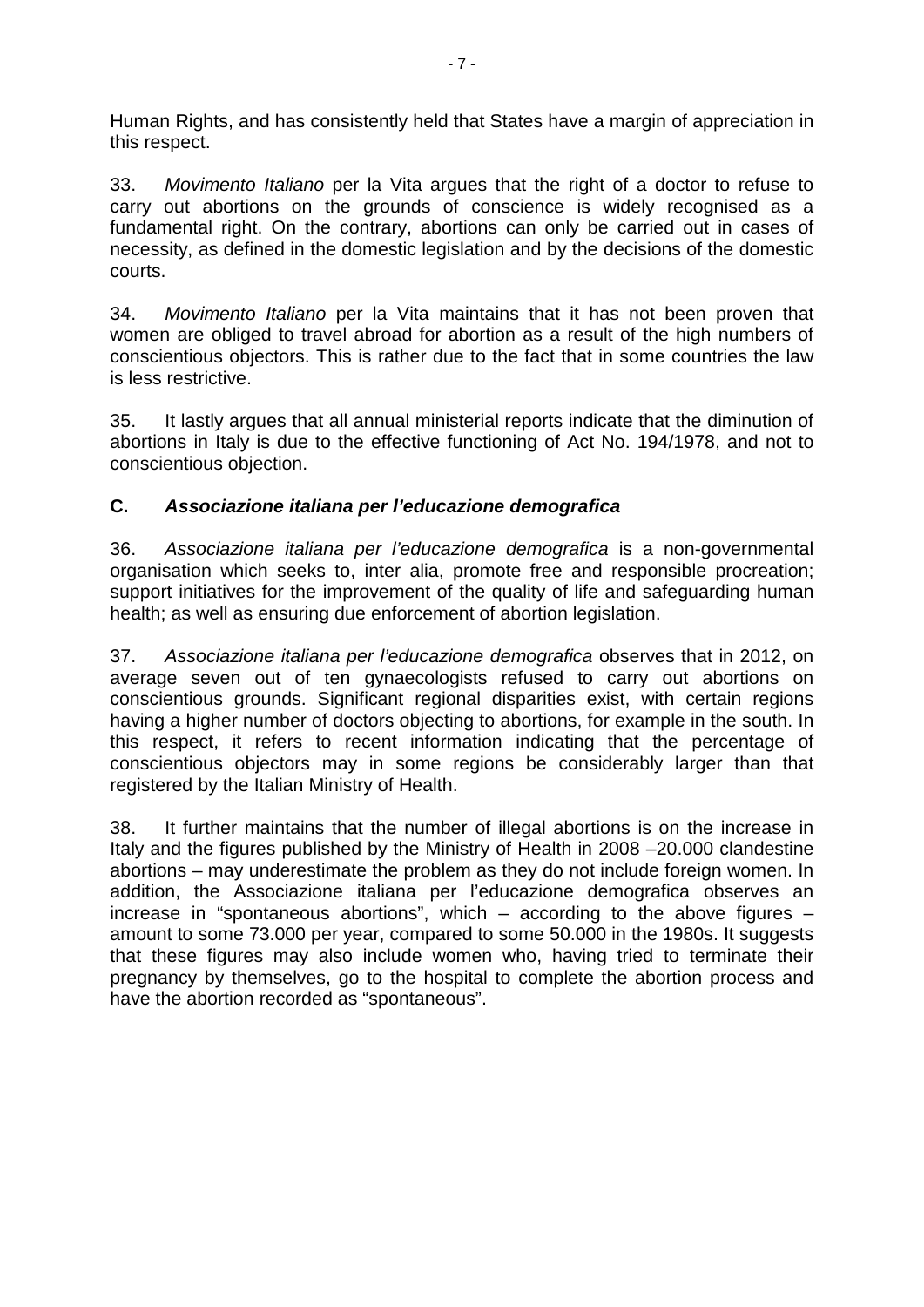# **D.** *Giuristi Per La Vita*

39. *Giuristi Per La Vita* is a non-governmental organisation which aims to promote and protect the right to life. It submits its observations on behalf of *Associazione Medici Cattolici Italiani* (A.M.C.I.), *Associazione Italiana Ginecologi Ostetrici Cattolici*  (A.I.G.O.C.), *Confederazione Italiana dei Consultori familiari di Ispirazione Cristiana*  (C.F.C), *Centro Studi per la tutela della salute della madre e del concepito dell'Università Cattolica del Sacro Cuore di Roma* and *Forum delle associazioni familiari*.

40. *Associazione Italiana Ginecologi Ostetrici Cattolici (*The Italian Association of Catholic Obstetricians and Gynecologists (AIGOC)) has over 100 members all over the country. Its purpose is to work nationwide for the improvement of life and health of mothers and children. The association offers various services, training, research and advocacy designed to propose to the mothers other solutions than abortion, to prevent maternal and perinatal mortality.

41. *Associazione Medici Cattolici Italiani (*The Association of Catholic Doctors (AMCI)) has over 4000 members and 4000 followers and is present in 17 Regions and has 130 Sections. The main activities of the association consist in permanent training of physicians, protection of doctors and patient's rights, actions to address a dignified practice of medicine, health promotion, conscientious objection, environmental protection and the ecumenical dialogue with the representatives of the other religious denominations.

42. *Centro Studi per la tutela della salute della madre e del concepito dell'Universitàb Cattolica del Sacro Cuore di Roma (*The Study Centre for Health Protection of the Mother and Conceived) is a non-profit body of the Catholic University of the Sacred Heart in Rome. The Centre promotes research and activities on reproduction and motherhood.

43. *Confederazione Italiana dei Consultori familiari di Ispirazione Cristiana (*Christian Italian Confederation of family counseling (CFC)) brings together 200 advisory centers in Italy. It aims to promote the development and the coordination of counseling centers in the light of the Christian principles.

44. *Forum delle associazioni familiari (t*he Italian Forum of family associations) is a network of 50 national and 400 local associations grouped into 20 regional Forums and various local Forums. Representing three millions of families, its purpose is to support the family in all its aspects, recognizing its irreplaceable values as the cornerstone of any civilized society.

45. *Giuristi Per La Vita* maintains that the right to conscientious objection cannot be limited in any circumstances and refers to various international sources in support of this position.

46. *Giuristi Per La Vita* observes that Act No. 194/1978 does not oblige objecting medical practitioners to guarantee the provision of abortion. They must nevertheless provide care both before and after abortions and cannot be exempted from assisting with the procedure when the life of the woman is in imminent danger.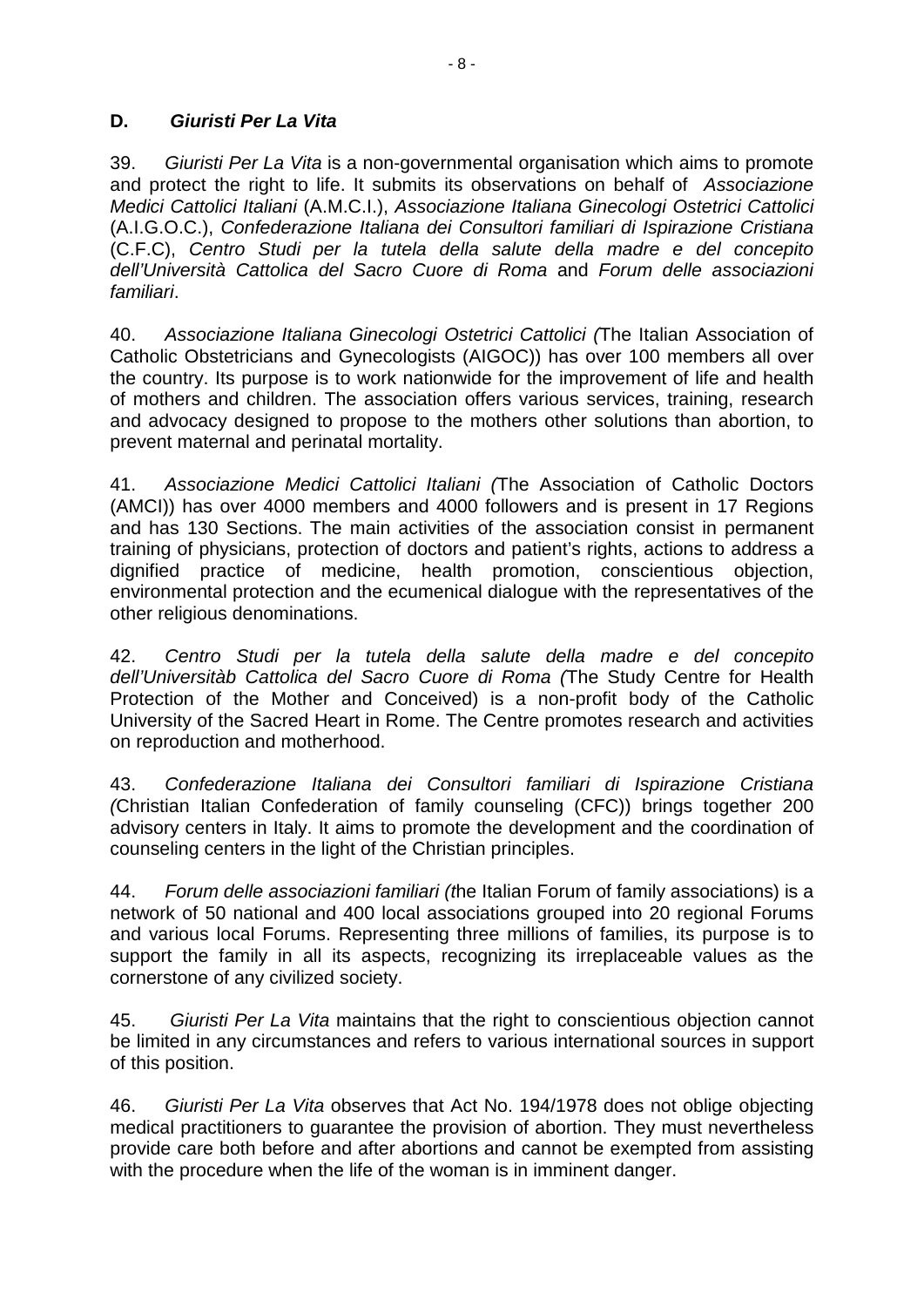47. It does not consider the domestic situation to violate the right to health. It refers to data from the 2012 report on the implementation of Act No.194/1978 and notes that approximately 95 % of abortions are carried out within four weeks from the statutory certification date. There is moreover no record of any kind on requested abortions not having been carried out. Also the complications rate is low and the hospitalisation time short.

48. *Giuristi Per La Vita* does not consider that the national situation amounts to prohibited discrimination under Article E, as women are able to move about easily and because no fully isolated rural areas exist in Italy. Pursuant to the statistics, more than 20 % of elective abortions are performed outside the woman's province or region of residence.

49. *Giuristi Per La Vita* lastly considers that the alleged violations of the workrelated rights of the Charter have not been substantiated. There is no evidence that those who carry out or assist in abortions have additional work, work longer or suffer from an increased number of work-related injuries than their objecting colleagues. It further maintains that the objecting and non-objecting medical practitioners have different work tasks and are thus not in a comparable position for the purposes of the complaint.

## **RELEVANT DOMESTIC LAW AND PRACTICE**

#### 50. Constitution

#### **Section 1**

"Italy is a Democratic Republic, founded on work. Sovereignty belongs to the people and is exercised by the people in the forms and within the limits of the Constitution. "

#### **Section 2**

"The Republic recognises and guarantees the inviolable rights of the person, both as an individual and in the social groups where human personality is expressed. The Republic expects that the fundamental duties of political, economic and social solidarity be fulfilled".

#### **Section 3**

"All citizens have equal social dignity and are equal before the law, without distinction of sex, race, language, religion, political opinion, personal and social conditions.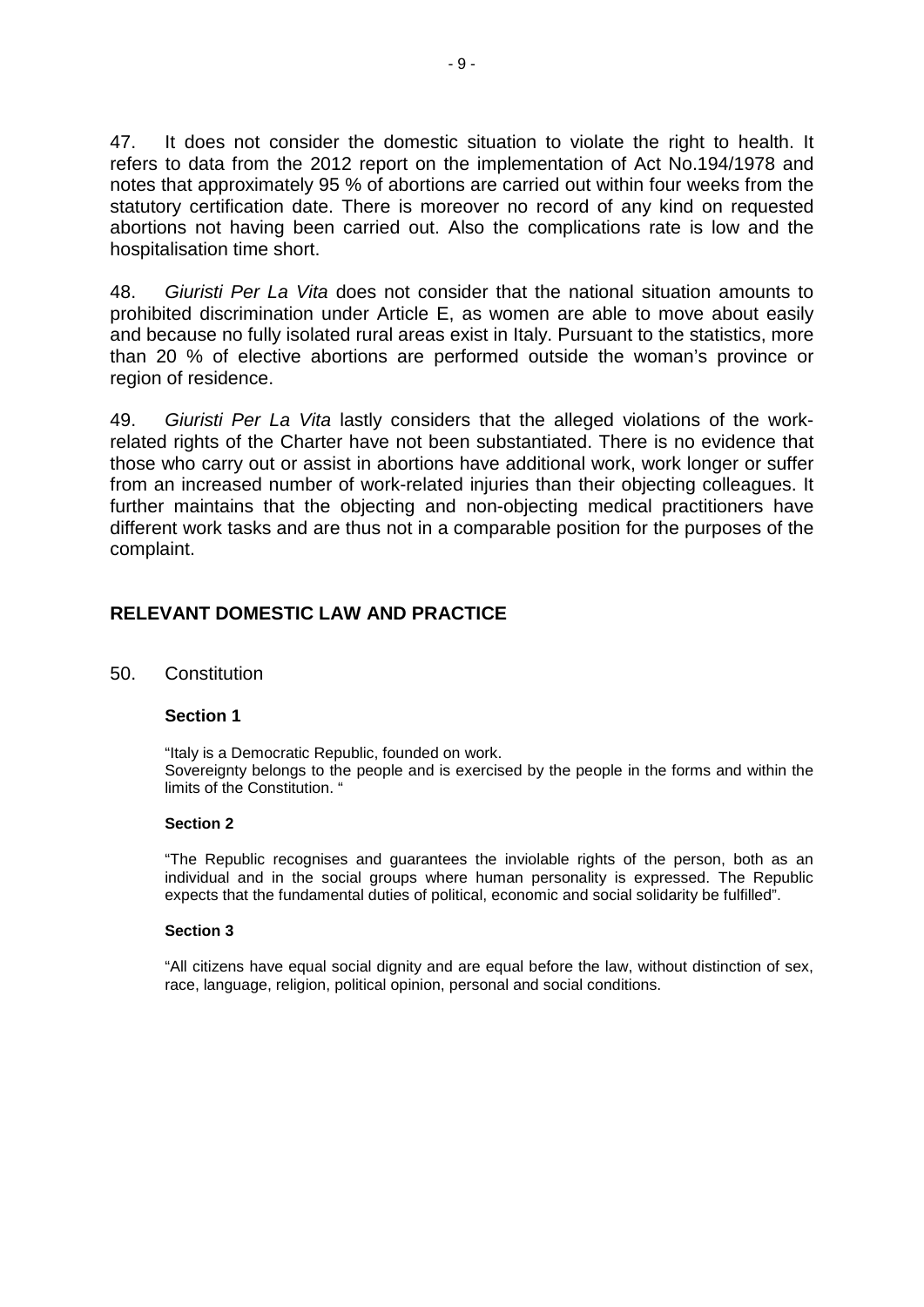It is the duty of the Republic to remove those obstacles of an economic or social nature which constrain the freedom and equality of citizens, thereby impeding the full development of the human person and the effective participation of all workers in the political, economic and social organisation of the country".

#### **Section 4**

"The Republic recognises the right of all citizens to work and shall promote such conditions as will make this right effective.

Every citizen has the duty, according to capability and choice, to perform an activity or function that contributes to the material or spiritual progress of society."

#### **Section 19**

"All persons have the right to profess freely their own religious faith in any form, individually or in association, to disseminate it and to worship in private or public, provided that the religious rites are not contrary to public morality".

#### **Section 21**

"All persons have the right to express freely their ideas by word, in writing and by all other means of communication. (…)".

#### **Section 32**

"The Republic safeguards health as a fundamental right of the individual and as a collective interest, and guarantees free medical care to the indigent.

No one may be obliged to undergo any health treatment except under the provisions of the law. The law may not under any circumstances violate the limits imposed by respect for the human person".

#### **Section 35**

"The Republic shall protect work in all its forms and practices.

It shall provide for the professional or vocational training and advancement of workers.

It shall promote and encourage international agreements and organisations which have the aim of establishing and regulating labour rights.

It shall recognise the freedom to emigrate, subject to the obligations set out by law in the general interest, and shall protect Italian workers abroad. "

#### **Section 36**

"Workers have the right to a remuneration commensurate to the quantity and quality of their work and in all cases to an adequate remuneration ensuring them and their families a free and dignified existence.

Maximum daily working hours are established by law.

Workers have the right to a weekly rest day and paid annual holidays. They cannot waive this right."

51. Act No. 194/1978 "Norms on the social protection of motherhood and the voluntary termination of pregnancy" (Norme per la tutela sociale della maternità e sull'interruzione volontaria della gravidanza – Gazzetta ufficiale 22/05/1978, n. 140)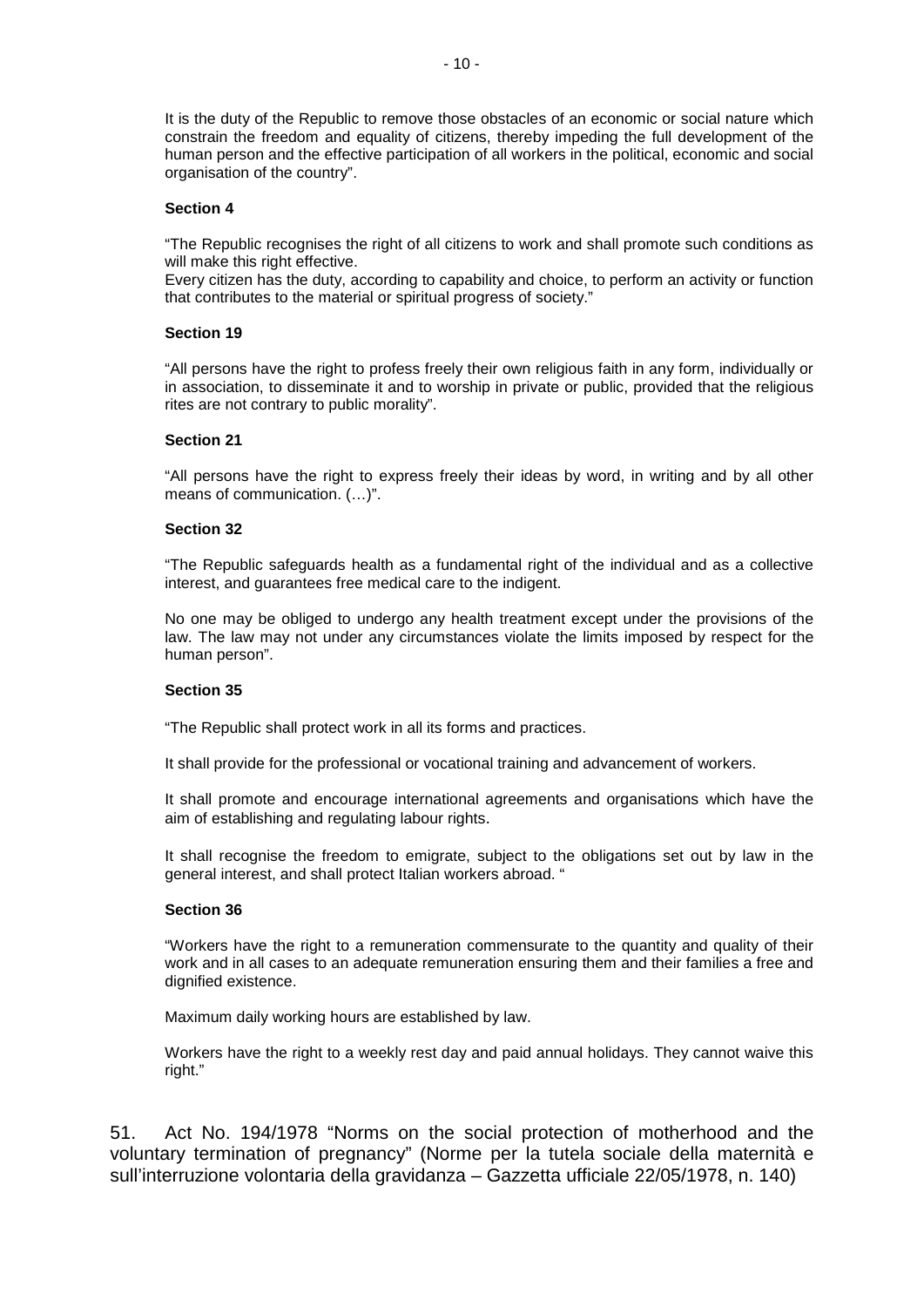#### **Section 4**

"In order to undergo termination of pregnancy during the first 90 days, women whose situation is such that continuation of pregnancy, childbirth or motherhood would seriously endanger their physical or mental health, in view of their state of health, their economic, social or family circumstances, the circumstances in which conception occurred or the probability that the child would be borne with abnormalities or malformations, shall apply to a public counselling centre [...] or to a fully authorised medical social agency in the region or to a physician of her choice."

#### **Section 5**

"In all cases, in addition to guaranteeing the necessary medical examinations, counselling centres and socio-medical agencies shall be required, especially when the request for termination of pregnancy is motivated by the impact of economic, social or family circumstances upon the pregnant woman's health, to examine possible solutions to the problems in consultation with the woman and, where the woman consents, with the father of the *conceptus*, with due respect for the dignity and personal feelings of the woman and the person named as the father of the *conceptus*, to help her to overcome the factors which would lead her to have her pregnancy terminated, to enable her to take advantage of her rights as a working woman and a mother, and to encourage any suitable measures designed to support the woman by providing her with all necessary assistance both during her pregnancy and after the delivery. Where the woman applied to a physician of her choice, he shall: carry out the necessary medical examinations, with due respect for the woman's dignity and freedom; assess, in conjunction with the woman and, where the woman consents, with the father of the *conceptus*, with due respect for the dignity and personal feelings of the woman and of the person named as the father of the *conceptus*, if so desired taking account of the result of the examinations referred to above, the circumstances leading her to request that her pregnancy be terminated; and inform her of her rights and of the social welfare services available to her, as well as regarding the counselling centres and the socio-medical agencies. Where the physician at the counselling centre or socio-medical agency, or the physician of the woman's choice, finds that in view of the circumstances termination is urgently required, he shall immediately issue the woman a certificate attesting to the urgency of the case. Once she has been issued this certificate, the woman may report to one of the establishments authorised to perform pregnancy terminations.

If termination is not found to be urgently required, the physician at the counselling centre or the socio-medical agency, or the physician of the woman's choice, shall at the end of the consultation, if the woman requests that her pregnancy be terminated on account of circumstances referred to in Section 4, issue her a copy of a document signed by himself and the woman attesting that the woman is pregnant and that the request has been made, and shall request her to reflect for seven days. After seven days have elapsed, the woman may take the document issued to her under the terms of this paragraph and report to one of the authorised establishments in order for her pregnancy to be terminated."

#### **Section 6**

"The voluntary termination of pregnancy may be performed after the first 90 days:

a) where the pregnancy or childbirth entails a serious threat to the women's life;

b) where the pathological processes constituting a serious threat to a women's physical or mental health, such as those associated with serious abnormalities or malformations of the foetus, have been diagnosed."

#### **Section 7**

"The pathological process referred to in the preceding Section shall be diagnosed and certified by a physician on the staff of the department of obstetrics and gynaecology of the hospital establishment in which the termination is to be performed. The physician may call upon the assistance of specialists. The physician shall be required to forward the documentation on the case as well as his certificate to the medical director of the hospital in order for the termination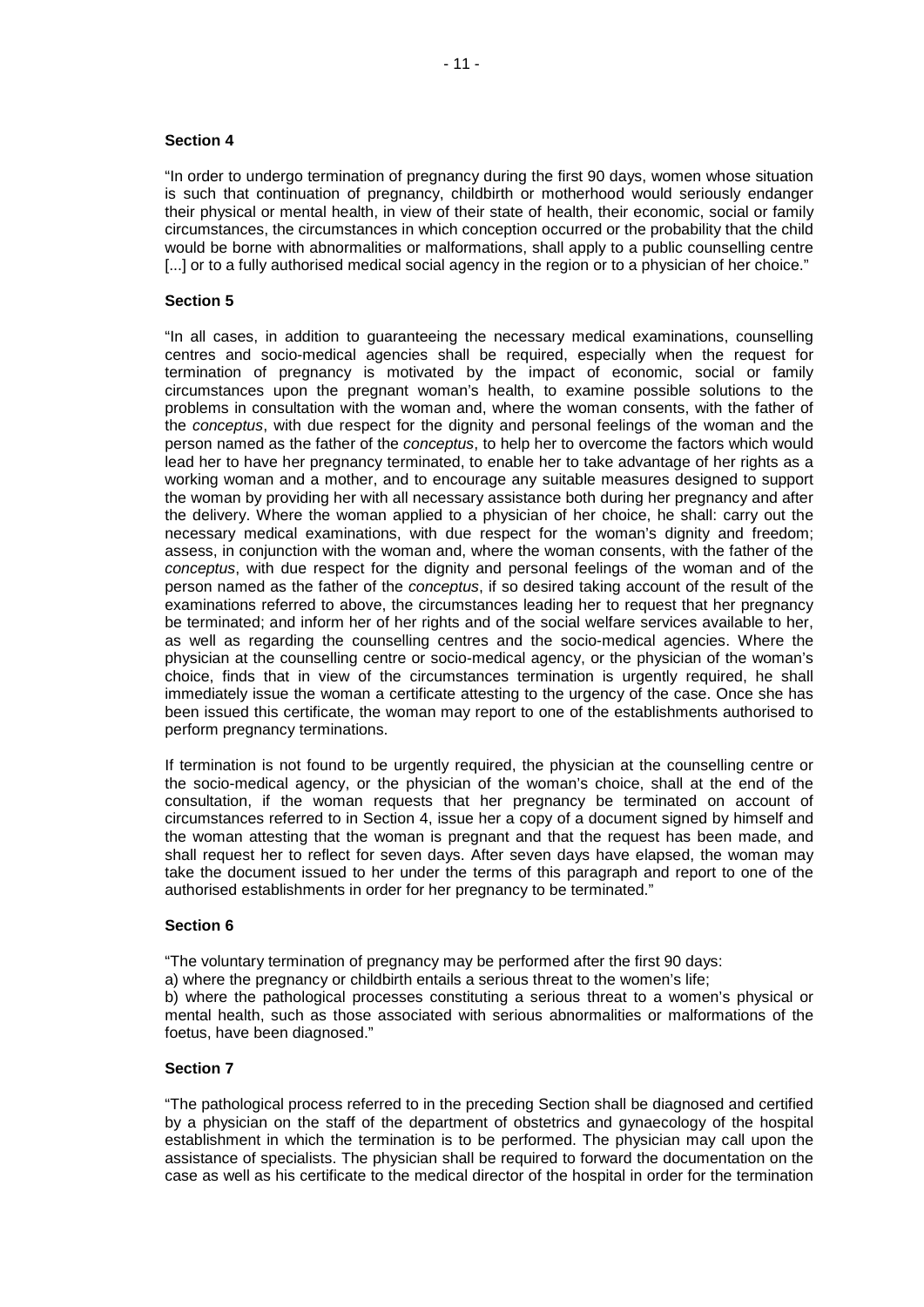to be performed immediately. Where the termination of pregnancy is necessary in view of an imminent threat to the woman's life, it may be performed without observing the procedures referred to in the preceding paragraph and in a place other than those referred to in Section 8. In such cases, the physician shall be required to notify the provincial medical officer." (...).

#### **Section 8**

"Pregnancy terminations shall be performed by a physician on the staff of the obstetrics and gynaecology department of a general hospital as referred to in Section 20 of Law No. 132 of 12 February 1968; this physician must also confirm that there are no medical contraindications.

Pregnancy terminations may likewise be carried out in specialized public hospitals, the institutes and establishments referred to in the penultimate paragraph of Section 1 of Law No. 132 of 12 February 1968, and the institutions referred to in Law No. 817 of 26 November 1973 and Decree No. 754 of 18 June 1958 of the President of the Republic, wherever the competent administrative agencies so request.

During the first 90 days, pregnancy terminations may also be performed in nursing homes that are authorized by the regions and have the requisite medical equipment and adequate obstetric and gynaecological services.

The Minister of Health shall issue a decree restricting the capacity of authorized nursing homes to carry out terminations of pregnancy, by establishing:

1. the percentage of pregnancy terminations that may be performed relative to the total number of surgical operations performed during the preceding year at the particular nursing home;

2. the percentage of patient-days allowed for pregnancy-termination cases in relation to the total number of patient-days in the preceding year under conventions with the regions.

The percentages referred to in items 1 and 2 shall not be less than 20% and shall be the same for all nursing homes (cf. ministerial decree of 20/10/1978).

Nursing homes may select the criterion which they will observe from the two set out above.

During the first 90 days, pregnancy terminations may likewise be performed, following the establishment of local socio-medical units, at adequately equipped public outpatient clinics, operating under the hospitals and licensed by the regions.

The certificate issued under the third paragraph of Section 5 and, after seven days have elapsed, the document delivered to the woman under the fourth paragraph of the same Section shall entitle her to obtain, on an emergency basis, the termination and, where necessary, hospitalization".

#### **Section 9**

"Medical practitioners and other health personnel shall not be required to assist in the procedures referred to in Sections 5 and 7 or in pregnancy terminations if they raise a conscientious objection, declared in advance. Such declaration must be forwarded to the provincial medical officer and, in the case of personnel on the staff of the hospital or nursing home, to the medical director, not later than one month following the entry into force of this Law, or the date of qualification, or the date of commencement of employment at an establishment required to provide services for the termination of pregnancy, or the date of the drawing up of an agreement with insurance agencies entailing the provision of such services.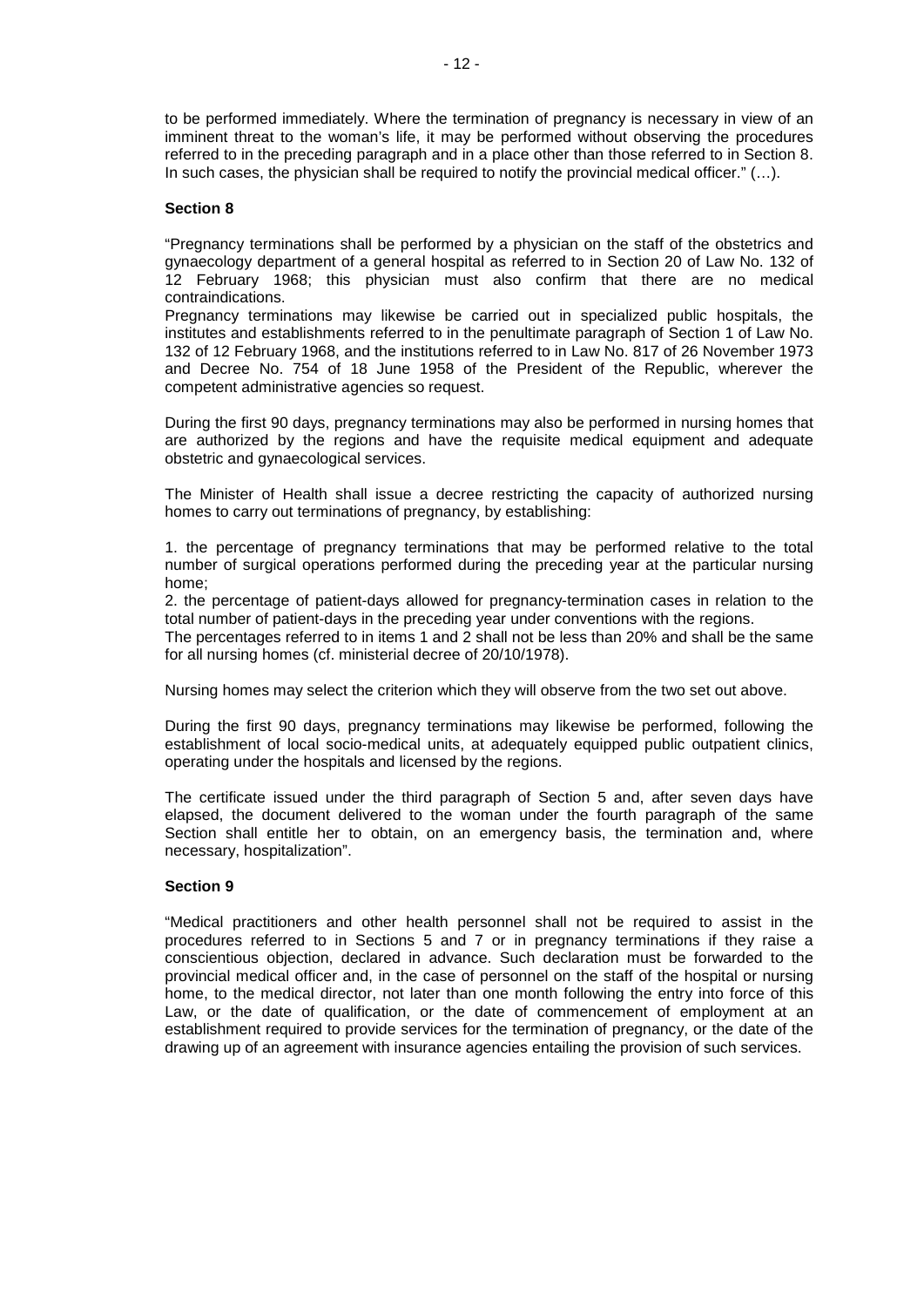The objection may be withdrawn at any time, or may be submitted after the periods prescribed in the preceding paragraph, in which case the declaration shall take effect one month after it has been submitted to the provincial medical officer.

Conscientious objection shall exempt health personnel and other health personnel from carrying out procedures and activities specifically and necessarily designed to bring about the termination of pregnancy, and shall not exempt them from providing care prior to and following terminations.

In all cases, hospital establishments and authorised nursing homes shall be required to ensure that the procedures referred to in Section 7 are carried out and pregnancy terminations requested in accordance with the procedures referred to in Sections 5, 7 and 8 are performed. The region shall supervise and ensure implementation of this requirement, if necessary, also by the movement of personnel.

Conscientious objection may not be invoked by medical practitioners or other health personnel if, under the particular circumstances, their personal intervention is essential in order to save the life of a woman in imminent danger.

Conscientious objection shall be deemed to have been withdrawn with immediate effect if the objector assists in procedures or pregnancy terminations provided for under this Law, in cases other than those referred to in the preceding paragraph."

#### **National case law**

52. In its judgment No. 27 of 1975, the Italian Constitutional Court (*Corte costituzionale)* stated that:

"(…) No equivalence exists at this time between the right, not only to life but also to health, of the one who is already a person, as the mother, and safeguarding of the embryo who has yet to become a person".

53. In its judgment No. 35 of 1997, the Constitutional Court has defined Act No. 194/1978 as a law with "constitutionally guaranteed content". On this basis, the *Corte costituzionale* declared inadmissible a *referendum* aimed at removing the existing legislation concerning access to abortion procedures during the first 90 days of pregnancy. The court pointed out that the normative nucleus of laws with constitutionally guaranteed content cannot be altered or rendered ineffective on the ground that this would compromise the corresponding specific provisions of the Constitution or of other constitutional acts (cf. also judgment No. 16 of 1978).

54. In its judgment No. 467 of 1991, the Constitutional Court held that:

"(…) even if this occured following a delicate operation carried out by the Parliament, aimed at balancing [the sphere of legal potentialities of individual conscience] with conflicting duties or constitutionally protected assets and to guarantee its exercise in a gradual manner to ensure the good functioning of organisational structures and services of national interest, the [abovementioned] sphere (…) represents, with respect to the specific expressive contents of its essential nucleous, a particularly high constitutional value which justifies a number of (privileged) exemptions as regards the fullfillment of public duties, [and this,] also when the latter are considered as inderogable by the Constitution".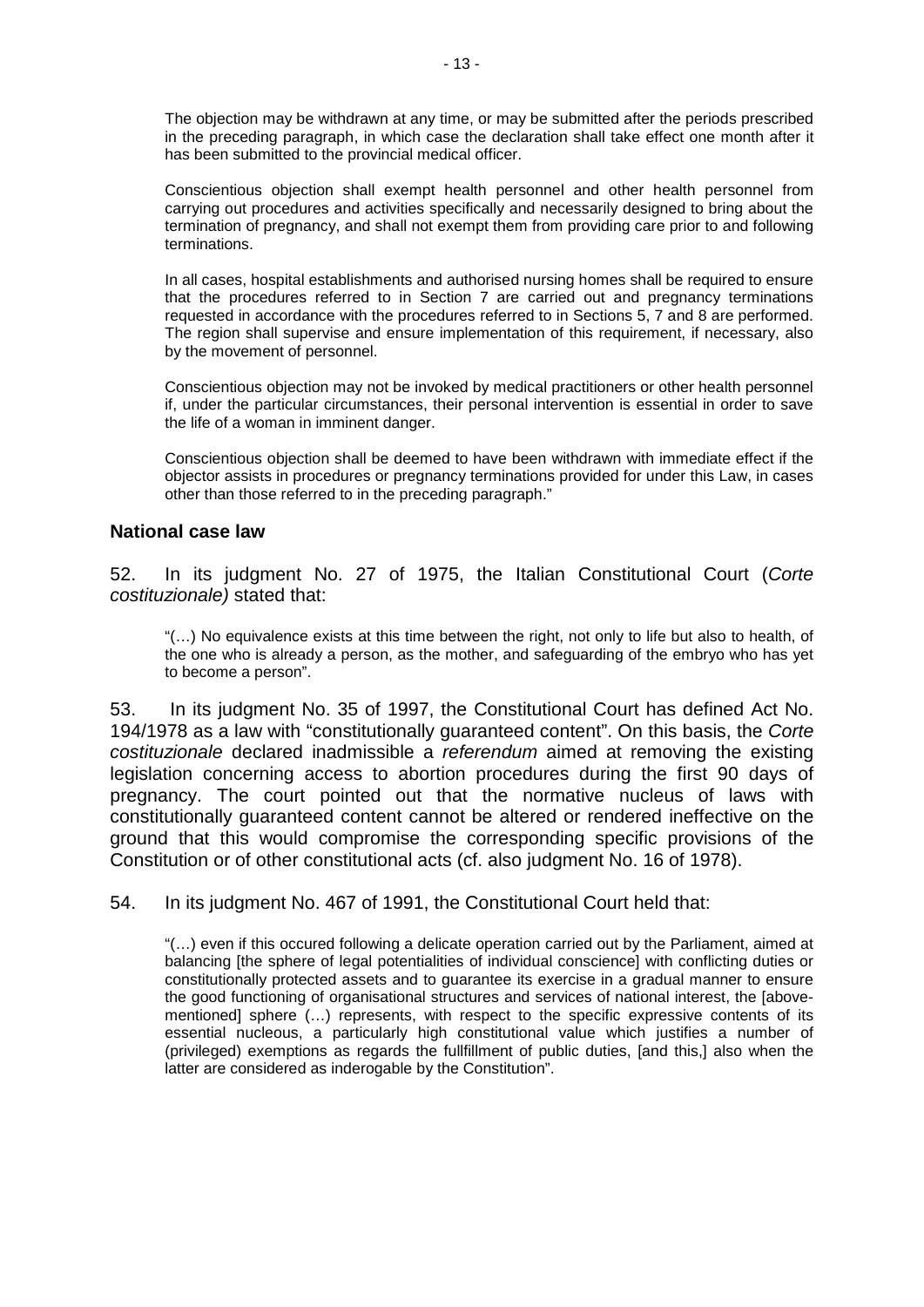55. In its judgment No. 43 of 1997, the Constitutional Court stated that the protection accorded to the freedom of conscience:

"[c]annot be considered unlimited and unconditional. It rests primarily with the legislature to establish a balance between individual conscience and ensuing rights, on the one hand, and the overall, mandatory duties of political, economic and social solidarity that the Constitution (Art. 2) requires, on the other, so that the public order is safeguarded and consequent burdens are shared by all, without privileges".

56. In its judgment No. 151 of 2009, the Constitutional Court declared unconstitutional the third paragraph of Article 14 of Law No. 40 of 2004 which provides that:

"Where the transfer of embryos to the uterus is not possible due to serious and documented circumstances of the woman's state of health, which were not foreseeable at the time of fertilization, embryo cryopreservation is permitted up to the date of transfer, to be implemented as soon as possible."

This decision is based on the principle that the above-mentioned provision does not provide that the transfer of embryos must be carried out without prejudice to the health of women.

57. In its judgment No. 3477 of 2010, the Regional Administrative Tribunal of Apulia *(Tribunale amministrativo regionale della Puglia)* stated that according to Article 9 of Act No. 194/1978, objecting doctors must in any case assist women wishing to terminate their pregnancy, and this, prior and after the abortion. In this respect, the above-mentioned tribunal pointed out that the responsible medical personnel must provide all the necessary information and advice services, as well as assist the women concerned both from the physical and psychological point of view. These indications were provided by the tribunal with regard to the allegations put forward by the Government of Apulia, that not all gynaecologists working in the advice centres for families (*consultori*) provide the aforementioned services and assistance. The Regional Administrative Tribunal of Apulia said that the exclusion of objecting medical practitioners from the competitions aimed at fulfilling vacant posts within the *consultori* constitute a violation Article 3 of the Constitution. It observed that an alternative solution to compensate the limited number of non-objecting medical personnel working in the *consultori* could be the organisation of recruitment competitions aimed at drawing up reserve lists including 50% of objecting doctors and 50% of non-objecting doctors.

58. In its judgment No. 14979 of 2013, the Supreme Court (*Corte di Cassazione*) with regard to the actual care provided prior to and following an abortion, sentenced a doctor who was a conscientious objector to a year in jail after he refused to aid a woman who had already undergone an abortion and had started hemorrhaging seriously.

### **Other sources**

59. In June 2013, both the Senate and the Chamber of Deputies of the Italian Parliament adopted policy directives in the form of parliamentary motions (*mozioni*) addressed to the Government concerning *inter alia* the implementation of Act No. 194/1978. In particular, on 6 June 2013, at 37th its Session, the Senate approved the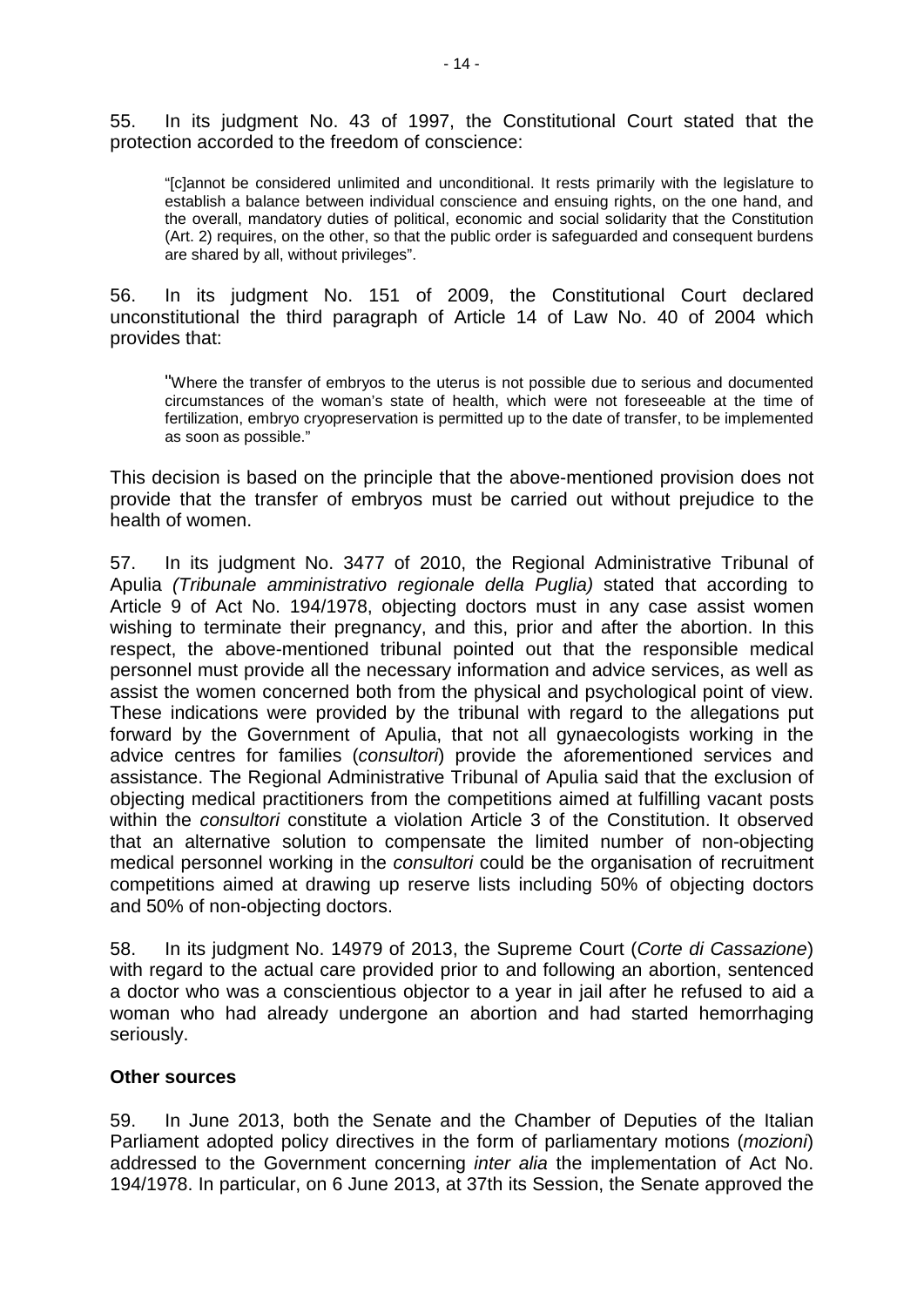Motion No. 1-00059; on 11 June 2013, at its 31th Session, the Chamber of Deputies approved the following motions: Nos. 1-00045, 1-00074, 1-00078, 1-00079, 1-00080, 1-00081, 1-00082, 1-00087 and 1-00089. These motions specifically refer to the the implementation of Section 9§4 of the above-mentioned Act and some of the allegations put forward by the complainant organisation, i.e.:

- "At national level the main consequence of such a high number of conscientious objectors is that the very application of Law No. 194 is becoming increasingly difficult, with serious negative implications for the functioning of the various hospitals (and accordingly for the national health system), which have an impact on women obliged to seek an abortion (often resulting in tragically late abortions on account of the long waiting times)";

- "Given this state of "emergency" women are often obliged to travel to another region or even abroad, while there is a re-emergence of clandestine abortions (above all among immigrant women) and of the related criminal activities, a plague that had been wiped out only by the due application of Law No. 194";

(cf. Senate, Motion No. 1-00059 of 6 June 2013)

- "(…) The high proportion of medical practitioners who are objectors would also seem to be affecting the operability and effectiveness of prevention and support services for women at the pre-termination stage. The (…) report by the Minister of Health shows that, in many cases, the effectiveness and the role of those providing such advisory services is undermined by a shortage of suitably qualified persons available to sign the documents and the approvals necessary for the performance of an abortion, above all in southern Italy. This is a factor that distances women from these structures and from the essential information, prevention and support services they provide (…)";

- "(…) At present there are no effective monitoring, reward or sanction systems, with a view to verifying, encouraging and supporting the effective functioning of the structures required to implement Law No. 194, and also no means of conducting a proper analysis of the manner in which conscientious objection affects their functioning  $(...)$ ".

(cf. Chamber of Deputies, Motion No. 1-00082 of 11 June 2013)

- "(…) The growth in the number of medical practitioners objectors in recent years has led to the closure of services, leaving some hospitals devoid of any department performing abortions because virtually all the gynaecologists, anaesthetists and paramedical staff have chosen conscientious objection, (…)".

(cf. Chamber of Deputies, Motion No. 1-00078 of 11 June 2013)

60. The Committee notes that with respect to the difficulties encountered in the implementation of Act No. 194/1978, some motions ask the Government to:

- "Implement in full Law No. 194 of 1978, while respecting the individual right of conscientious objection";

- "Take all the necessary measures, within the limits of its competence, to guarantee the implementation, as regards the organisation of the regional health systems, of the fourth paragraph of Article 9 of Law No. 194 of 1978, in so far as it institutes an obligation to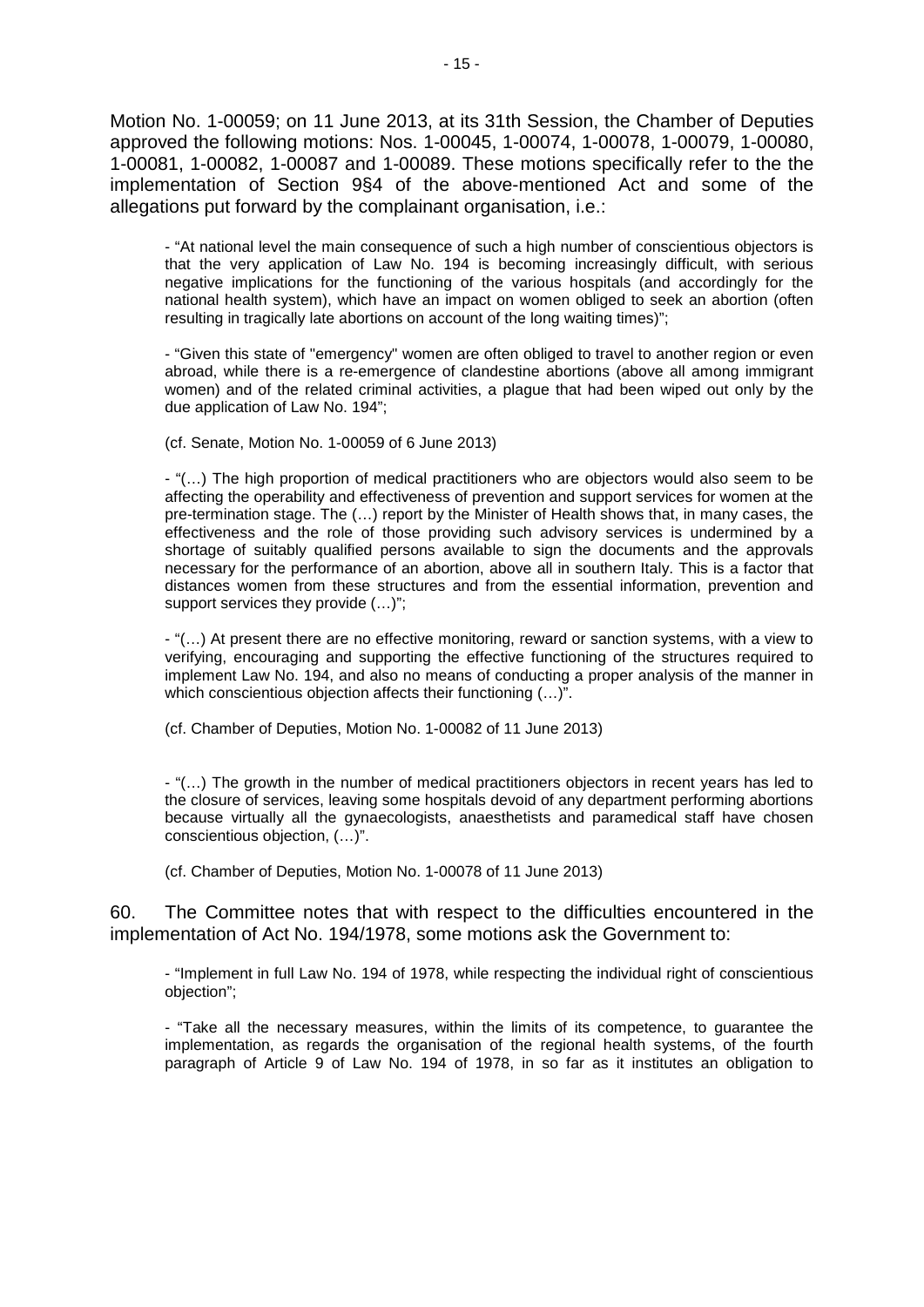supervise and guarantee the application of women's right to informed freedom of choice, also through a change of management methods and staff mobility, guaranteeing the presence of a sufficient network of services in every region across the country" (…).

(cf. Chamber of Deputies, Motion No. 1-00074 of 11 June 2013)

- "(…) Ensure the timely adoption of regulatory measures, as also called for by the European Union, so as to allow proper planning of health care activities, embracing not only the legitimacy of conscientious objection but also access to treatment and health protection, in such a way as to avoid a potential conflict detrimental to the right to health" (…).

(cf. Chamber of Deputies, Motion No. 1-00087 of 11 June 2013)

- "Conduct an in-depth analysis of the impact of conscientious objection on the implementation of Law No. 194 through a study carried out at the level of each hospital and based on sufficiently detailed data and indicators to deal with the problem of the link between the presence of staff who are non-objectors and the length of waiting lists";

- "Take all the necessary measures, within its sphere of competence, so as to guarantee compliance with and the full application of Law No. 194 of 1978 in all hospitals throughout Italy, by implementing, where necessary, a revised organisation of tasks and recruitment drawing on the tools of staff mobility provided for in the law, which institutes forms of differentiated recruitment with a view to balancing, according to the available data, the number of objectors and the number of non-objectors, as recommended by the National Bioethics Committee";

(cf. Chamber of Deputies, Motion No. 1-00082 of 11 June 2013)

- "Guarantee a rebalancing of medical and nursing staff, as moreover provided for in Article 9 of Law No. 194, through staff mobility, aimed at ensuring minimum numbers and regional programming, with the aim of having at least 50% of staff who are non-objectors" (…).

(cf. Senate, Motion No. 1-00059 of 6 June 2013)

61. The Committee also notes that on 11 June 2013, during the debate at the Chamber of Deputies relating to the above-mentioned motions, the Minister of Health declared that:

"We have seen that, fortunately, during these years the number of voluntary terminations of pregnancy decreased due to the prevention activities and the greater conscience of the persons [involved]. This was one of the objectives of the legislation which – we should remind it – provides a free of charge service for all users. We have also seen that often, where there has been an increase or a decrease of the objectors, this has not always led to a problemsfree situation in the access to local services. Here we come, unfortunately, to what is the theme of governance of territories and therefore more connected to the theme of regions, but surely cannot avoid dealing with [this theme] as Minister of Health, because we find ourselves in the wider complex of issues that affect the protection of the right to health in the national territory".

62. In this connection, the Minister expressed the hope that she will be able to come before parliament with "all the data required for a general debate, so as to be able to verify the state of implementation of the legislation throughout national territory, since we realise that some of the data presented here today can give rise to multiple interpretations."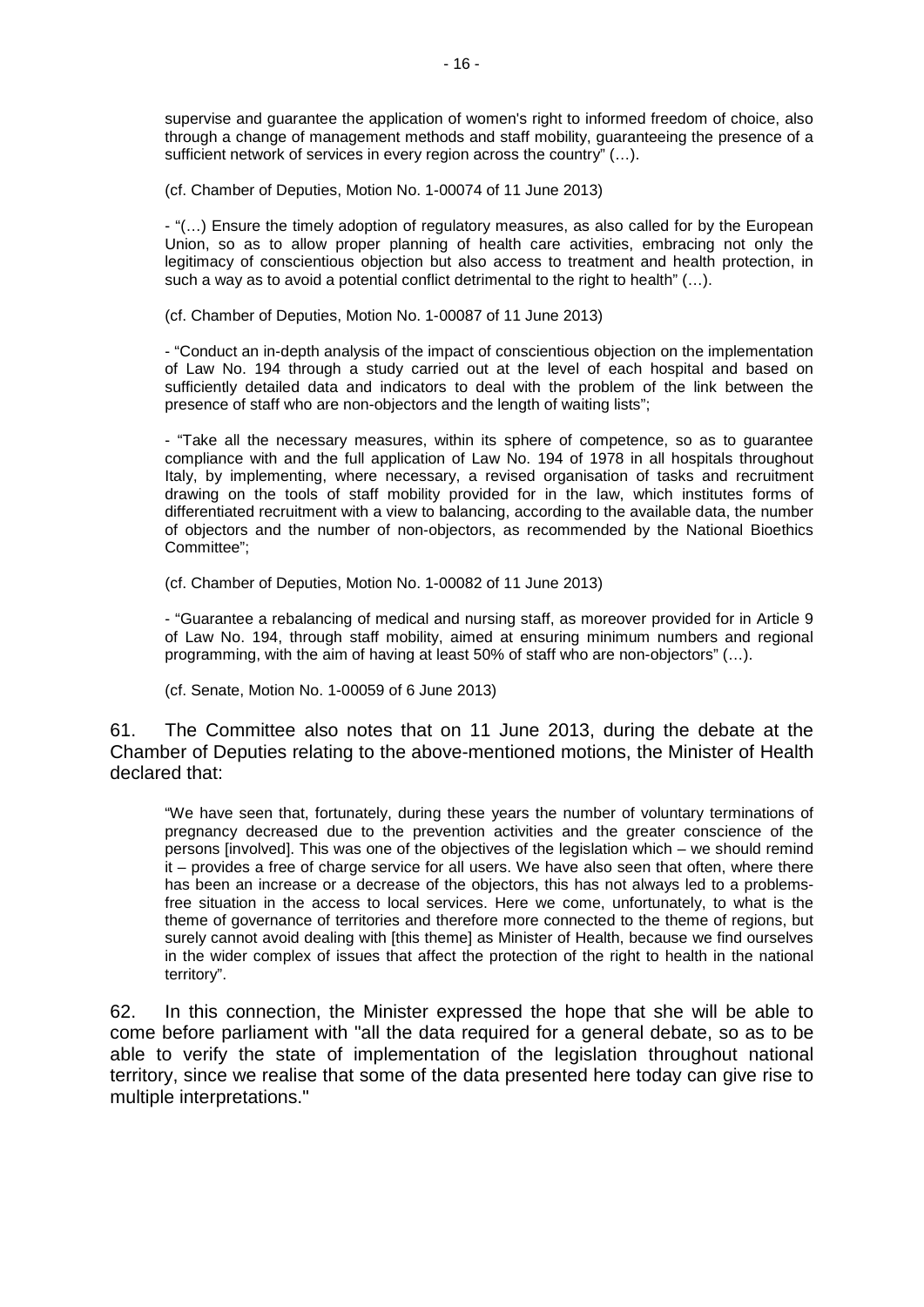63. In particular she has stated that she intends "to take action to enable the establishment of a technical board of the regional ministers, so as to obtain, and present to parliament, information on the state of implementation of the law as regards non-discrimination between objectors and non-objectors at regional level."

64. In the framework of the same debate, in reply to the requests addressed to the Government within the aforesaid motions, the Minister of Health has made the following statements:

- "(…) I believe that the intention of all is to verify, in the territories and the individual health facilities, whether the principles of the law are effectively applied (…)";

- "(…) this issue of conscientious objection, which has been raised by some of the groups that submitted the motions, is an issue that we feel we must take into account, especially in so far as it calls upon the Government and myself to monitor carefully – as required in different motions - the enforcement of the law in this area as well (…)".

(NB: The full text of the intervention of the Minister of Health, Mrs Beatrice Lorenzin, in the occasion of the debate is available at the following website of the Chamber of Deputies: [http://documenti.camera.it/leg17/resoconti/assemblea/html/sed0031/pdfel.htm\)](http://documenti.camera.it/leg17/resoconti/assemblea/html/sed0031/pdfel.htm)

65. Resolution of the Commission of Social Affairs of the Chamber of Deputies adopted 6 march 2014 on the "Report on the state of implementation of Law No. 194 of 1978 governing the social protection of motherhood and voluntary terminations of pregnancy, containing preliminary data for 2012 and final data for 2011":

"The monitoring activity initiated by the Government was rightly decided in order to verify the possible problems of implementation of Law No. 194, with particular reference to the issue of conscientious objection; in this perspective, in 2013, a 'technical table "was created within the Ministry of Health, with the participation of all relevant regional ministers."

calls on the Government:

"... to report to the competent parliamentary committees on the initiatives taken by the ministry itself in application of the commitments it entered into on 11 June 2013 before the Chamber of Deputies, as set out in the motions adopted on this subject, and to take all the necessary measures to ensure the implementation of Article 9§4 of Law no 194, in all regional health systems, especially as regards the obligation to monitor and ensure the right of a woman to a free and conscious choice, and this even using a different staff mobility and ensuring the presence of a suitable network services in the territory of each region."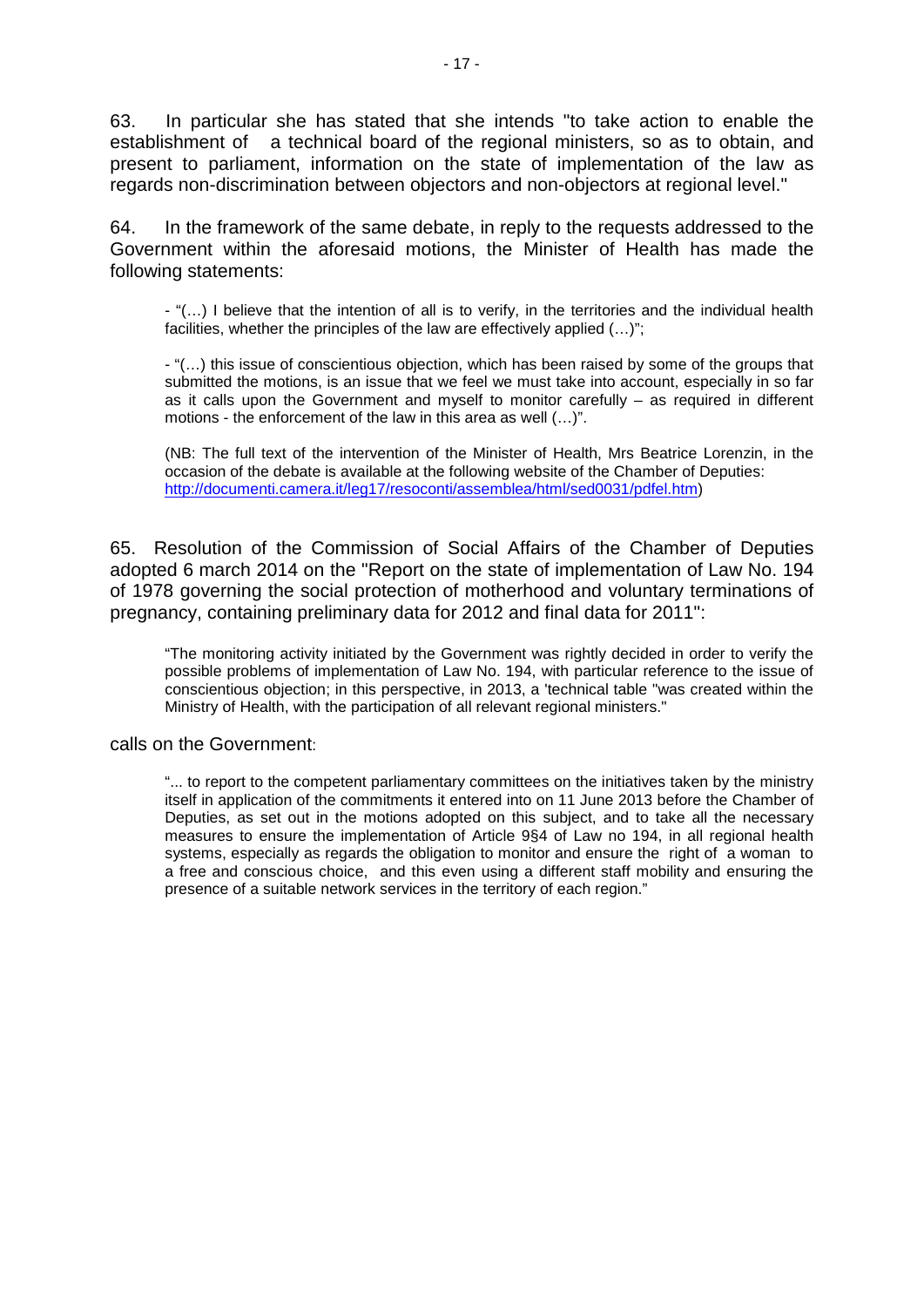### **RELEVANT INTERNATIONAL MATERIALS**

#### **I. Council of Europe**

66. The European Convention for the protection of Human Rights and Fundamental Freedoms includes the following provisions:

#### **Article 8 - Right to respect for private and family life**

"1. Everyone has the right to respect for his private and family life, his home and his correspondence.

2. There shall be no interference by a public authority with the exercise of this right except such as in accordance with the law and is necessary in a democratic society in the interests of national security, public safety or the economic well-being of the country, for the prevention of disorder or crime, for the protection of health or morals, or for the protection of the rights and freedoms of others."

#### **Article 9 - Freedom of thought, conscience and religion**

"1. Everyone has the right to freedom of thought, conscience and religion; this right includes freedom to change his religion or belief and freedom, either alone or in community with others and in public or private, to manifest his religion or belief, in worship, teaching, practice and observance.

2. Freedom to manifest one's religion or beliefs shall be subject only to such limitations as are prescribed by law and are necessary in a democratic society in the interests of public safety, for the protection of public order, health or morals, or for the protection of the rights and freedoms of others."

## **a. Relevant judgments of the European Court of Human Rights**

- In Tysiac v. Poland, Application no. 5410/03, judgment 20 March 2007; the Court stated that:

"118. (…) the very nature of the issues involved in decisions to terminate a pregnancy is such that the time factor is of critical importance. The procedures in place should therefore ensure that such decisions are timely so as to limit or prevent damage to a woman's health which might be occasioned by a late abortion (…)".

- In A., B., C. v. Ireland, Application No. 25579/05, judgment of 16 December 2010; the Court stated that:

"212. (…) the notion of "private life" within the meaning of Article 8 of the Convention is a broad concept which encompasses, inter alia, the right to personal autonomy and personal development (…). It concerns subjects such as gender identification, sexual orientation and sexual life (...), a person's physical and psychological integrity (Tysiąc v. Poland judgment, cited [below]) as well as decisions both to have and not to have a child or to become genetic parents (…)".

"249 (…) the State enjoys a certain margin of appreciation (see, among other authorities, Keegan v. Ireland, judgment of 26 May 1994, Series A no. 290, § 49). While a broad margin of appreciation is accorded to the State as to the decision about the circumstances in which an abortion will be permitted in a State (…), once that decision is taken the legal framework devised for this purpose should be "shaped in a coherent manner which allows the different legitimate interests involved to be taken into account adequately and in accordance with the obligations deriving from the Convention" (S.H. and Others v. Austria, no. 57813/00, § 74, 1 April 2010)".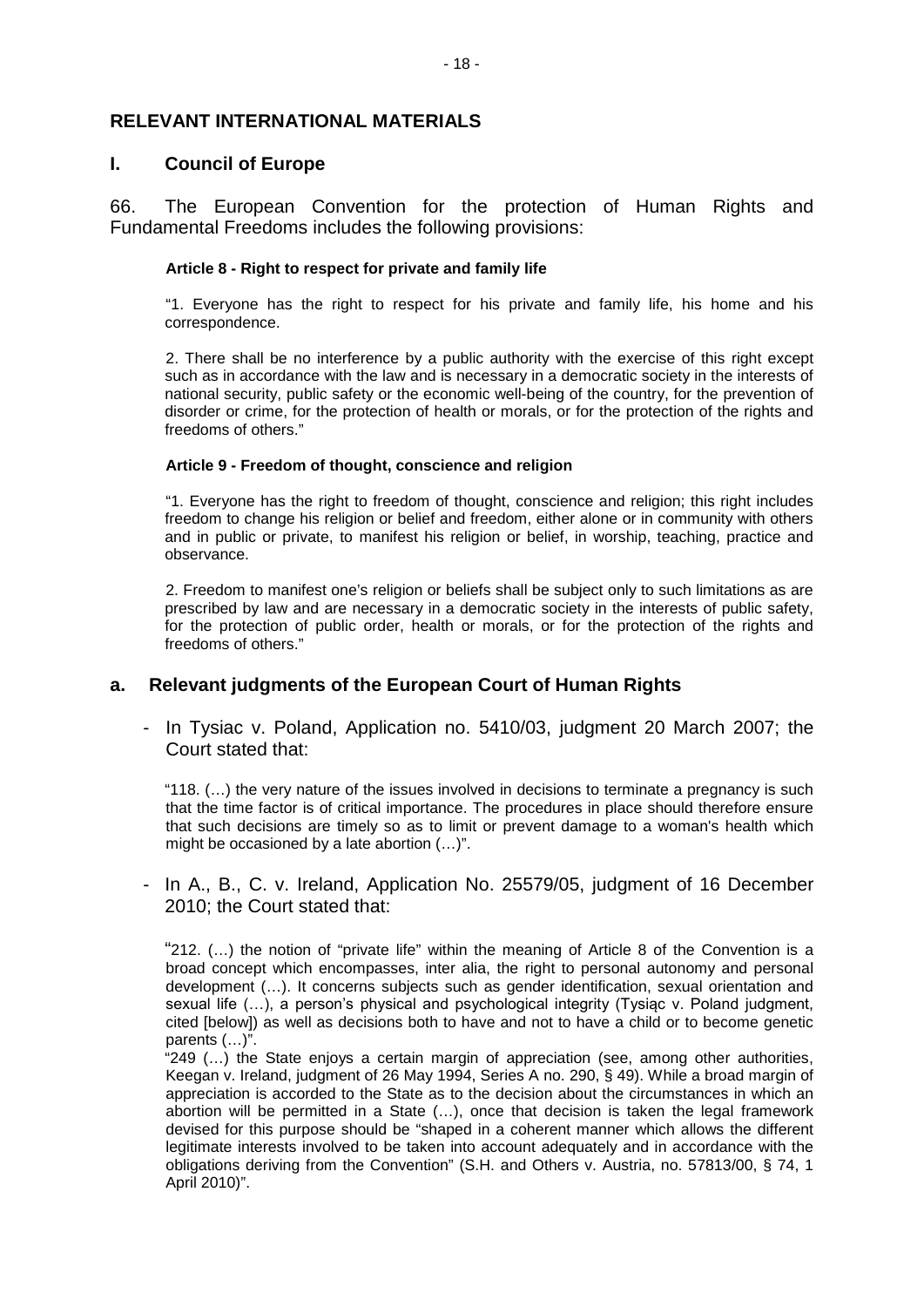- In R.R. v. Poland, Application No. 27617/04, judgment of 20 November 2011; the Court stated that:

"187. While a broad margin of appreciation is accorded to the State as regards the circumstances in which an abortion will be permitted in a State, once that decision is taken the legal framework devised for this purpose should be 'shaped in a coherent manner which allows the different legitimate interests involved to be taken into account adequately and in accordance with the obligations deriving from the Convention' (A, B and C v. Ireland [GC], (…) § 249 [16 December 2010])".

"200. (…) once the State, acting within the limits of the margin of appreciation (…) adopts statutory regulations allowing abortion in some situations, it must not structure its legal framework in a way which would limit real possibilities to obtain it. In particular, the State is under a positive obligation to create a procedural framework enabling a pregnant woman to exercise her right of access to lawful abortion (Tysiąc v. Poland, no. 5410/03, §§ 116 - 124, ECHR 2007-IV) (…)".

"206. (…) States are obliged to organise the health services system in such a way as to ensure that an effective exercise of the freedom of conscience of health professionals in the professional context does not prevent patients from obtaining access to services to which they are entitled under the applicable legislation".

- In P. and S. v. Poland, Application No. 57375/08, judgment of 20 October 2012, the Court stated that:

"99. (…) once the State, acting within its limits of appreciation, adopts statutory regulations allowing abortion in some situations, it must not structure its legal framework in a way which would limit real possibilities to obtain an abortion. In particular, the State is under a positive obligation to create a procedural framework enabling a pregnant woman to effectively exercise her right of access to lawful abortion (Tysiąc v. Poland, cited above, § 116-124, R.R. v. Poland, cited above, § 200). The legal framework devised for the purposes of the determination of the conditions for lawful abortion should be "shaped in a coherent manner which allows the different legitimate interests involved to be taken into account adequately and in accordance with the obligations deriving from the Convention" ( … A, B and C v. Ireland [GC], (…) § 249 [16 December 2010])".

"106. (…) For the Court, States are obliged to organise their health service system in such a way as to ensure that the effective exercise of freedom of conscience by health professionals in a professional context does not prevent patients from obtaining access to services to which they are entitled under the applicable legislation (…)."

#### **b. Other materials**

67. The Parliamentary Assembly of the Council of Europe has adopted the following text:

#### **Resolution 1763 (2010), "The right to conscientious objection in lawful medical care**

"1. No person, hospital or institution shall be coerced, held liable or discriminated against in any manner because of a refusal to perform, accommodate, assist or submit to an abortion, the performance of a human miscarriage, or euthanasia or any act which could cause the death of a human foetus or embryo, for any reason.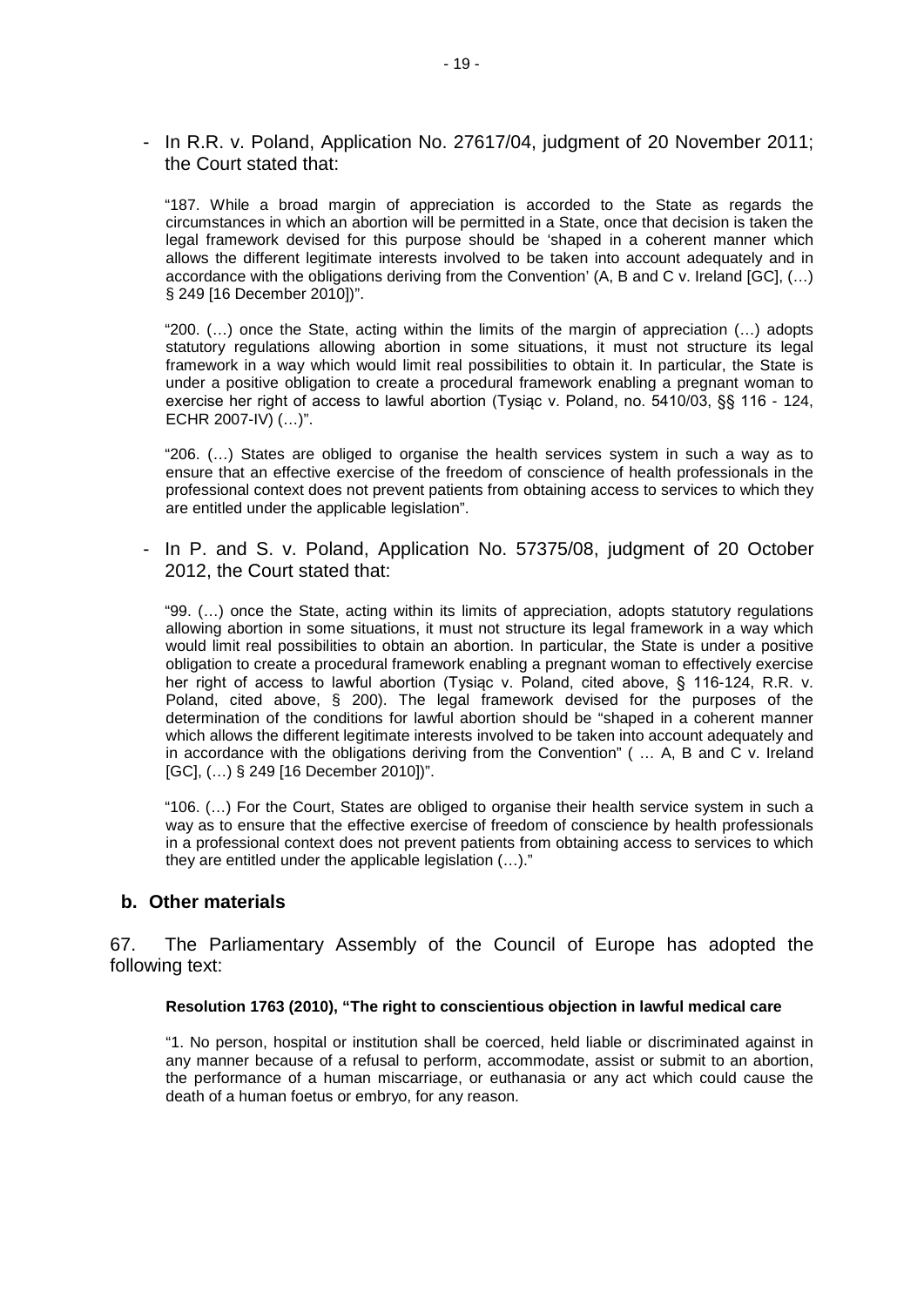2. The Parliamentary Assembly emphasises the need to affirm the right of conscientious objection together with the responsibility of the state to ensure that patients are able to access lawful medical care in a timely manner. The Assembly is concerned that the unregulated use of conscientious objection may disproportionately affect women, notably those with low incomes or living in rural areas.

3. In the vast majority of Council of Europe member states, the practice of conscientious objection is adequately regulated. There is a comprehensive and clear legal and policy framework governing the practice of conscientious objection by health-care providers ensuring that the interests and rights of individuals seeking legal medical services are respected, protected and fulfilled.

4. In view of member states' obligation to ensure access to lawful medical care and to protect the right to health, as well as the obligation to ensure respect for the right of freedom of thought, conscience and religion of health-care providers, the Assembly invites Council of Europe member states to develop comprehensive and clear regulations that define and regulate conscientious objection with regard to health and medical services, and which:

4.1. guarantee the right to conscientious objection in relation to participation in the medical procedure in question;

4.2. ensure that patients are informed of any conscientious objection in a timely manner and referred to another health-care provider;

4.3. ensure that patients receive appropriate treatment, in particular in cases of emergency."

### **II. United Nations**

68. The United Nations International Covenant on Economic, Social and Cultural Rights of 16 December 1966 includes the following provisions:

#### **Article 12**

"1. The States Parties to the present Covenant recognize the right of everyone to the enjoyment of the highest attainable standard of physical and mental health.

2. The steps to be taken by the States Parties to the present Covenant to achieve the full realization of

this right shall include those necessary for:

(a) the provision for the reduction of the stillbirth-rate and of infant mortality and for the healthy development of the child;

69. The General Comment No. 14 (2000) on "The right to the highest attainable standard of health (article 12)", adopted by the Committee on economic, social and cultural rights at its twenty-second session, Geneva, 25 April-12 May 2000 – provides that:

"11. The Committee interprets the right to health, as defined in article 12.1, as an inclusive right extending not only to timely and appropriate health care but also to the underlying determinants of health, such as access to safe and potable water and adequate sanitation, an adequate supply of safe food, nutrition and housing, healthy occupational and environmental conditions, and access to health-related education and information, including on sexual and reproductive health…"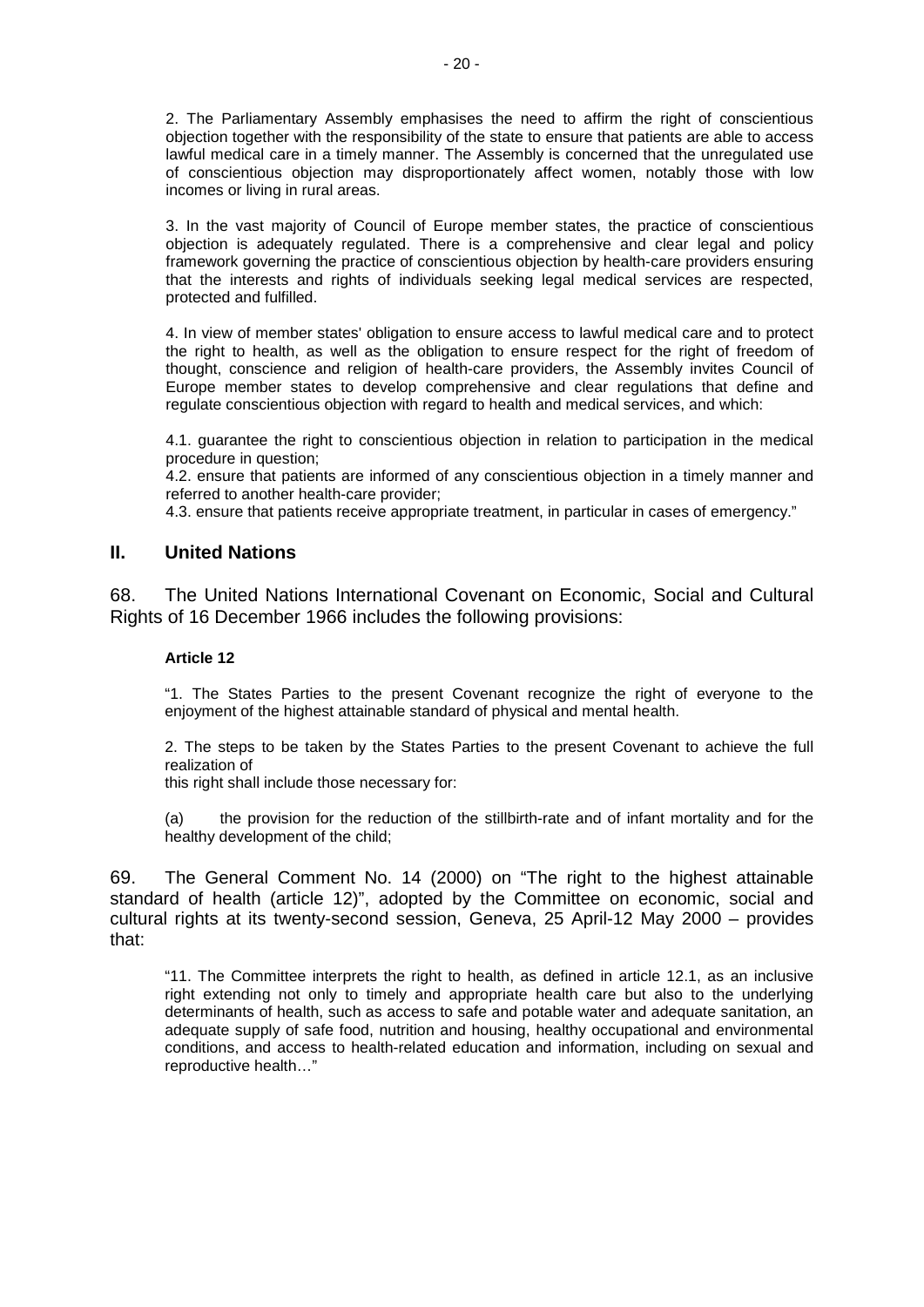"12. The right to health in all its forms and at all levels contains the following interrelated and essential elements, the precise application of which will depend on the conditions prevailing in a particular State party:

(a) *Availability.* Functioning public health and health-care facilities, goods and services, as well as programmes), have to be available in sufficient quantity within the State party. The precise nature of the facilities, goods and services will vary depending on numerous factors, including the State party's developmental level. They will include, however, the underlying determinants of health, such as safe and potable drinking water and adequate sanitation facilities, hospitals, clinics and other health-related buildings, trained medical and professional personnel receiving domestically competitive salaries, and essential drugs, as defined by the WHO Action Programme on Essential Drugs.

(b) *Accessibility.* Health facilities, goods and services have to be accessible to everyone without discrimination, within the jurisdiction of the State party. Accessibility has four overlapping dimensions:

(i) Non-discrimination: health facilities, goods and services must be accessible to all, especially the most vulnerable or marginalized sections of the population, in law and in fact, without discrimination on any of the prohibited grounds.

(ii) Physical accessibility: health facilities, goods and services must be within safe physical reach for all sections of the population, especially vulnerable or marginalized groups, such as ethnic minorities and indigenous populations, women, children, adolescents, older persons, persons with disabilities and persons with HIV/AIDS. Accessibility also implies that medical services and underlying determinants of health, such as safe and potable water and adequate sanitation facilities, are within safe physical reach, including in rural areas. Accessibility further includes adequate access to buildings for persons with disabilities.

(iii) Economic accessibility (affordability): health facilities, goods and services must be affordable for all. Payment for health-care services, as well as services related to the underlying determinants of health, has to be based on the principle of equity, ensuring that these services, whether privately or publicly provided, are affordable for all, including socially disadvantaged groups. Equity demands that poorer households should not be disproportionately burdened with health expenses as compared to richer households.

(iv) Information accessibility: accessibility includes the right to seek, receive and impart information and ideas concerning health issues. However, accessibility of information should not impair the right to have personal health data treated with confidentiality.

"11. The Committee interprets the right to health, as defined in article 12.1, as an inclusive right extending not only to timely and appropriate health care but also to the underlying determinants of health, such as access to safe and potable water and adequate sanitation, an adequate supply of safe food, nutrition and housing, healthy occupational and environmental conditions, and access to health-related education and information, including on sexual and reproductive health."

70. The United Nations International Covenant on Civil and Political Rights of 16 December 1966 includes the following provisions:

#### **Article 18**

"1. Everyone shall have the right to freedom of thought, conscience and religion. This right shall include freedom to have or to adopt a religion or belief of his choice, and freedom, either individually or in community with others and in public or private, to manifest his religion or belief in worship, observance, practice and teaching.

…

3. Freedom to manifest one's religion or beliefs may be subject only to such limitations as are prescribed by law and are necessary to protect public safety, order, health, or morals or the fundamental rights and freedoms of others."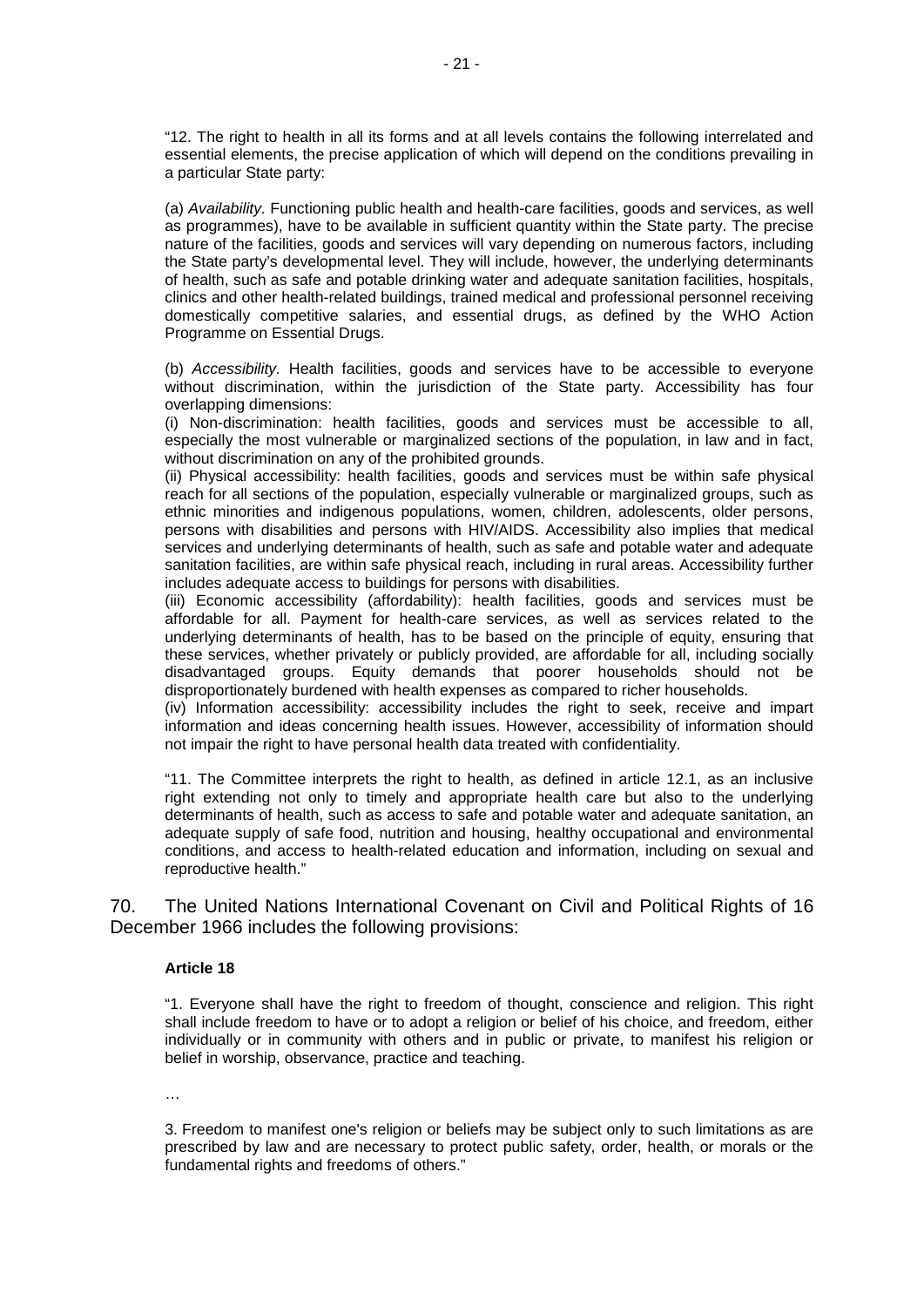71. The Convention on the Elimination of All Forms of Discrimination Against Women of 18 December 1979 includes the following provisions:

#### **Article 12:**

"1. States Parties shall take all appropriate measures to eliminate discrimination against women in the field of health care in order to ensure, on a basis of equality of men and women, access to health care services, including those related to family planning."

2. Notwithstanding the provisions of paragraph I of this article, States Parties shall ensure to women appropriate services in connection with pregnancy, confinement and the post-natal period, granting free services where necessary, as well as adequate nutrition during pregnancy and lactation."

72. The General Recommendation on Women and Health, No. 24, adopted in 1999 by the Committee on the Elimination of Discrimination against Women, at its 20th Session, provides that:

"11. Measures to eliminate discrimination against women are considered to be inappropriate if a health care system lacks services to prevent, detect and treat illnesses specific to women. It is discriminatory for a State party to refuse to legally provide for the performance of certain reproductive health services for women. For instance, if health service providers refuse to perform such services based on conscientious objection, measures should be introduced to ensure that women are referred to alternative health providers."

### **III. European Union**

73. The Charter of Fundamental Rights of the European Union of 7 December 2000 provides that :

#### **Article 10 - Freedom of thought, conscience and religion**

"1. Everyone has the right to freedom of thought, conscience and religion. This right includes freedom to change religion or belief and freedom, either alone or in community with others and in public or in private, to manifest religion or belief, in worship, teaching, practice and observance.

2. The right to conscientious objection is recognised, in accordance with the national laws governing the exercise of this right".

#### **Article 35 - Health care**

"Everyone has the right of access to preventive health care and the right to benefit from medical treatment under the conditions established by national laws and practices. A high level of human health protection shall be ensured in the definition and implementation of all Union policies and activities".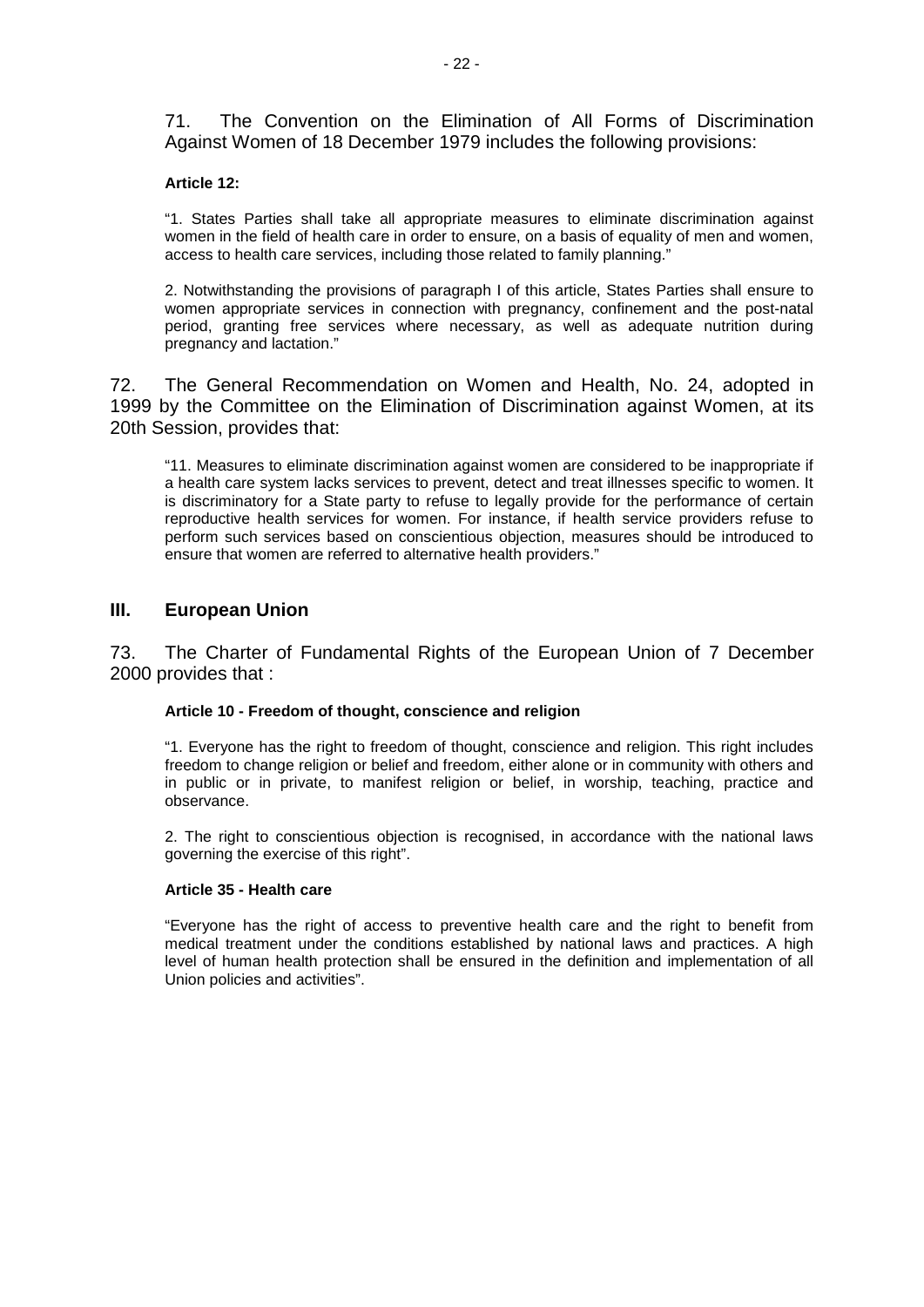## **IV. Other materials**

74. World Health Organization ("WHO") - Department of Reproductive Health and Research "Safe Abortion: technical and policy guidance for health systems" (second edition, 2012) indicates that:

"Health-care professionals sometimes exempt themselves from abortion care on the basis of conscientious objection to the procedure, while not referring the woman to an abortion provider. Individual health-care providers have a right to conscientious objection to providing abortion, but that right does not entitle them to impede or deny access to lawful abortion services because it delays care for women, putting their health and life at risk. In such cases, health-care providers must refer the woman to a willing and trained provider in the same, or another easily accessible health-care facility, in accordance with national law. Where referral is not possible, the health-care professional who objects, must provide safe abortion to save the woman's life and to prevent serious injury to her health. Women who present with complications from an unsafe or illegal abortion must be treated urgently and respectfully, as any other emergency patient, without punitive, prejudiced or biased behaviours (see also Chapter 4)."

(cf. Chapter 3.3.6 - Conscientious objection by health-care providers).

## **THE LAW**

## **ADMISSIBILITY**

*As to the admissibility conditions laid down by the Protocol and the Committee's Rules*

75. The Committee observes that, in accordance with Article 4 of the Protocol, which was ratified by Italy on 3 November 1997 and entered into force with respect to this State on 1 July 1998, the complaint has been submitted in writing and concerns Articles 1, 2, 3, 11, 26 and Article E of the Charter, provisions accepted by Italy when it ratified this treaty on 5 July 1999 and to which it is bound since the entry into force of the Charter in its respect on 1 September 1999.

76. Moreover, the grounds for the complaint are indicated.

77. The Committee notes that CGIL invites the Committee to determine, whether Articles 21 and 22 of the Charter are of relevance to the circumstances of the complaint. It argues that the principles embodied by them should be implemented also in the public sector, insofar as they provide for the timely consultation of workers.

78. The Committee recalls that Article 21 guarantees the right of workers to be informed and consulted within the undertaking, and Article 22 their right to take part in the determination and improvement of their working conditions and working environment.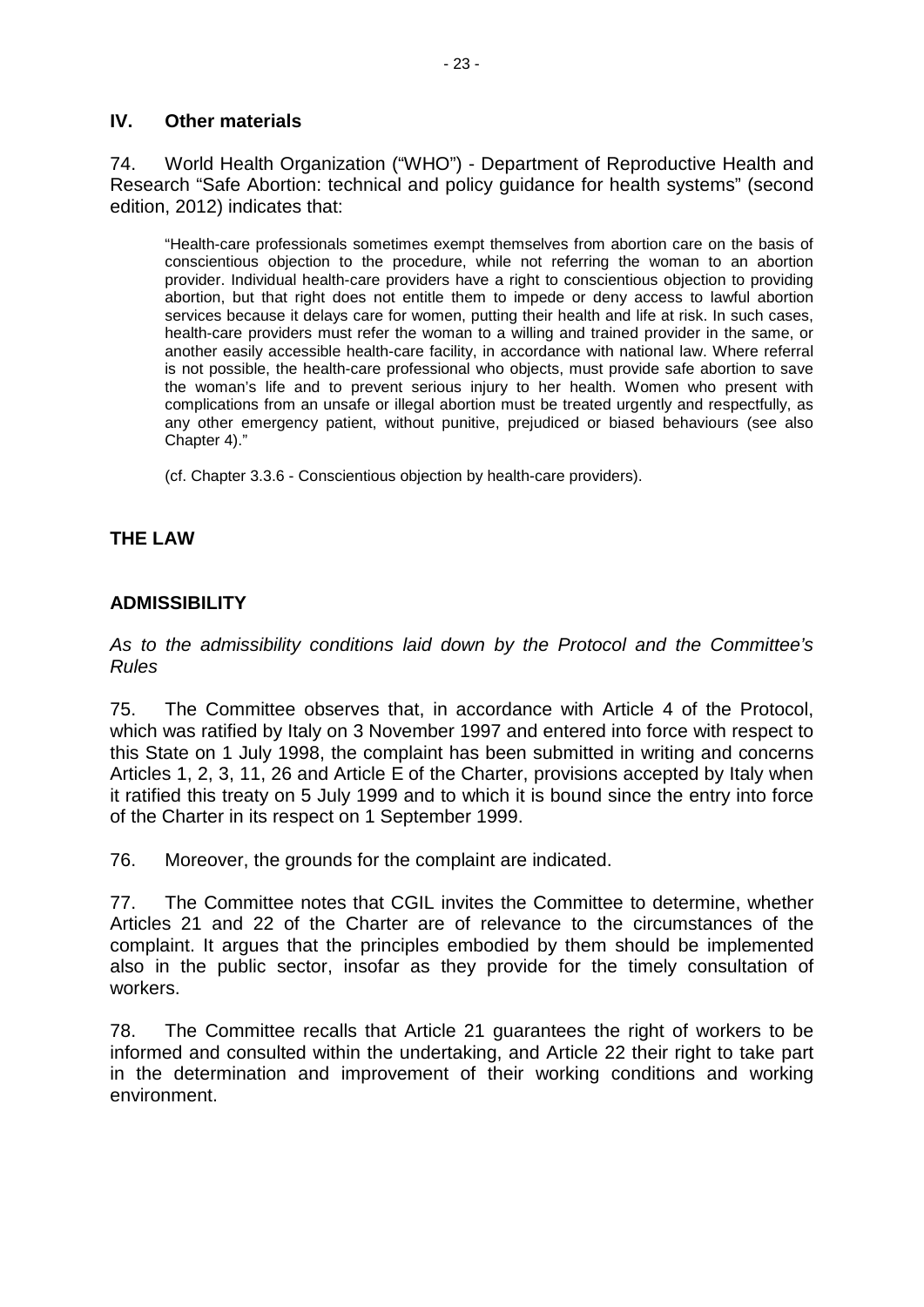79. The Committee further recalls that pursuant to Part II of the Appendix to the Charter, the term "undertaking" is, in connection with the application of Articles 21 and 22, understood as referring to a mechanism "with or without legal personality, formed to produce goods or provide services for financial gain and with power to determine its own market policy".

80. The Committee consequently stresses that even though Articles 21 and 22 may apply to workers in state-owned enterprises, public employees are as a whole not covered by these provisions (Conclusions XIII-5, 1997, Norway, p. 288, Additional Protocol, Article 2; European Council of Police Trade Unions v. Portugal, Complaint No. 40/2007, decision on the merits of 23 September 2008, §42; European Council of Police Trade Unions v. Portugal, Complaint No. 60/2010, decision on the merits of 17 October 2011, §36).

81. The above reasons lead the Committee to conclude that the participation of doctors working in the public sector in the determination and improvement of their working conditions and working environment does not fall within the scope of Articles 21 or 22 of the Charter. In any event CGIL has not alleged that Articles 21 and 22 have been violated. Therefore the Committee considers that, the complaint does not extend to Articles 21 and 22.

82. The Committee observes that CGIL is a national trade union organisation representing, inter alia, workers in the public sector. It has approximately 6 million members. On the basis of the information at its disposal, the Committee finds that in accordance with Article 1 c) of the Protocol, CGIL is a representative national trade union for the purposes of the collective complaints procedure.

83. The complaint is signed by Susanna CAMUSSO, Secretary General of CGIL, who, in accordance with its Statutes, is entitled to represent the complainant organisation. The Committee, therefore, considers that the condition set out in Rule 23 is fulfilled.

# *As to the objection of inadmissibility raised by the Government*

84. As to the Government's argument that the domestic remedies have not been exhausted with regard to the complaint relating to employment rights, the Committee recalls that neither the Protocol nor the Rules require the exhaustion of domestic remedies as a prerequisite to lodging a collective complaint. It accordingly dismisses this objection to admissibility (*Syndicat des Agrégés de l'Enseignement Supérieur* (SAGES) v. France, Complaint No. 26/2004, decision on admissibility of 12 July 2004, § 12; European Roma Rights Centre (ERRC) v. Bulgaria, Complaint No. 31/2005, decision on admissibility of 10 October 2005, § 10).

85. On these grounds, the Committee declares the complaint admissible.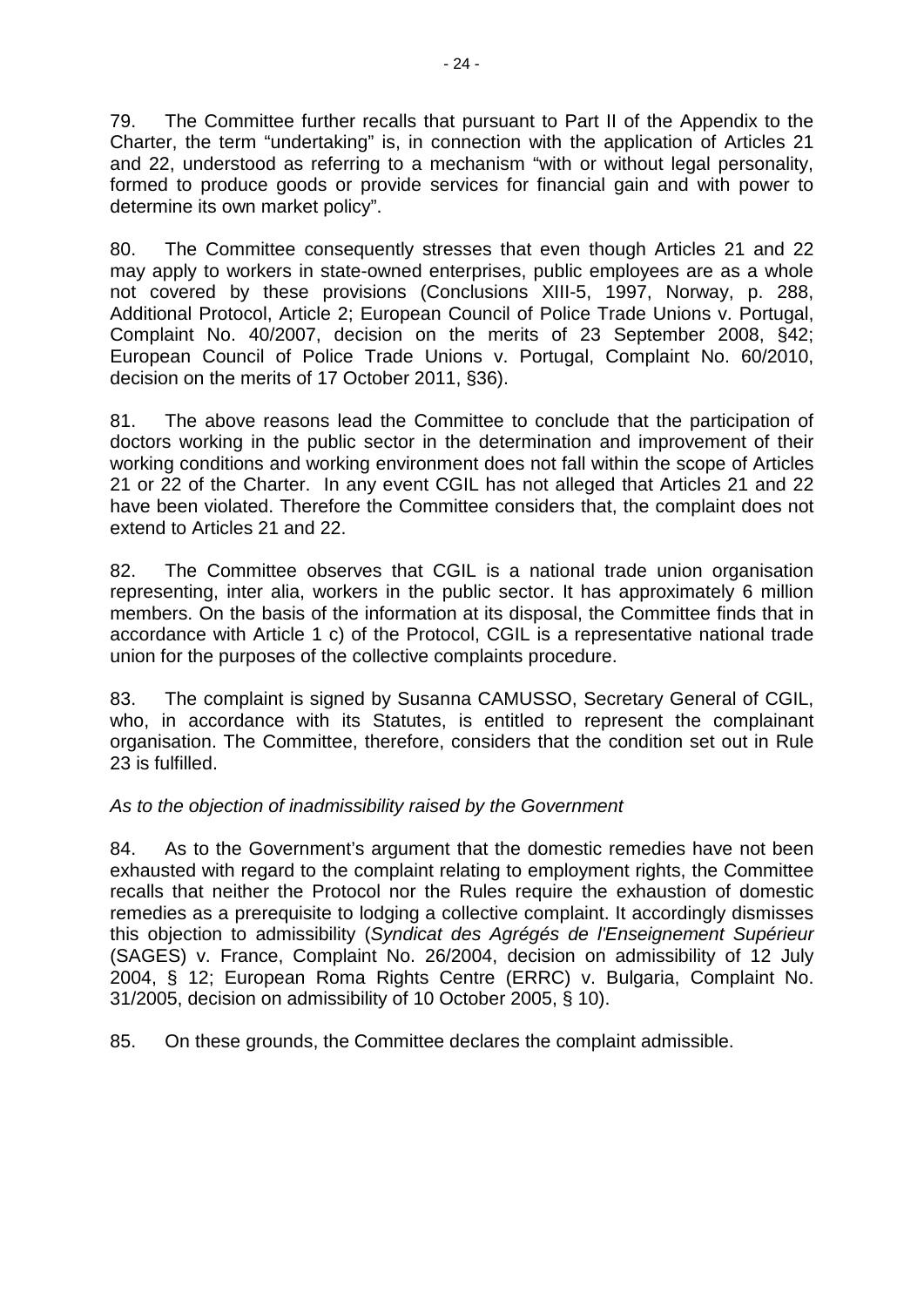## **MERITS**

## **PART I: ALLEGED VIOLATION OF ARTICLE 11§1 OF THE CHARTER**

86. Article 11 of the Charter reads as follows:

#### **Article 11 - The right to protection of health**

Part I: "Everyone has the right to benefit from any measures enabling him to enjoy the highest possible standard of health attainable."

Part II: "With a view to ensuring the effective exercise of the right to protection of health, the Parties undertake, either directly or in cooperation with public or private organisations, to take appropriate measures designed inter alia:

1. to remove as far as possible the causes of ill-health;

[...]."

87. Article G of the Charter reads as follows:

#### **Article G – Restrictions**

"1. The rights and principles set forth in Part I when effectively realised, and their effective exercise as provided for in Part II, shall not be subject to any restrictions or limitations not specified in those parts, except such as are prescribed by law and are necessary in a democratic society for the protection of the rights and freedoms of others or for the protection of public interest, national security, public health, or morals.

2. The restrictions permitted under this Charter to the rights and obligations set forth herein shall not be applied for any purpose other than that for which they have been prescribed."

#### **A – Arguments of the parties**

88. The parties' arguments are presented here in the order in which the relevant case-file documents were registered.

#### **1. Arguments put forward by the complainant organisation in the complaint**

89. CGIL considers in general that Law No. 194/1978 establishes "a balance between women's rights (primarily the right to life, the right to health and the right to self-determination as regards their reproductive choices in matters of termination of pregnancy) and those of medical staff (the right to raise a conscientious objection in the manner and according to the time-limits laid down in Article 9 of the [abovementioned] law) ensuring that neither set of rights is ever sacrificed, except in cases where there is an imminent danger to a woman's life …".

90. Concerning conscientious objection, CGIL indicates that "Article 9 … is of particular importance, since its aim is to grant medical practitioners and staff performing auxiliary activities the possibility of raising a conscientious objection …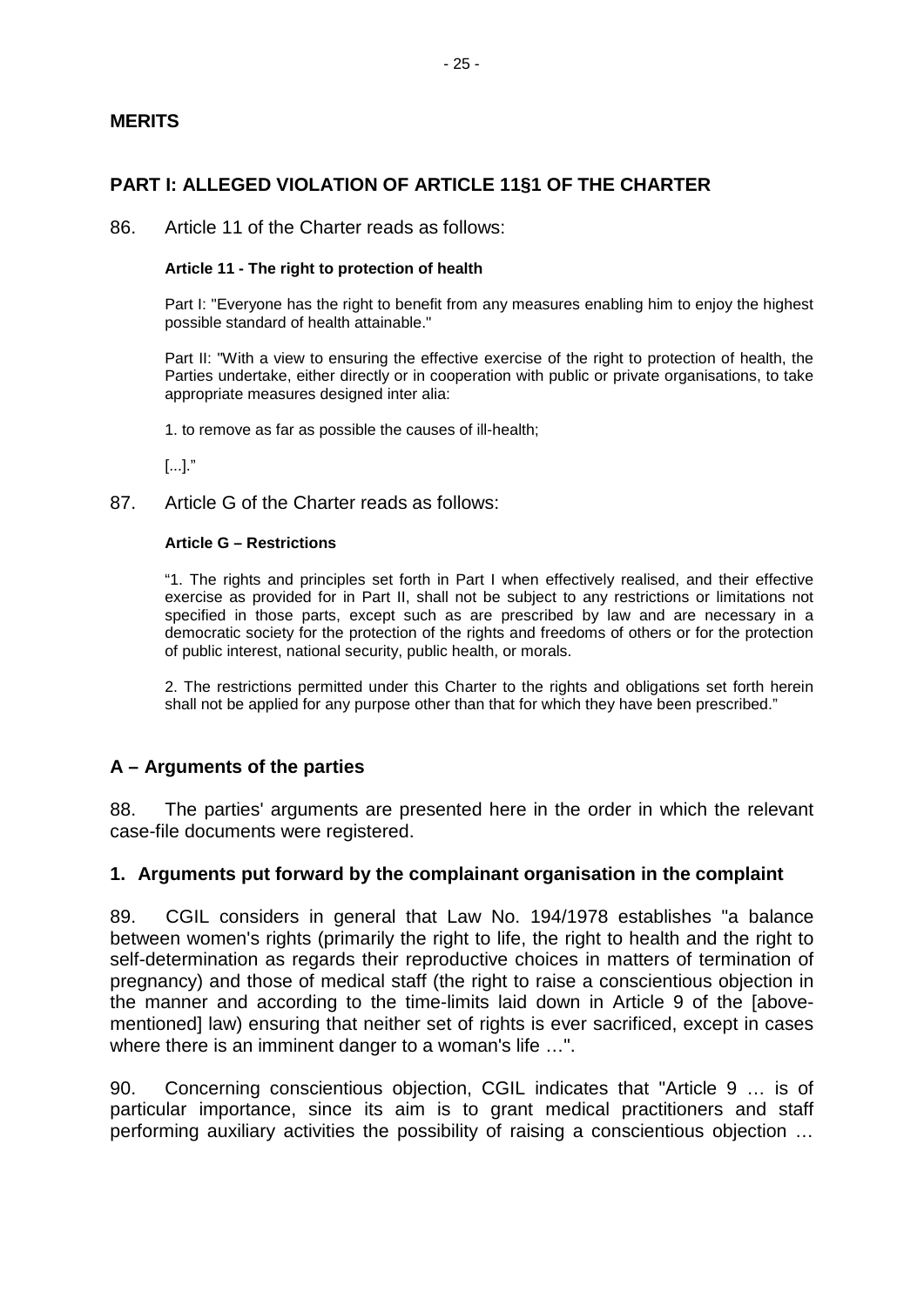An instrument for the protection of practitioners' freedom of conscience has thus been established." Concerning the protection of health, it underlines that "Women's right of access to pregnancy termination procedures can be exercised solely in hospitals where non-objecting doctors are present in sufficient number to deal with the demand for such terminations."

91. In this connection, CGIL points out that, pursuant to Article 9§4, hospitals and authorised nursing homes are required to guarantee that all requests for abortions requested in accordance with the procedures (set out in Articles 5, 7 and 8 of the law) will be carried out. It also points out that the regions must supervise and guarantee the implementation of this requirement, including through staff mobility measures.

92. CGIL highlights the fact that the Italian Constitutional Court has deemed that Act No. 194/1978 is of "constitutionally required substance" (see judgments Nos. 26 and 35 of 1997) and its "core provisions cannot be amended or rendered ineffective without breaching the corresponding specific provisions of the Constitution (or other constitutional laws)" (cf. judgment No. 16 of 1978).

93. CGIL considers that, while providing for a spectrum of measures aimed at guaranteeing access to abortion services, Article 9§4 is not appropriately worded since it does not specify the tangible means whereby such measures are to be put in place. The organisation states that "in practice, the high number of doctors who are objectors prevents the full implementation of the legislation, [for lack of] tangible means of ensuring that there is a sufficient number of non-objecting doctors within each hospital."

94. In view of the above, CGIL maintains that, on account of the legislation's deficiencies, the measures put in place by the hospitals concerned and the initiatives taken by the regional authorities "are insufficient and unsuitable to guarantee the achievement of the objectives of Act No. 194 regarding terminations of pregnancy". CGIL is of the opinion that "the solutions [implemented by the competent authorities] have proved insufficient and unsuitable to guarantee the implementation of Act No. 194 and hence to ensure the effective protection of the rights of women wishing to seek a termination of pregnancy."

95. On this subject, it is specified that in many cases hospitals have called on external non-objecting staff. For CGIL, this solution, which appears to guarantee the required service, namely a termination of pregnancy, "can be seen to have obvious limits linked to the failure to guarantee the continuity of care provision." Mention is made of the fact that, in other cases, hospitals have reached agreements with nursing homes. CGIL considers that "the conclusion of agreements with private establishments undermines the public sector foundations of Law No. 194" and that "rather than solving the problem of the shortage of staff, it is being circumvented."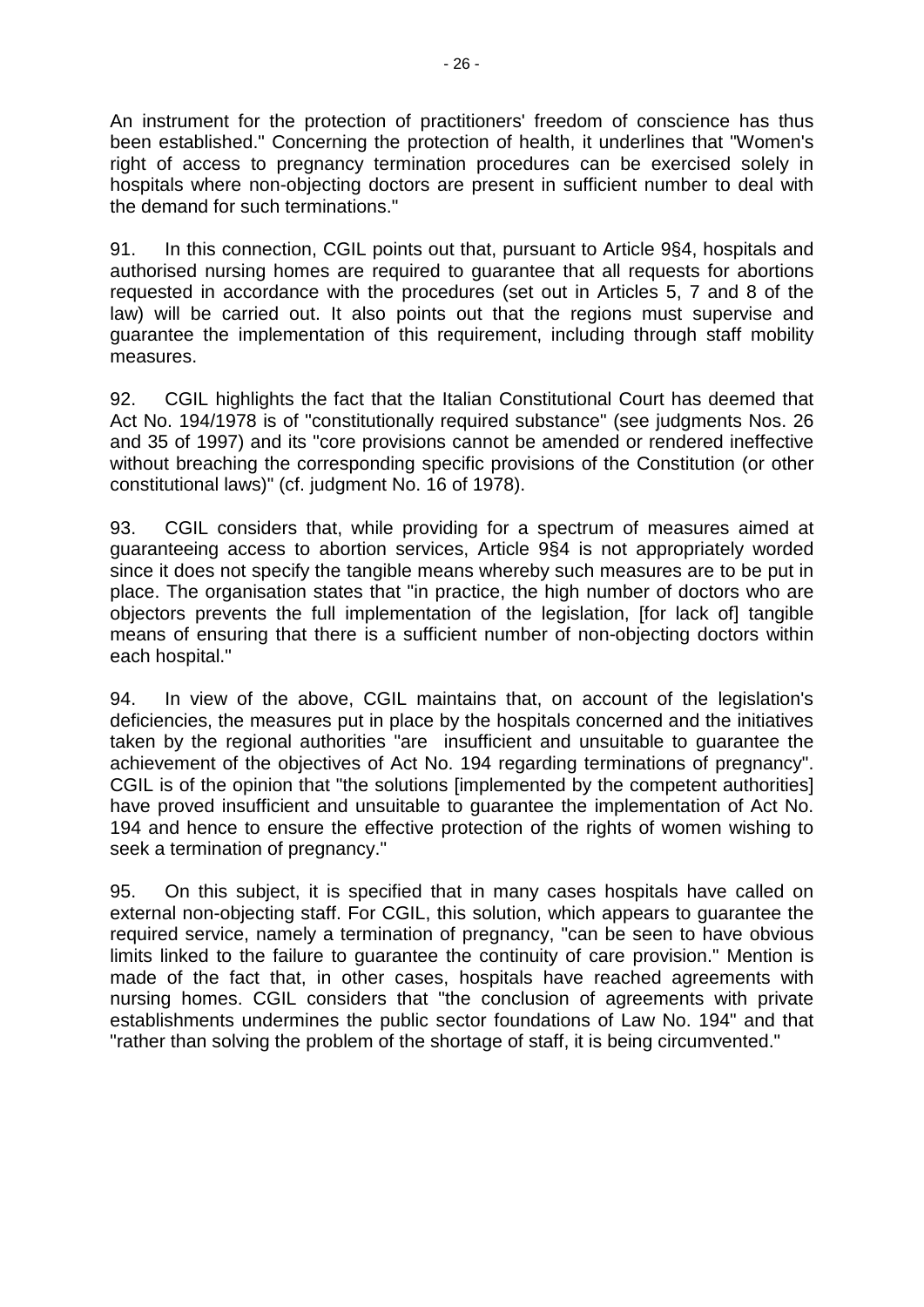96. On this basis, CGIL concludes that Article 11 of the Charter is not being implemented in a satisfactory manner, since the deficiencies in applying Article 9§4 do not make it possible to guarantee the effective exercise of women's right of access to abortion services.

97. According to CGIL, this conclusion is primarily based on the statistical data which show that the public hospitals have insufficient non-objecting medical staff. It indicates that these data can be found in the official reports on the implementation of the law, which the ministry of health submits to Parliament each year. In this connection, it refers to the information given in the reports published by the ministry between 2005 and 2011, relating to the years 2003 to 2009.

98. Upon comparing the data contained in these reports, CGIL notes an increase in the number of conscientious objectors in three professional categories (see the following table):

|                           | <b>GYNAECOLOGIST</b> | <b>ANAESTHETISTS</b> | <b>NON-MEDICAL</b><br><b>PERSONNEL</b> |
|---------------------------|----------------------|----------------------|----------------------------------------|
| <b>Ministerial Report</b> | 70,7%                | 51,7%                | 44,4%                                  |
| 2011(data 2009)           |                      |                      |                                        |
| Ministerial Report        | 71,5%                | 52,6%                | 43,3%                                  |
| 2010(data 2008)           |                      |                      |                                        |
| <b>Ministerial Report</b> | 70,5%                | 52,3%                | 40,9%                                  |
| 2009 (data 2007)          |                      |                      |                                        |
| <b>Ministerial Report</b> | 69,2%                | 50,4%                | 42,6%                                  |
| 2008 (data 2006)          |                      |                      |                                        |
| <b>Ministerial Report</b> | 58,7%                | 45,7%                | 38,6%                                  |
| 2007 (data 2005)          |                      |                      |                                        |
| <b>Ministerial Report</b> | 59,5%                | 46,3%                | 39,1%                                  |
| 2006 (data 2004)          |                      |                      |                                        |
| <b>Ministerial Report</b> | 57,8%                | 45,7%                | 38,1%                                  |
| 2005 (data 2003)          |                      |                      |                                        |

#### 99. As concerns the 2011 report, CGIL cites the following information:

"In 2009, there was a stabilisation of conscientious objection among gynaecologists and anaesthetists, after a considerable increase in previous years. At the national level, the percentage of objecting gynaecologists increased from 58.7% in 2005 to 69.2% in 2006, to 70.5% in 2007, to 71.5% in 2008 and to 70.7% in 2009; the percentage of anaesthetists in these years increased from 45.7% to 51.7%; the percentage of non-medical staff saw a further increase, from 38.6% in 2005 to 44.4% in 2009. In Southern Italy, there is a rate of more than 80% registered gynaecologists: 85.2% in Basilicata, 83.9% in Campania, 82.8% in Molise, 81.7% in Sicily and 81.3% in Bolzano; the highest percentages of [anaesthetists] are registered in Molise and Campania at more than 77% and in Sicily at 75.6%, and the lowest percentage is in Tuscany at 27.7% and Trento at 31.8%; for non-medical personnel the numbers are lower, with a maximum of 87% in Sicily and 82% in Molise. (…)".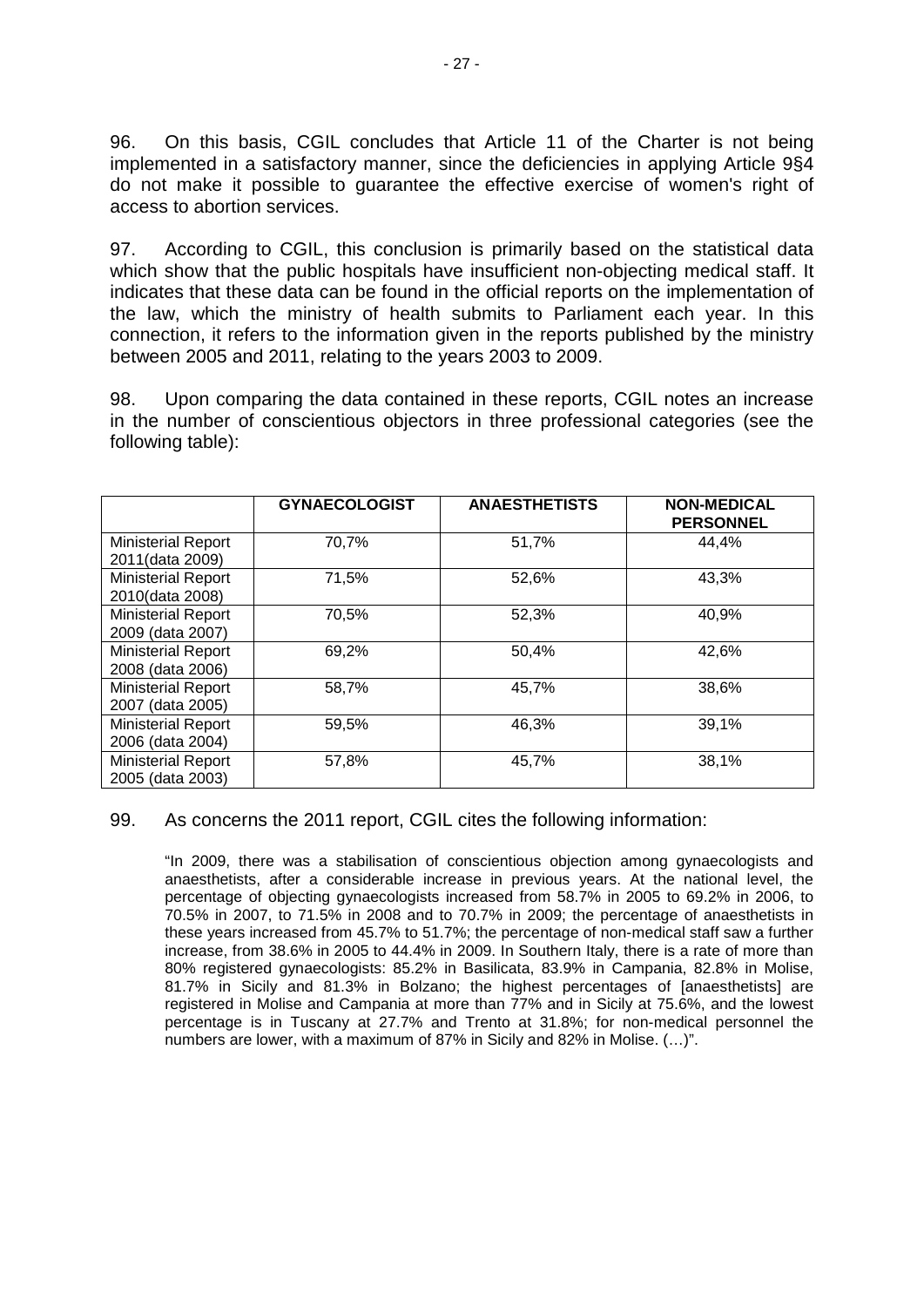100. CGIL also provides tables containing data for the three professional categories concerned (gynaecologists, anaesthetists and non-medical staff) analysed by region and by geographical zone.

101. So as to provide evidence of the difficulties with which many hospitals have to contend in satisfying requests for abortion, given the high number of conscientious objectors, CGIL refers to the situations of a number of hospitals in the following regions: Lombardy, Marche, Sicily, Abruzzo and Puglia. Most of this information is reiterated and expanded upon in CGIL's reply to the Government's submissions on the merits of the complaint, as set out below.

## **2. Arguments put forward by the respondent Government in the section of its submissions relating to the merits of the complaint**

102. According to the Government CGIL's interpretation of the situation in respect of Articles 11 and E of the Charter "… distorts their meaning, threatens women's health and lives because it wants them to be assisted solely by non-objecting medical staff, who facilitate voluntary terminations of pregnancy without verifying women's physical and psychological state".

103. The Government contends that the situation is not incompatible with the Charter for the following reasons:

a) the State has introduced every practical and legislative measure to apply Act No. 194/1978 for the benefit of women and in support of their rights to abortion;

b) the State cannot restrict the number of medical staff who declare that they are conscientious objectors while respecting freedom of conscience and opinion, as is also recognised by the European Court of Human Rights in accordance with Article 9 of the 1950 Convention and other international instruments (in this connection the Government refers to the following documents: PACE Resolution 1763(2010) and Recommendation 1518/2002; Article 10§2 of the Charter of Fundamental Rights of the European Union; and Article 18 of the International Covenant on Civil and Political Rights);

c) Italian law reconciles the rights of women and doctors by giving them the possibility of making choices that are compatible with their conscience according to the principle of non-discrimination set out in the Charter.

104. In general, the Government considers that Act No. 194/1978 "strikes a proper and necessary balance between women's right to life and health and the freedom of conscience of medical or paramedical personnel vis-à-vis voluntary termination of pregnancy."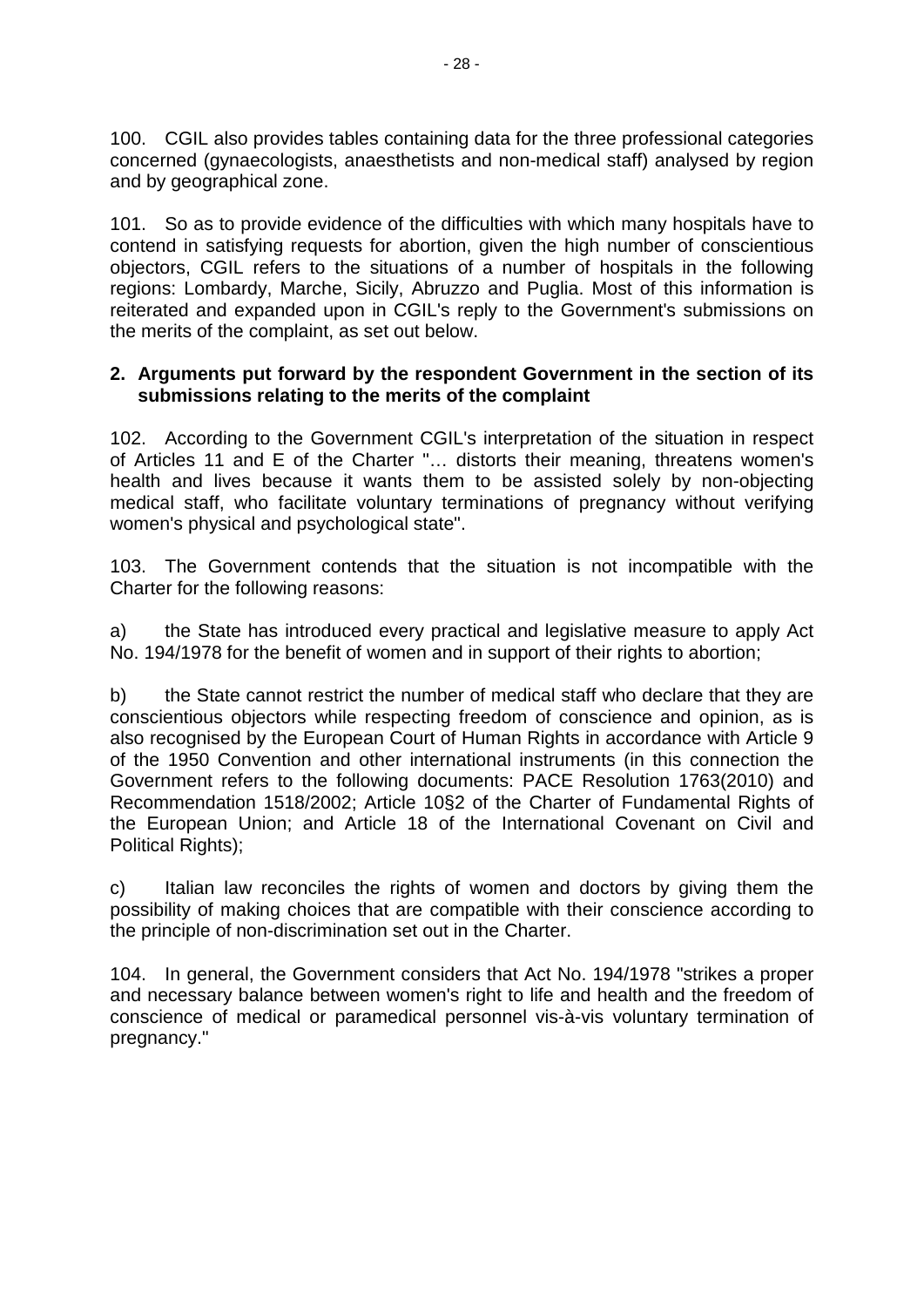105. The Government further notes that Act No. 194/1978 "which sets out the arrangements and measures to secure women's right to health in the event of voluntary termination of pregnancy" was adopted in accordance with the "margin of appreciation" provided for by Article G of the Charter.

106. Concerning the arguments advanced by CGIL, the Government considers that the decline in the number and the rate of abortions shows the quality of the work being done by the health services to prevent abortions; according to the Government it also shows a positive attitude among women towards birth control and the results of measures aimed at making women more aware and responsible. In this connection, the Government indicates that ad hoc abortion prevention projects aimed at women of foreign origin have been set up, involving specific initiatives focusing on cultural mediation, facilitation of access to services and staff training.

107. The Government states that the stabilisation of the number of urgent procedures (procedures carried out without waiting for seven days after certification) and the reduced waiting period between certification and surgery testify to the services' efficiency; it considers that the increase in the number of procedures performed on an outpatient basis and in hospitalisations lasting less than one day shows that women are encountering fewer difficulties in accessing these services and that human resources are better managed; it maintains that the high percentage of women who undergo an abortion at a gestation of 10 weeks or less and the low rate of complications – no deaths or serious complications following abortions carried out in accordance with Act No. 194/1978 have been recorded – constitute proof that abortion now poses no threat to women's health.

108. Regarding conscientious objection and abortion services, the Government states that the number of conscientious objectors observed in Italy – which is partly offset by staff mobility and agreements with specialist obstetrics and gynaecology departments – has no practical direct impact on recourse to abortion services and therefore does not affect women's rights.

109. The Government indicates that the reduction in the number of women resorting to abortion has been considerably more significant than the increase in the number of conscientious objectors among health care professionals and medical staff. From this standpoint, it considers that, in recent years, the services have become more efficient in terms of both prevention and access to abortion services, and that operations are carried out with no danger for women's health.

110. The Government also indicates that Act No. 194/1978 has resulted in a reduction in clandestine abortions.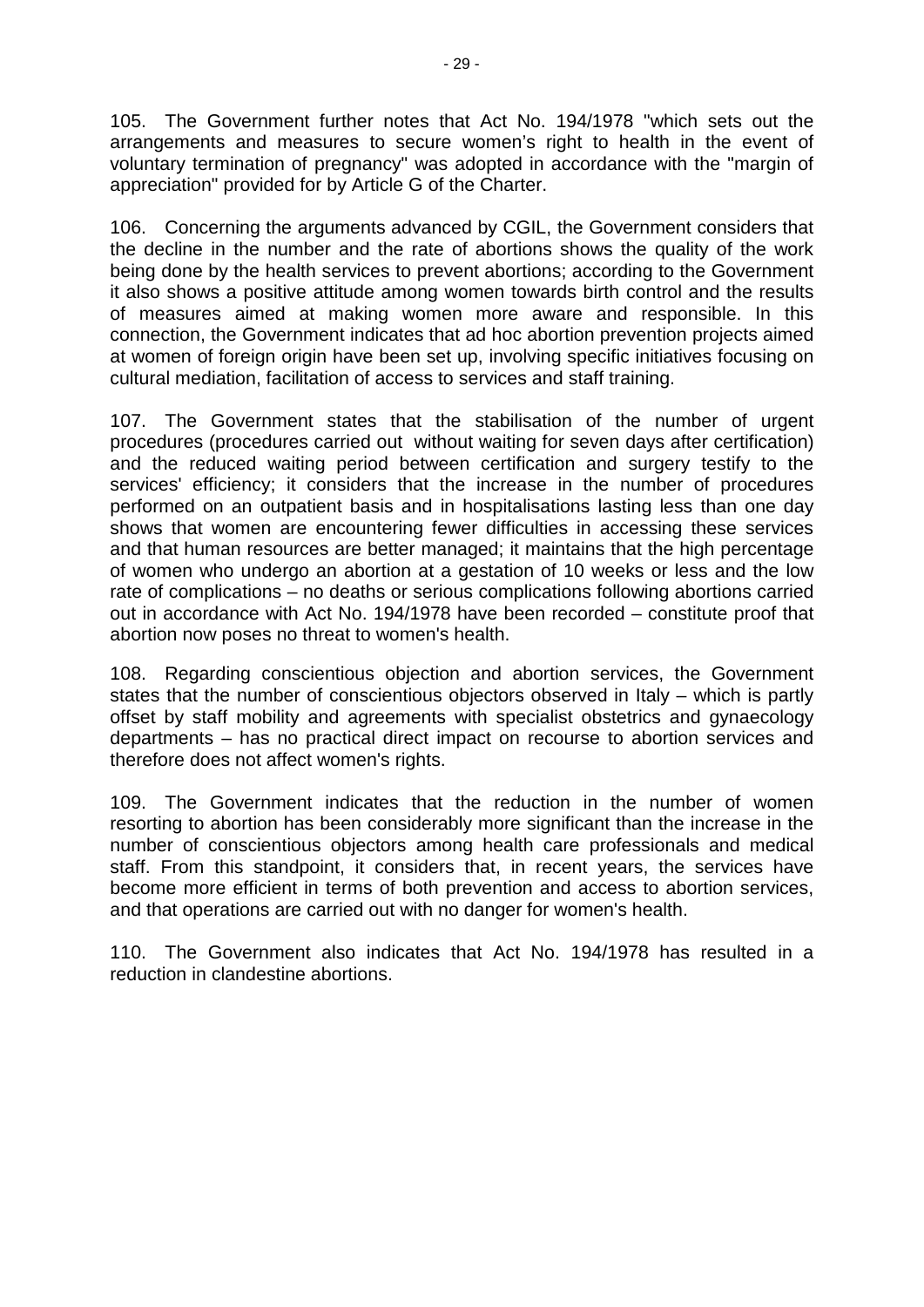## **3. Arguments contained in the response of the complainant organisation to the submission of the Government regarding the merits of the complaint**

111. As regards the arguments of the Government concerning the unsatisfactory implementation of Section 9§4 of Act No. 194/1978, CGIL put forward the following considerations:

a) the decrease in the number of abortions cannot be considered a sign that there are no problems in implementing the abovementioned provision. CGIL is of the view that "this could instead signify that the number of abortions is falling due to the very fact that women cannot access the service and have to fall back on other solutions, such as travelling abroad or undergoing a clandestine abortion";

b) even though the Ministry of Health estimates the number of illegal abortions at about 20.000, the real figure for the number of clandestine abortions could be as high as 50.000. In this regard, it is pointed out that official figures have not been updated since 2008 and the ministry itself recognises that they are understated. It is underlined how difficult it is to quantify a phenomenon which, by its very nature, escapes any kind of monitoring. With this in mind, CGIL considers that "the clandestine abortion phenomenon, where women are inevitably risking their own lives and health, apart from being obliged to pay for a service which should usually be free of charge, as provided for by Act No. 194/1978, is closely related to the question of the link between the decrease in the number of abortions and the alleged lack of problems due to the number of practitioners who are conscientious objectors";

c) the positions expressed in the Italian Government's submission are in contradiction with the declarations made by the Government itself, in the person of the Minister for Health, Beatrice Lorenzin, following the tabling in the Chamber of Deputies of nine motions on the right of conscientious objection in medical and health matters; in this framework, the Minister stated that "where there has been an increase or a decrease of the objectors, this has not always led to a problems-free situation in the access to local services" (see paragraph 61). Moreover, CGIL considers that the Minister's declarations are pointless, "since they are based on the simple idea that it is enough to monitor the application of Act No. 194/1978 and therefore that they cannot be regarded as effective stances likely to bring about a change in the situation regarding application of the relevant law".

112. Following these considerations, with respect to other assertions contained in the Government's submission, CGIL provides detailed information on the difficulties of implementation of Act No. 194/1978 and the negative consequences for the protection of health of the women concerned. This information is based on a number of documents appended to its response. CGIL specifies that the information provided does not represent a full review of covering each and every hospital, care home or counselling centre throughout Italy.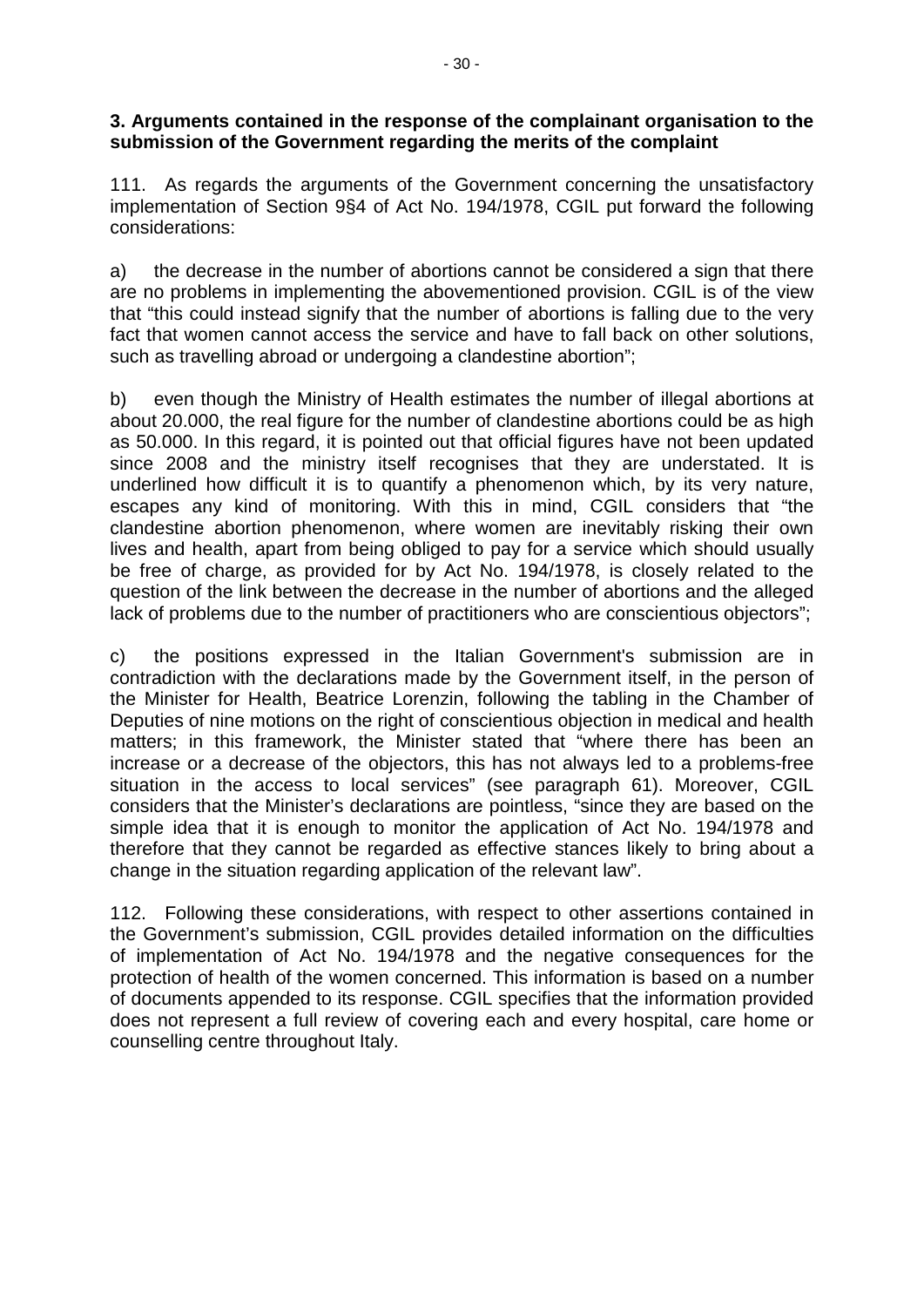113. In this respect, it points out that:

a) the annual reports by the Ministry of Health on the implementation of the abovementioned act contain no specific information on the number of requests for abortions per hospital;

b) the request of LAIGA – *Libera Associazione Italiana Ginecologi per l'Attuazione della legge 194* (Free Italian Association of Gynaecologists for the Implementation of Act No. 194/1978) that ISTAT provide a list of all the establishments was refused and it was therefore not possible to carry out any survey on the link between requests for abortion and the number of non-objecting practitioners called upon to perform this type of intervention;

c) in any case, the number of requests cannot be taken into account since they are not registered in cases where the woman is obliged to find another hospital or seek a different solution in view of the difficulty of accessing such treatment.

114. CGIL also considers that the cases of women who are obliged to turn to other establishments necessarily escape this type of survey, since there is no trace of their requests when they are not given adequate assistance. It also mentions that as referred to one of the motions adopted by the Italian Parliament in June 2013 in the current situation it is virtually impossible to verify, that women who withdraw from a waiting list do so because they have indeed changed their minds or because, as the wait grows longer, they decide to have recourse to a clandestine abortion.

115. CGIL refers to the information provided in the report on cases of unsatisfactory implementation of Act No. 194/1978 drafted in 2013 by Mrs Silvana Agatone, President of LAIGA. This document, which is also appended to CGIL's response to the Government submission, contains the following statement:

" $(...)$  [T]he law [194/1978] is widely disregarded and  $(...)$  in many hospitals it is impossible to have an abortion.  $(...)$  There are no reliable, easily available, official sources providing up-todate lists of hospitals where legally authorised abortions can be performed nor a list of gynecology units where they are provided. In short, it is impossible to check where abortions are available. (…)[LAIGA] consequently began to enquire (…), hospital by hospital, using information found on certain non-official websites (…), in order to find an answer to our question: is Article 9 of Law 194 being applied in practice? (…) The results of our investigation are summarised in the table below. Given the enormous difficulty in obtaining official data, it should be noted that this information is not exhaustive but gives some idea of the problem."

116. The abovementioned report indicates that "(…) not all hospitals provide terminations of pregnancy, thereby breaching Article 9 of Law 194 (…)". A list of 45 hospitals where, even if a gynecology unit exists, terminations of pregnancy cannot be performed, is provided by the President of LAIGA (regions concerned: Lazio, Piedmont, Venetia, Friuli Venetia Giulia, Marche, Lombardy, Emilia Romagna, Tuscany, Sicily, Sardinia, Apulia), i.e.: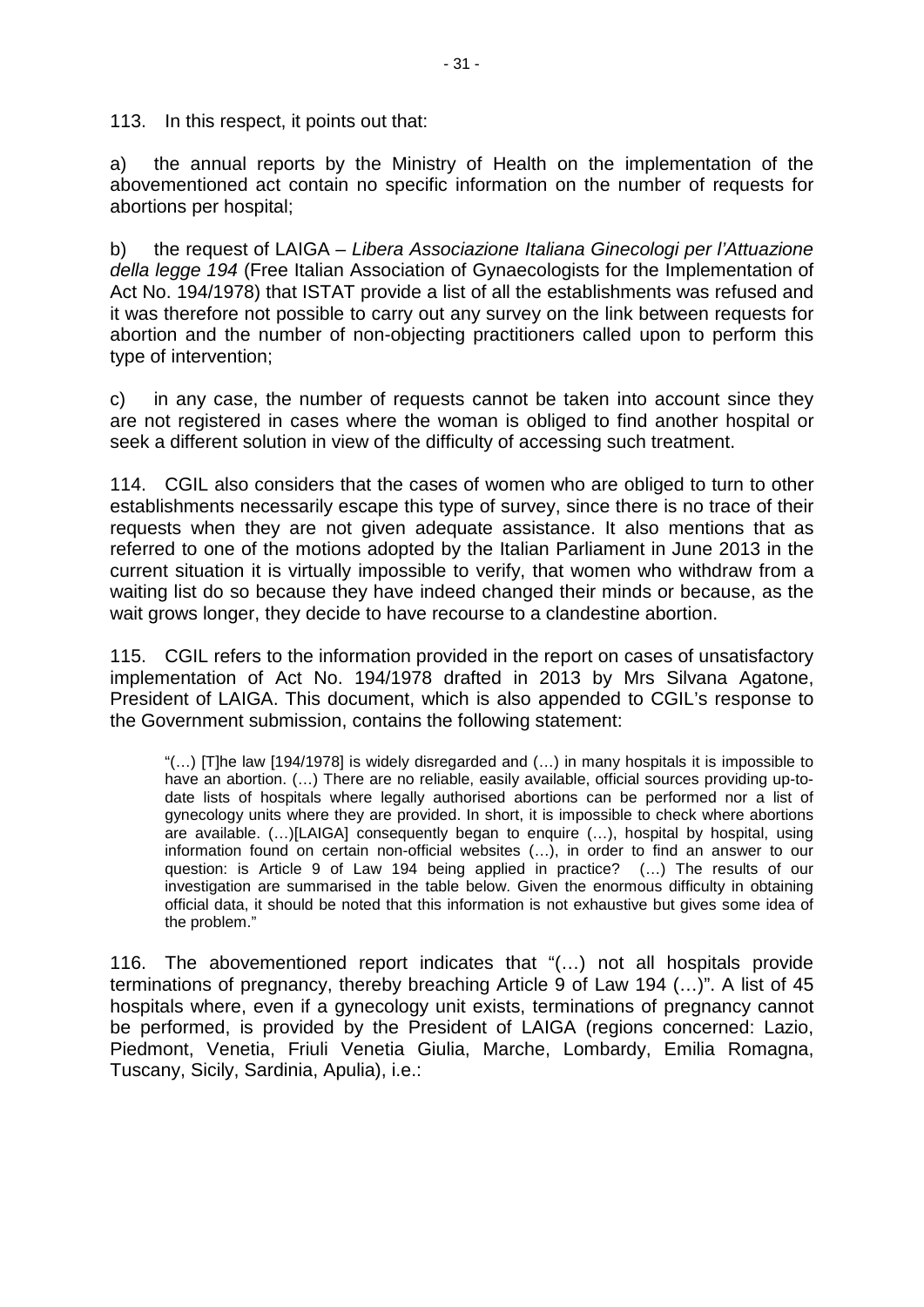*Azienda Ospedaliera Universitaria S.Andrea*, *Policlinico Universitario Tor Vergata* (Rome)*, Ospedale Acquapendente* (*Viterbo*),*Ospedale Andosilla* (*Civitacastellana*), *Ospedale Belcolle*  (*Viterbo*), *Ospedale S.Camillo De Lellis* (*Rieti*), *Ospedale Umberto 1°* (*Frosinone*), *Ospedale S.Benedetto* (*Alatri*), *Ospedale di Velletri, Ospedale Maggiore della Carità* (*Novara*),*Ospedali Riuniti S. Lorenzo Varmagnola*, *Ospedale di Camposampiero* (Turin), *Ospedale Castelli*  (*Verbania*), *Ospedale Portogruaro* (*Verona*), *Ospedale di Belluno, Ospedale di Bassano, Ospedale di Gorizia, Ospedale di Jesi, Ospedale di Fano, Ospedale di Fermo, OspedaliCivili di Brescia, Ospedale S.Maria delle Stelle Melzo, Ospedale di Cernusco, Ospedale di Carate, Ospedale di Gallarate, Ospedale di Gorgonzola, Ospedale di Angera, Ospedale* -

*di Treviglio e Caravaggio, Ospedale di Como, Ospedale di Cantu', Ospedale di Monza, Ospedale di Melzo S. Maria delle Stella, Ospedale di Sassuolo, OspedaleFranchini-Montecchio Reggio Emilia, Ospedale di Ponte Annicari, Ospedale di Lipari, Ospedale Muscatello* (*Augusta*), *Ospedale di Bosa, Ospedale di Ozieri, Regione, Ospedale San Paolo (Bari), Ospedale Perrino* (*Brindisi*),*Ospedale di Venere, Ospedale di Bitonto, Ospedale di Bisceglie, Ospedale di Fasano*.

117. As concerns the situation of medical personnel carrying out abortions procedures, CGIL considers that the report by President of LAIGA provides "complete data" with respect to the Region of Lazio. In this respect, the President of LAIGA states that: "In this region, out of a total of 391 gynecologists attached to hospital units, only 33 are non-objectors and perform abortions; thus 91.3% of gynecologists in Lazio are conscientious objectors". As regards other regions (Piedmont, Lombardy, Trentino Alto Adige, Abruzzo, Campania, Basilicata, Apulia, Calabria, Sicily, Sardinia), the report provides data indicating that in at least 38 hospitals there are no non-objecting gynecologists, or there is just one. According to the information provided, the hospitals in this situation are as follows:

*Ospedali Riuniti (Borgomanero), Broni hospital (Stradella), Ospedale Civile (Sondrio), Ospedale Civile (Cavalese),Ospedale Civile (Bassano),Ospedale S. Spirito, Policlinico Umberto I, A.O.S. Andrea (Rome), San Paolo hospital (Civitavecchia), Paro di Delfino hospital (Colleferro), Gonfalone hospital (Monterotondo), Coniugi Bernardini hospital (Palestrina), Paolo Colombo hospital (Velletri), S. Maria Goretti hospital (Latina), Ospedale Civile (Formia), Ospedale Civile (Frosinone), SS Trinità hospital (Sora), S.Benedetto hospital (Alatri), S. Scolastica hospital (Cassino), Belcolle hospital (Viterbo), Ospedale Civile (Tarquinia), spedale Civile S.Anna (Ronciglione), Ospedale Civile (Rieti), ASL 2 Chieti (Ortona), ASL 3 Chieti (Chieti), ASL SA (Eboli), Potenza hospital (Chiaromonte), Ospedale Civile Locri, ASP Catanzaro, Ospedale Civile Cosenza, ASPS (Locri), Ospedale Civile (Cetraro), ASP 9 (Trapani), Microcitemico hospital (Cagliari), Ospedale Civile (Bosa), Ospedale Civile (Ozieri), Ospedale Civile (Businco).* 

#### 118. In this connection, in her report the President of LAIGA declares:

"In the majority of hospitals there is an imbalance between the total number of gynecologists and the total number of non-objectors doctors, since there is a very high percentage of objectors. Many facilities do not provide the service because they have no staff. But even when there is just one non-objector there are huge problems, entailing:

- longer waiting times, with greater risks attaching to the procedure. There are numerous cases of terminations performed at the legal time-limit, that is at around 12 weeks;
- greater occupational risks for non-objecting gynecologists: extended waiting times (in many cases over 3-4 weeks from issue of the certificate to actual performance of the abortion) force doctors to adopt poor clinical practice;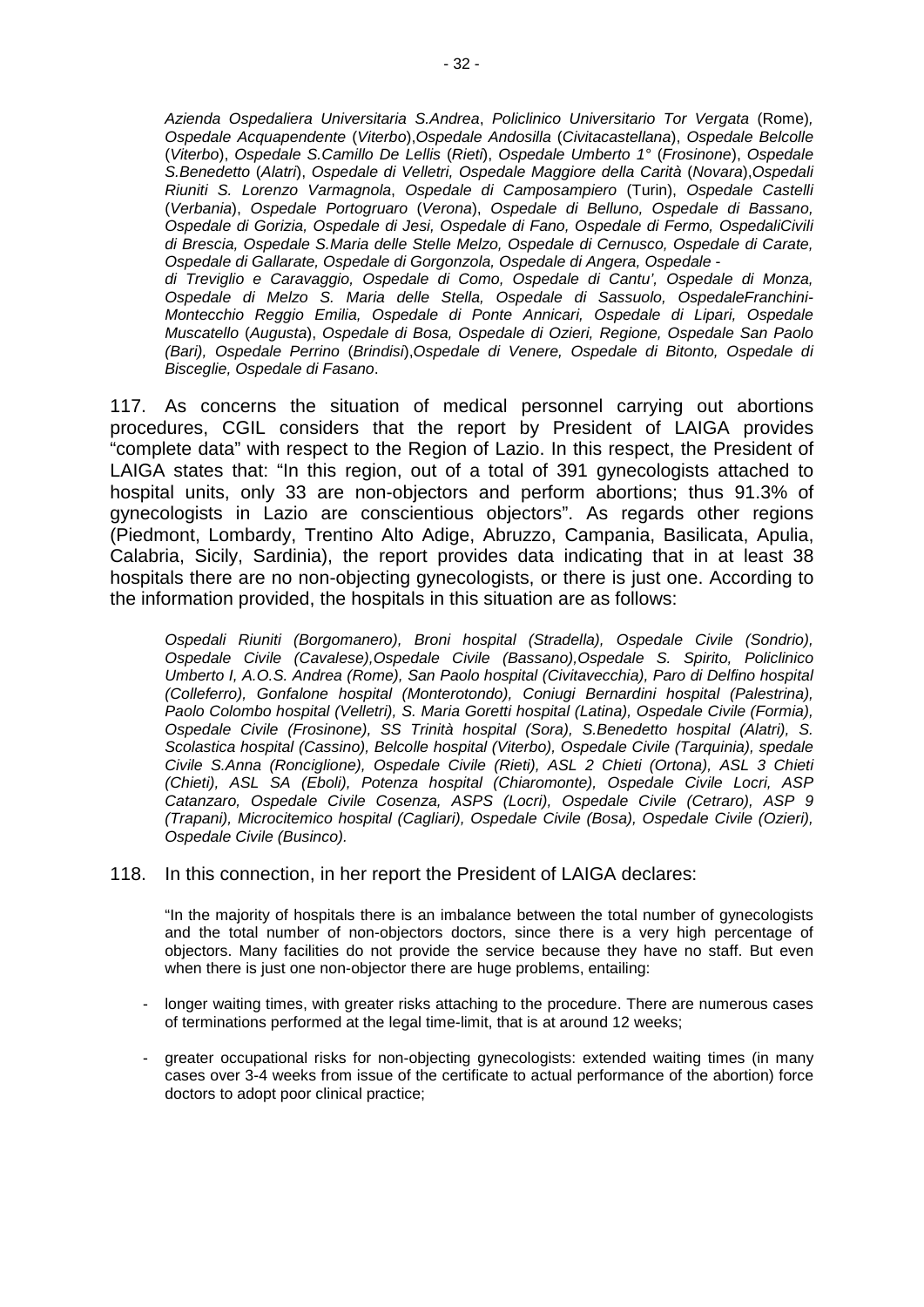- reduction of the time available for each patient during the abortion procedure, at the expense of patient protection, information and social care;
- travel by patients to other provinces or regions, or even other countries (many terminations of pregnancy beyond the ninetieth day on account of foetal disease are absorbed by hospitals in neighbouring countries, in France, Spain and the UK);
- if non-objecting staff are on holiday, the abortion service is suspended (for example, in Bari when the only non-objecting gynecologist goes on holiday, prescription of the RU-486 abortion drug is interrupted, and the free telephone number for information and appointments ceases to operate);
- if non-objecting doctors are sick, the service is suspended. For example, in Monterotondo, the only non-objecting gynecologist had a car accident: he is still on sick leave, and ever since his accident (in November 2012) the service has been suspended. In Frosinone, when the gynecologist is on sick leave, the service is similarly interrupted;
- if the only non-objector takes retirement, the unit closes as happened, for example, in Jesi;
- if non-objectors doctors die, the service is suspended: in Naples the only non-objecting gynecologist died, but the subsequent suspension of the service led to popular protest which made it necessary to recruit a gynecologist for that purpose."

119. Further to the data and considerations mentioned in the abovementioned report, CGIL provides specific information on the difficulties of implementation of Act No. 194/1978 at regional level. The latter are based on different sources, i.e. first hand testimonies, data provided by CGIL's regional agencies, press articles, books, blogs, fora, etc. This information refers to the state of enforcement of Section 9§4 of Act No. 194/1978 with respect to different Italian hospitals, nursing homes and advice centres. The relevant documents are appended to the response to the Government's submission.

120. CGIL also provides further information from different sources. This information refers to the state of implementation of Section 9§4 of Act No. 194/1978 in different Italian hospitals, nursing homes and advice centres. This material corresponds to the information provided by the complainant organisation concerned in IPPF EN v. Italy (IPPF EN v. Italy, Complaint N° 87/2012, decision on the merits of 10 September 2013, paragraphs 112 – 151).

121. Having regard to the data gathered in the document provided by LAIGA, CGIL refers to cases of foreign medical centres in France, Switzerland, United-Kingdom and Slovenia, which, in the period 2010 – 2012, agreed to provide abortion-related services to women who could not access abortion procedures in Italy, and also notes the phenomenon of women 'migrating' from one hospital to another as well as between regions in Italy in order to obtain an abortion.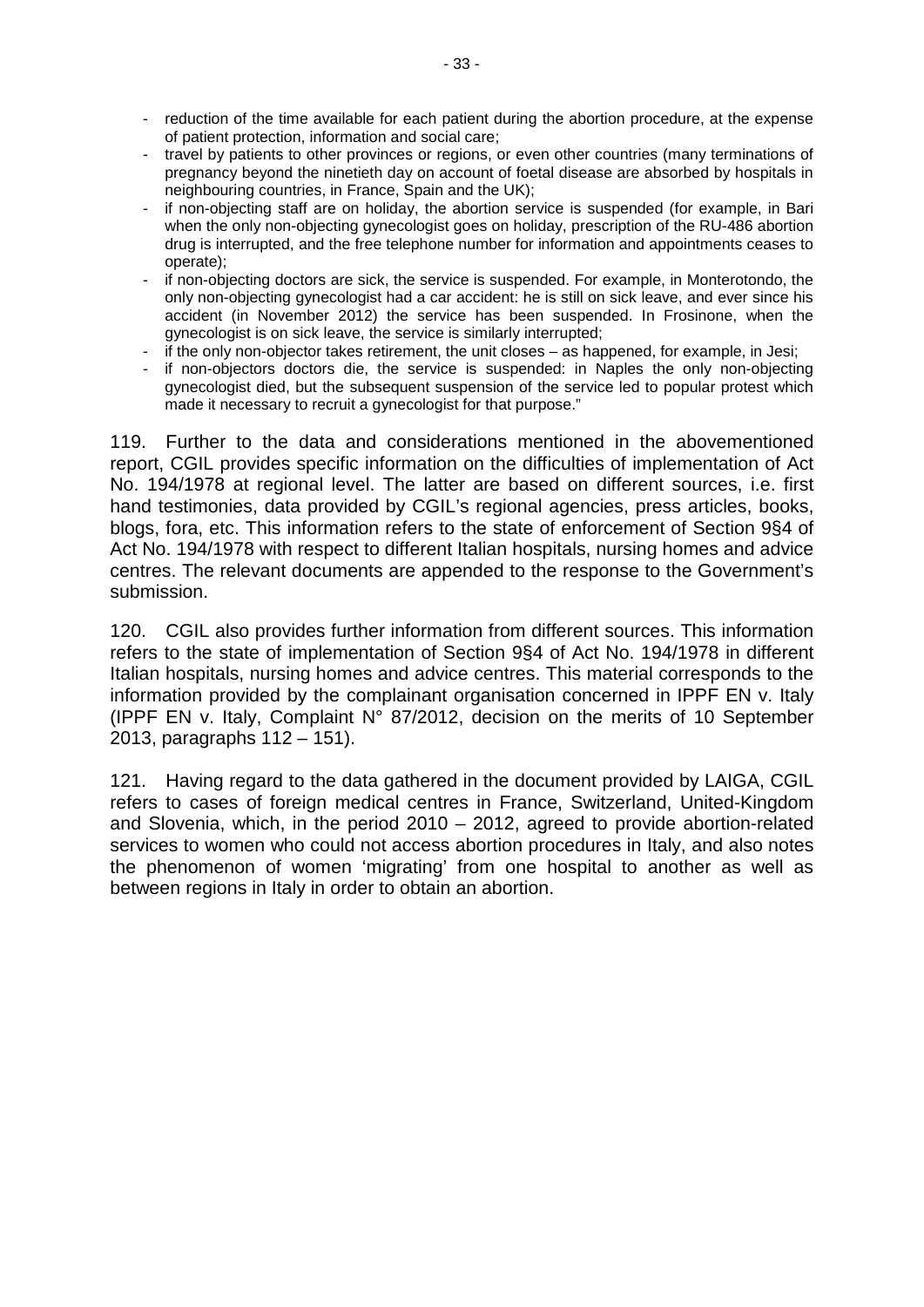## **4. Arguments put forward by the respondent Government in its further response**

122. The Government rejects all the arguments made by CGIL concerning the points raised in its submissions on the merits of the complaint. It considers that the complainant organisation's arguments are nothing new, are ill-founded and devoid of justification and, with regard to the data on the application of Act No. 194/1978, fail to take account of the analyses supplied.

123. The Government underlines that the complaint merely sets out to show the limited number, or even the complete lack, of non-objecting doctors in healthcare facilities, which allegedly prevents women from having access to abortion services.

124. The Government appends to its further observations the report published by the Ministry of Health in October 2013 concerning the implementation of the above law.

## **B – Additional information provided by the parties at the Committee's request**

## **1. The Respondent Government**

125. Concerning the merits of the complaint, after reiterating a number of points already raised in its submissions, the Government refers to "the measures currently being adopted in Italy on the subject at issue".

126. In this connection, it indicates that in June 2013 the ministry of health convened a "Technical Panel for the full application of Law No. 194/1978", with the participation of the regions and the National Health Institute (*Istituto Superiore di Sanità*).

127. The Government explains that this "panel" is charged with performing monitoring at national level of abortion activities and the extent to which the right to conscientious objection is exercised by gynaecologists working in private and public facilities and family counseling centres.

128. It states that the monitoring activities have revealed "no conflicts between voluntary termination services and the services dealing with childbirth (*punti nascita*)". In this connection, it refers to the relevant chapter of the ministry of health's report on the implementation of Law No. 194/1978, as submitted to Parliament in October 2014 (pages 43-48). This document is appended to the document setting out the additional information.

129. The Government specifies that the above-mentioned "panel" met on 14 January 2015 "to continue its monitoring work, whose aim is to provide a degree of co-ordination and comparison at national level for the full application of Law No. 194/1978". It also states that, for this purpose, the Ministry of Health has financed a project aimed inter alia at organising a training course, in October 2015, for regional officials in charge of monitoring any critical situations arising in relation to abortion and conscientious objection.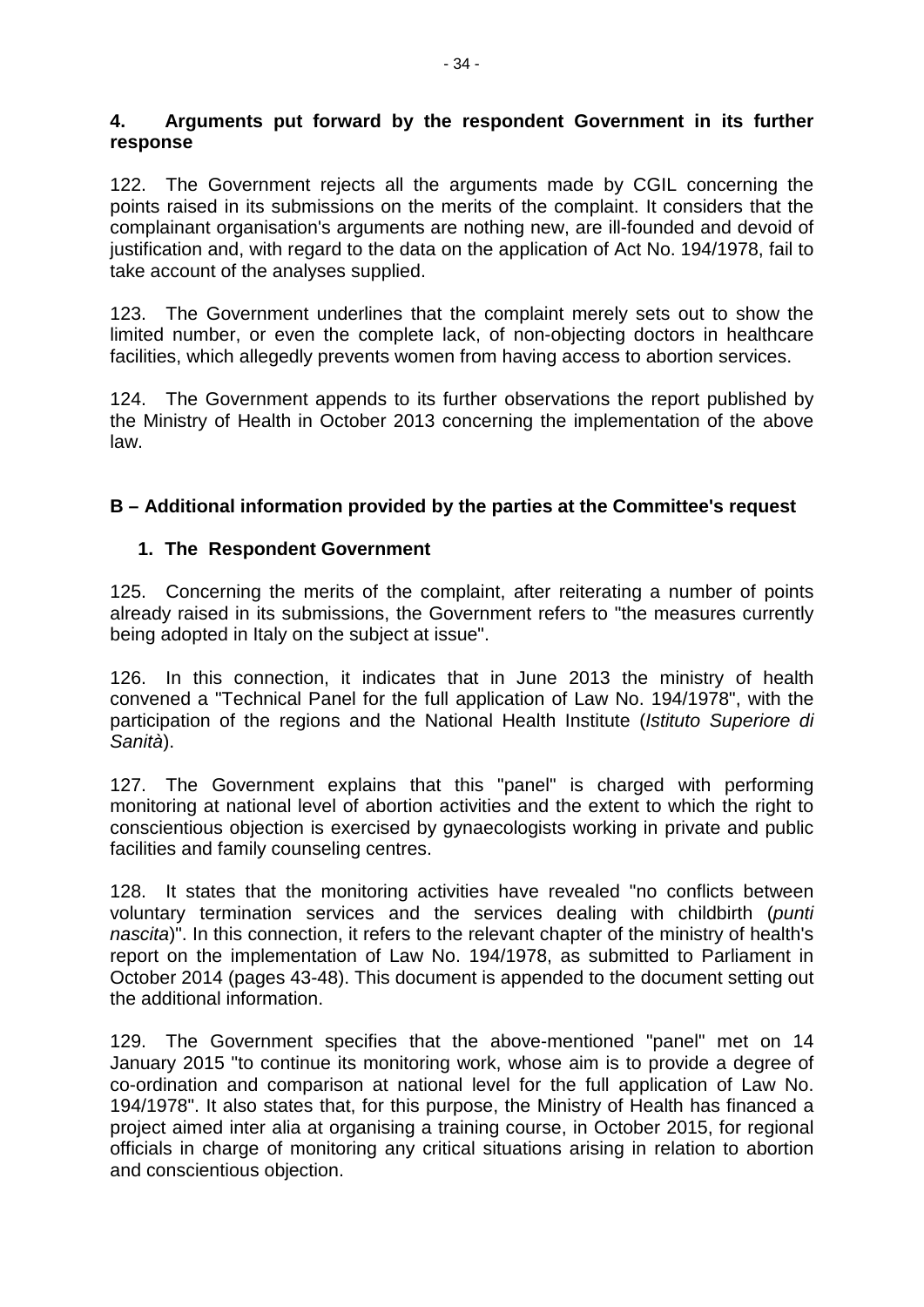130. Lastly, the Government declares that it is "keeping track of every situation relating to the question put by CGIL in the interest of the persons concerned, namely the women and doctors, but above all the unborn children, with a view to the … protection of their rights."

## **2. The complainant organisation**

131. In its response to the Committee's request, CGIL firstly refers to the decision on the merits of 10 September 2013, International Planned Parenthood Federation European Network (IPPF EN) v. Italy, complaint No. 87/2012.

132. CGIL notes that, in this decision, the Committee considered that the information submitted by IPPF EN and the documents approved by the Italian Senate and Chamber of Deputies established the existence of serious problems.

133. Concerning the violation of the above mentioned article, CGIL asks the Committee to confirm the analysis and the conclusion contained in the abovementioned decision.

134. CGIL also notes that, with regard to that decision, on 30 April 2014 the Committee of Ministers of the Council of Europe adopted a specific resolution [Resolution CM/ResChS(2014)6] in which the Committee of Ministers:

- takes note of the statement made by the respondent government and the information it has communicated on the follow-up to the decision of the European Committee of Social Rights and welcomes its commitment to bring the situation into conformity with the Charter (see appendix to the resolution);

- looks forward to Italy reporting, at the time of the submission of the next report concerning the relevant provisions of the Revised European Social Charter, that the situation has been brought into full conformity.

135. CGIL notes that in the abovementioned declaration, published in annex to the resolution of the Committee of Ministers, the Government after having indicated that it had taken note of the Decision of the Committee, stated that it considered it:

"(A)s a stimulus to better the application of Act No. 194/1978."

136. Concerning the initiatives taken in order to assess the impact of conscientious objection, CGIL notes that the Government informed the Committee of Ministers that:

" (…) In June 2013, the Ministry of Health opened a "Technical table" calling Regional Assessors, appointed to supervise Health Management in the Regional Governing Bodies, to gather data in order to assess the impact of conscientious objectors at local level."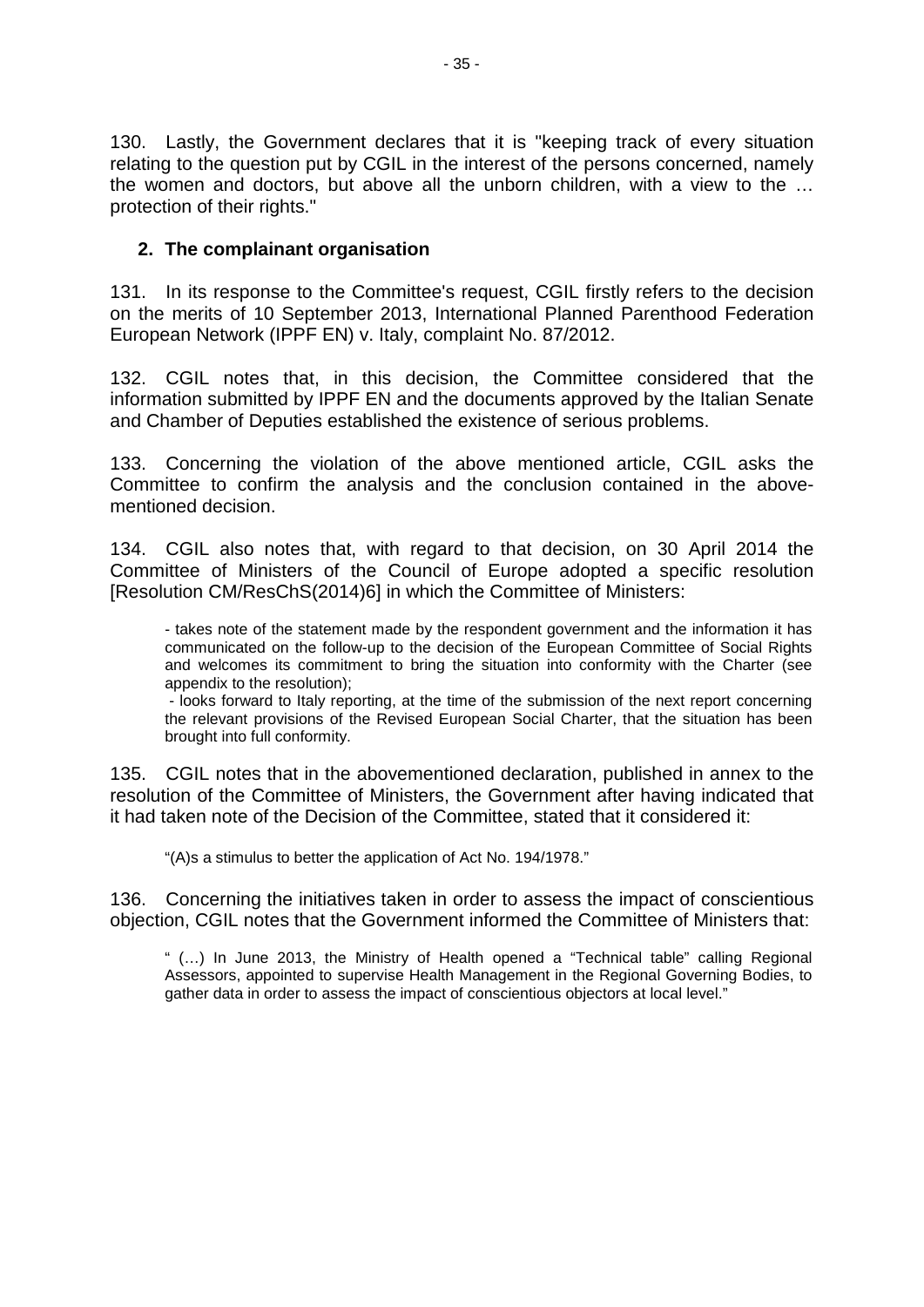137. With reference to these initiatives, CGIL indicates that no positive steps have been taken by the Government to address the problems with the application of Article 9§4 of Act No. 194/1978.

138. In this context, CGIL notes that the report on the implementation of the above law published in October 2014 makes no reference to the Committee's decision in IPPF EN v. Italy; nor to the Committee of Ministers' related resolution; nor to any measures taken by the ministry to remedy the deficient application of Article 9§4, as noted by the Committee in its above-mentioned decision.

139. Concerning the part of the report of the Ministry of Health devoted to conscientious objection, while supplementing the information provided in its complaint (covering the period 2003- 2009), the CGIL refers to the data on the levels of objection among medical and non-medical staff for the period 2010 – 2012.

140. In this connection, it notes that for gynaecologists the percentage of objectors rose from 69.3% in 2010 to 69.6% in 2012, whereas for anaesthetists the figure fell from 50.8% in 2010 to 47% in 2012; for non-medical staff it rose from 38.6% in 2005 to 45% in 2012. The CGIL also notes significant differences between the regions: among gynaecologists percentages in excess of 80% are to be found in the following regions: Molise (90.3%), Basilicata (89.4%), the Autonomous Province of Bolzano (87.3%), Sicily (84.5%) Lazio (81.9%), Campania (81.8%) and Abruzzo (81.5%). Among the anaesthetists the highest figures are recorded in Molise (78.3%), Sicily (77.4%), Lazio (71.5%) and Calabria (71.3%). Among non-medical staff peaks can be observed in Molise (90.1%) and Sicily (80.9%).

141. After having noted these data, CGIL refers to the chapter of the report concerning the results of the ad hoc monitoring of abortions and conscientious objection.

142. CGIL observes that this chapter refers to the results of the monitoring activities regarding the impact of conscientious objection on abortion services performed by gynaecologists, carried out by the Ministry of Health in the regions between December 2013 and June 2014. The CGIL points out that these activities were implemented further to the commitments entered into by the Government, in response to the motions adopted by the Chamber of Deputies and the Senate in June 2013, with a view to identifying potential deficiencies.

143. Concerning the reasons for the ministerial monitoring activities CGIL also refers to the considerations on this issue set out in a resolution adopted by the Committee on Social Affairs of the Chamber of Deputies on 6 March 2014 (this document is appended to the CGIL's reply to the Committee).

144. Concerning the data resulting from the monitoring activities, CGIL points out that, as acknowledged by the Government, the figures provided are sometimes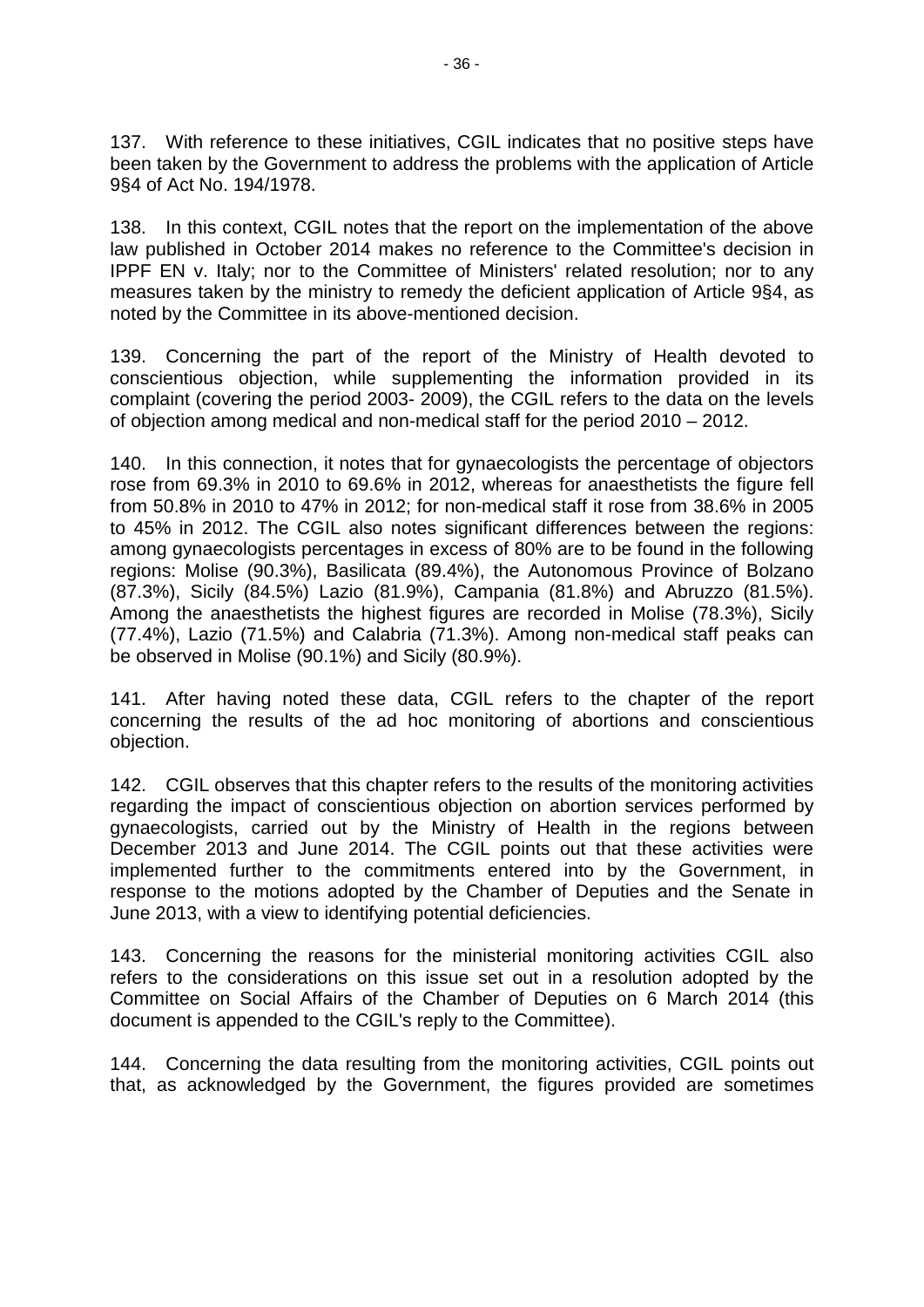incomplete. In this connection, CGIL notes that the number of non-objecting staff may be under-estimated (according to CGIL the number of objectors is far higher); to corroborate this statement, CGIL refers to the considerations set out in the abovementioned resolution of the Chamber of Deputies' committee:

"According to the ministerial Report, the total number of non- objecting personnel is considered sufficient in relation to the total number of abortion procedures, the eventual difficulties in accessing such procedures appear to result from an inadequate distribution of personnel between the health facilities in the regions.

A verification is necessary since the statistics on the number of non- objectors may be overestimated, as, given that there is no obligation to inform the competent health authority of a decision to raise a conscientious objection, all the gynaecologists that have never raised an objection simply because their institutional role does not entail the performance of voluntary terminations of pregnancy could be considered as non-objectors."

145. As to the observations made by the Ministry in this chapter, CGIL advances the following arguments:

a) It is necessary to reject the conclusion that coverage of national territory by establishments providing abortion services (hereafter "termination centres") is more than sufficient on the ground that the number of such establishments represents less than 30% of the total number of hospitals with an obstetrics and gynaecology department in only two small regions. CGIL considers that in reaching this conclusion the ministry has failed to verify whether the number of termination centres is in practice sufficient in relation to the demand for abortion. In this connection, CGIL points out that the hospitals concerned do not register requests for abortion which cannot be satisfied on account of a shortage of non-objecting staff;

b) It also calls for rejection of the Ministry's conclusion that the number of termination centres is more than sufficient as compared with the number of abortions carried out, given that, in 2012 and at national level, firstly, the ratio of births to terminations stood at 4.9 /1 and that of birth centres to termination centres at 1.3 /1 and, secondly, for every 100 000 women of fertile age (15-49) the number of birth centres as compared with the number of termination centres resulted in a ratio of 1.3 /1. CGIL considers it evident that the number of termination centres is more than sufficient as compared with the number of abortions carried out as, if that were not the case, the abortions in question would simply not have been performed. It contends that the conclusion reached in this chapter fails to take account of the fact that the alleged violation of Article 11 of the Charter concerns abortions which cannot be carried out under the conditions provided for in Law No.194/1978 due to the difficulties in applying Article 9§4 thereof. In this context, CGIL refers to the observations made in its complaint concerning illegal abortions and the fact that the lack of non-objecting staff obliges certain women who have decided to seek an abortion under the conditions provided for by the law to travel to other regions where they can, if they can afford it, pay to have the procedure in a private establishment.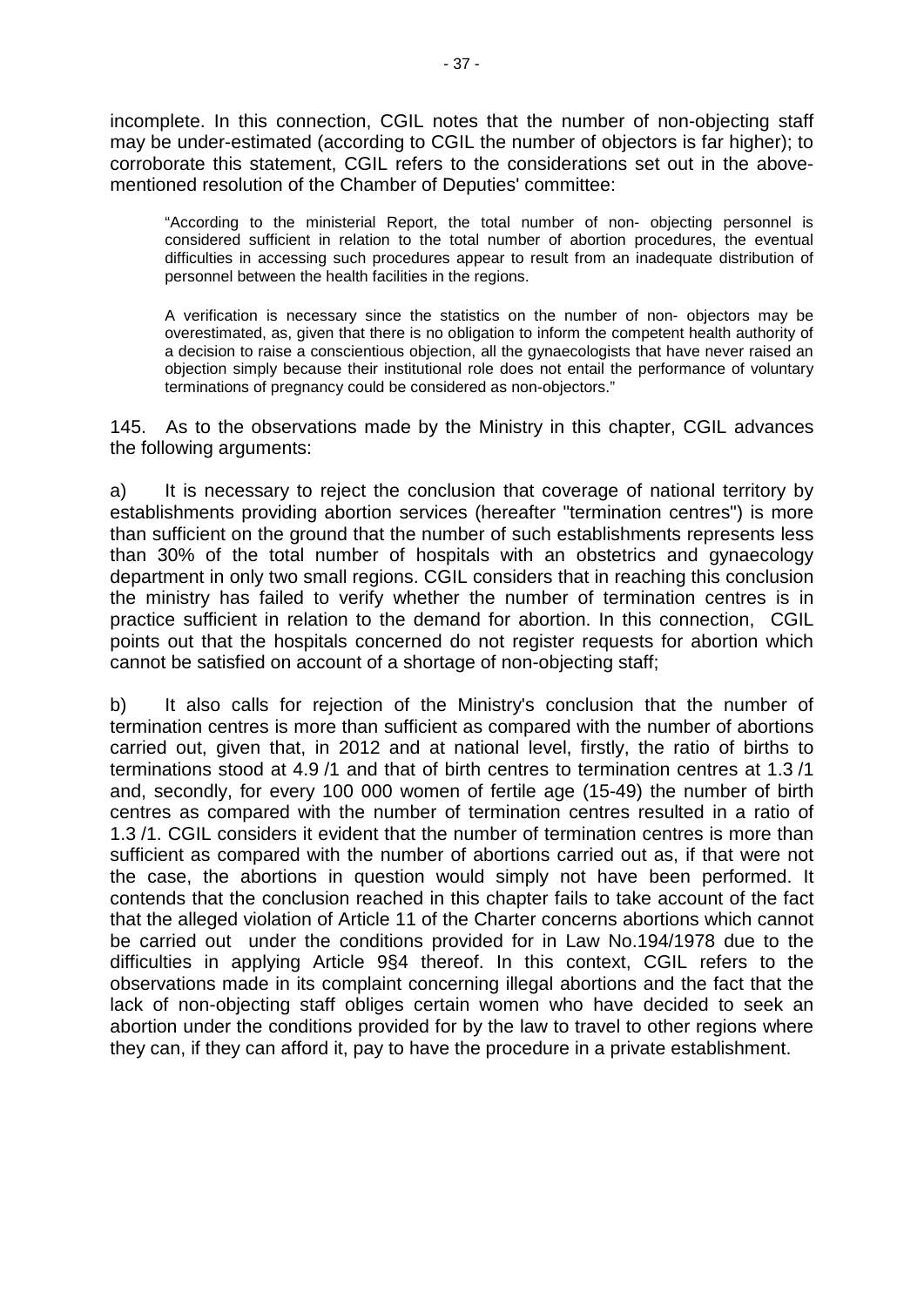## **C - Information provided by the parties at the hearing held on 7 September 2015**

## **1. The respondent Government**

146. The Government recalls some of the information already provided. In this context, it recalls that since 1982 abortions have virtually halved, having dropped by 45%, both in absolute terms and with respect to the indicators calculated in relation to the female population of reproductive age (abortion rates and ratios), while illegal abortions and the ensuing very high maternal death-rate have been eradicated. According to the Government the number of gynaecologists performing abortions is constant and the number of abortions per week has been halved.

147. However, the Government indicates that despite these positive developments, by way of follow-up to the commitments taken on by the Minister of Health during the debate of Parliament concerning the application of Act 194/1978, the Minister of Health, set up a Technical Panel for the monitoring the implementation of Act 194/1978 (cf. paragraph 63 above). It recalls that the goal of this body is the monitoring of the abovementioned act across the national territory, through an ad hoc survey including the exercise of the right to conscientious objection by gynaecologists both in individual facilities and in the family planning clinics.

148. The Government indicates that "the final results" of these monitoring activities were published in the Report of the Ministry of Health presented to the Parliament on 15 October 2014. In this connection, it is stated that "as emerges from the report, the aggregate data on a regional basis do not show up any critical problems in the application of the Act 194 especially with reference to conscientious objection and access to services". It is indicated that "in order to continue to ensure coordination and discussion at national level of the full application of Act 194/1978, and in order to monitor any problems that might emerge at the local level, the Ministry of Health has decided to maintain the Technical Task Panel".

149. To summarise the monitoring data surveyed in individual hospitals, the Government refers to the relevant chapter of the abovementioned report. In this framework, it recalls the identified parameters; parameter 1 is related to the provision of abortion services versus the absolute number of available facilities: in this respect, the Government concludes that according to the data, abortions are performed in 64% of available facilities with satisfactory coverage, with the exception of two very small regions; parameter 2 is related to the provision of abortion services versus the female population of reproductive age and versus birth facilities: in this respect, the Government indicates that while the number of abortions is equal to 20% of births, the number of abortion facilities is 74% of the number of birth facilities, that is to say it is greater than what it would otherwise be if the proportions between number of abortions and number of births were considered; parameter 3 is related to the average weekly number of abortions by gynaecologists: in this respect, the Government considers that the figures show that at the national level each gynecologist performs 1.4 abortions per week, an average between a minimum of 0.4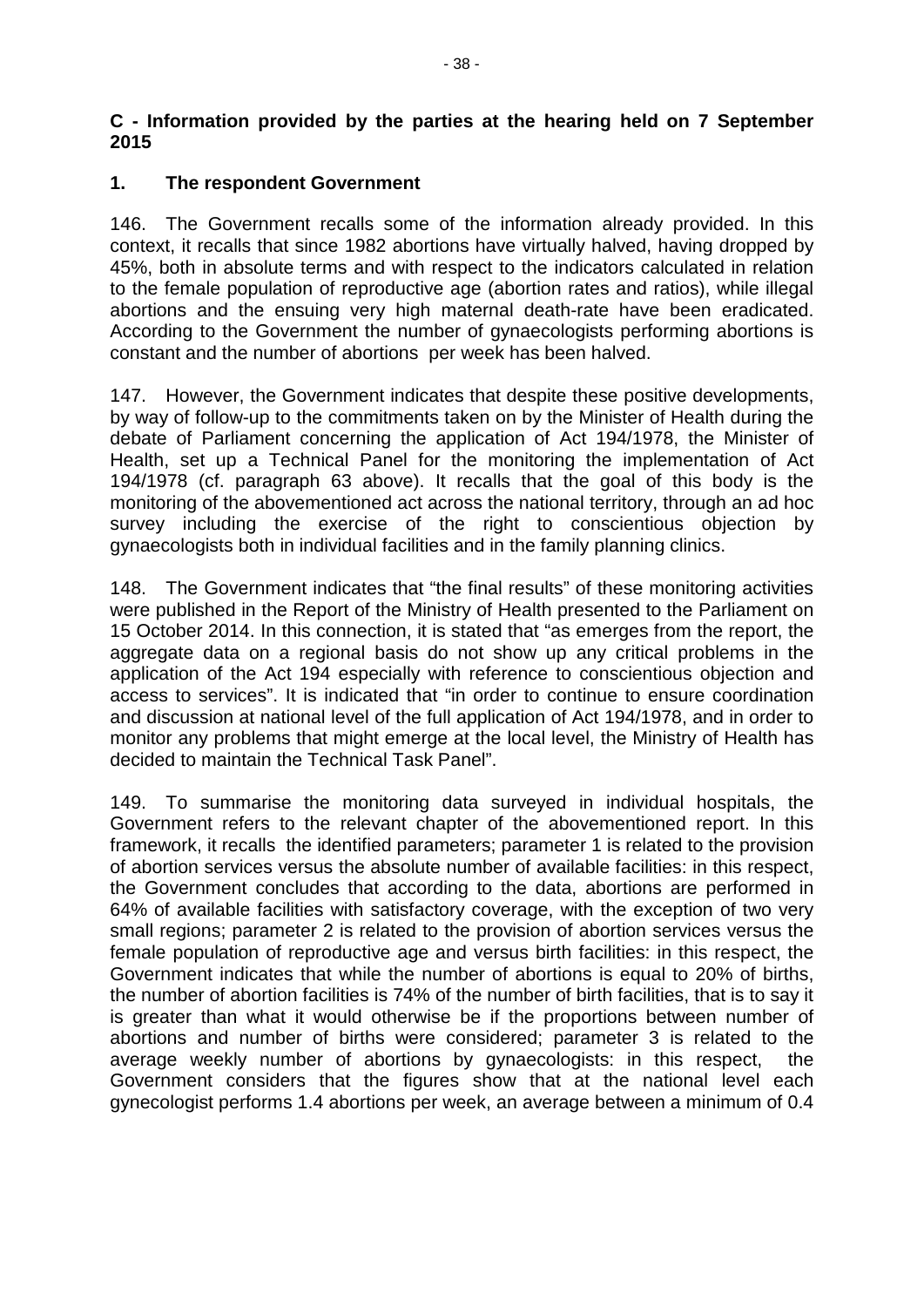in Valle d'Aosta and a maximum of 4.2 Lazio; that also means in the worst situation in Lazio a non-objecting doctor performs less than 5 abortions per week; the conclusion of the Government is that the number of non-objecting doctors in hospitals is therefore satisfactory.

150. The Government recalls that in order to improve the quality of the data gathered by the monitoring action that could help ensure the proper implementation of Act 194/1978, the Ministry of Health has provided funds of 10,000  $\epsilon$  to run a twelve-month project coordinated by the Higher Institute for Health (see paragraph 129 above). The Government considers that this project will be an opportunity to assess the potential problems present at the local level regarding inter alia the application of Act 194/1978.

151. The Government recalls that on the basis of Section 9§4, the Regions are responsible for ensuring that Act 194/1978 is implemented properly and adds that the Italian Constitution attributes the task of organising healthcare services at the local level exclusively to the Regions, and therefore it is up to the Regions to mobilise health personnel where it was inadequately distributed at local and sub-regional levels. It is pointed out that the Health Minister may intervene in specific cases where problems have been invoked through ad hoc reporting. In this connection, the Government informs the Committee that in March 2015 the Health Minister signed a decree establishing a permanent crisis unit for the coordination of emergency measures in case of major problems occurring in the delivery of services by the National Health Service.

152. As regards the waiting time between the request for an abortion and the performance of the procedure, the Government indicates that the last Ministerial report confirms that the waiting time between the issuing of a certificate and the procedure is decreasing. 61.5% of women have an abortion within one week from requesting the procedure and there is a decrease in the number of those who wait for more than two weeks from the request for the procedure. The Government considers that this figure confirms the time trend according to which the waiting time for the procedure is constantly declining, and this is a further indication of the improvement in access to abortion services.

153. The Government indicates that the number of conscientious objectors has increased a little from 69.2% to 69.6%, but waiting time has decreased at national level. According to the Government, specific regional situations demonstrate different trends: for example in Lazio, the number of conscientious objectors in the last six years has increased but the waiting time for abortion has decreased, similar trend is shown in Piedmont. On the other hand in Lombardy, the number of objectors has decreased but waiting time has increased, similar trends can be seen in Umbria, Tuscany and Marche. In Emilia Romagna the picture is different still: the number of objectors has decreased but also has the waiting time. The Government concludes that "there is no correlation between the number of conscientious objectors and the application of the law: The way in which the law is applied depends substantially on regional organisation which is the result of a number of contributing factors that of course vary from one Region to another, and probably even within the same Region".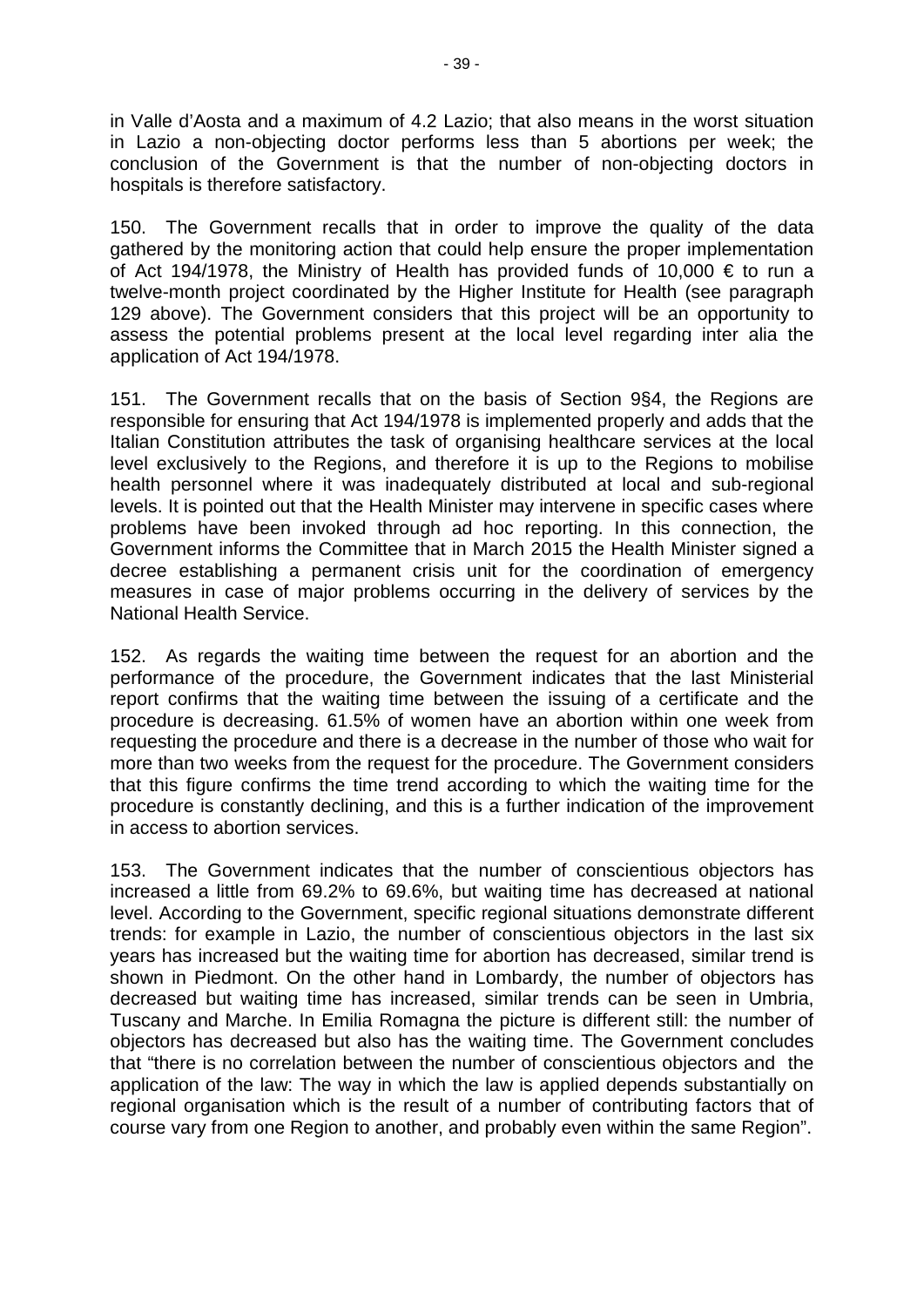154. The Government states that in December 2014 "certain representatives of the Ministry of Health met with the representatives of LAIGA". According to the Government "the representatives of LAIGA were asked to file reports on failures to apply the law and on any specific problems identified at the sub-regional level". In this respect, it is pointed out that "no specific report has been filed with the Ministry by LAIGA".

# **2. The complainant organisation**

155. CGIL states that the state of violation as depicted by the Committee in IPPF-EN v. Italy, Complaint 87/2012, decision on the merits of 10 September 2013 has remained completely unchanged, "If not actually deteriorated". In particular, the complainant organisation argues that no discernible measures were taken by the Government for resolving all the cases which it has duly brought to the attention of the Committee in the framework of the written procedure.

156. CGIL argues that the Government, in all official acts following the above mentioned decision, "has never made reference to the above mentioned decision" and "has consistently denied any kind of problem". In this context, the following documents are mentioned:

- a) documents lodged by the Government during the current complaint;
- b) first declaration by the Government published as an appendix to the Committee of Ministers Resolution of 30 April 2014 concerning the Committee's decision on IPPF EN v. Italy;
- c) report presented on 15 October 2014 by the Ministry of Health to the Italian Parliament on the state of application of Act 194/1978.

157. As regards the Technical Task Panel for monitoring and the organisation of a training course for the operators mentioned by the Government (see paragraphs 126 and 129 above), CGIL observes that these measures are not fit to overcome the material problems already established by the Committee, but represent at best a procedure for ordinary implementation of Act No. 194/1979. Furthermore, CGIL brings to the Committee's attention thirty new questions tabled in the Italian Parliament in the period 2013-2015 which have not been answered by the Government.

158. With reference to one of the grounds adduced by the Government to justify the request for the hearing, the complainant organisation indicates that the President of LAIGA has released written declarations stating that during the meeting held in Rome with representatives of the Ministry of Health "the problems concerning non-objecting doctors was not raised". The object of the meeting, in the opinion of the President of the LAIGA, "was solely the violation of women's rights, hence the problems of access to the service". According to CGIL, during the meeting in question the Ministry asked LAIGA to carry out monitoring of the entire demand for abortions. LAIGA responded that, "not being an official public entity, it was obviously unable to inquire into the actual demand for voluntary termination of pregnancy". CGIL considers that this aspect is of particular importance because, "in the Ministry report it is stated that the number of non-objecting doctors is quite consistent with the voluntary terminations of pregnancy performed".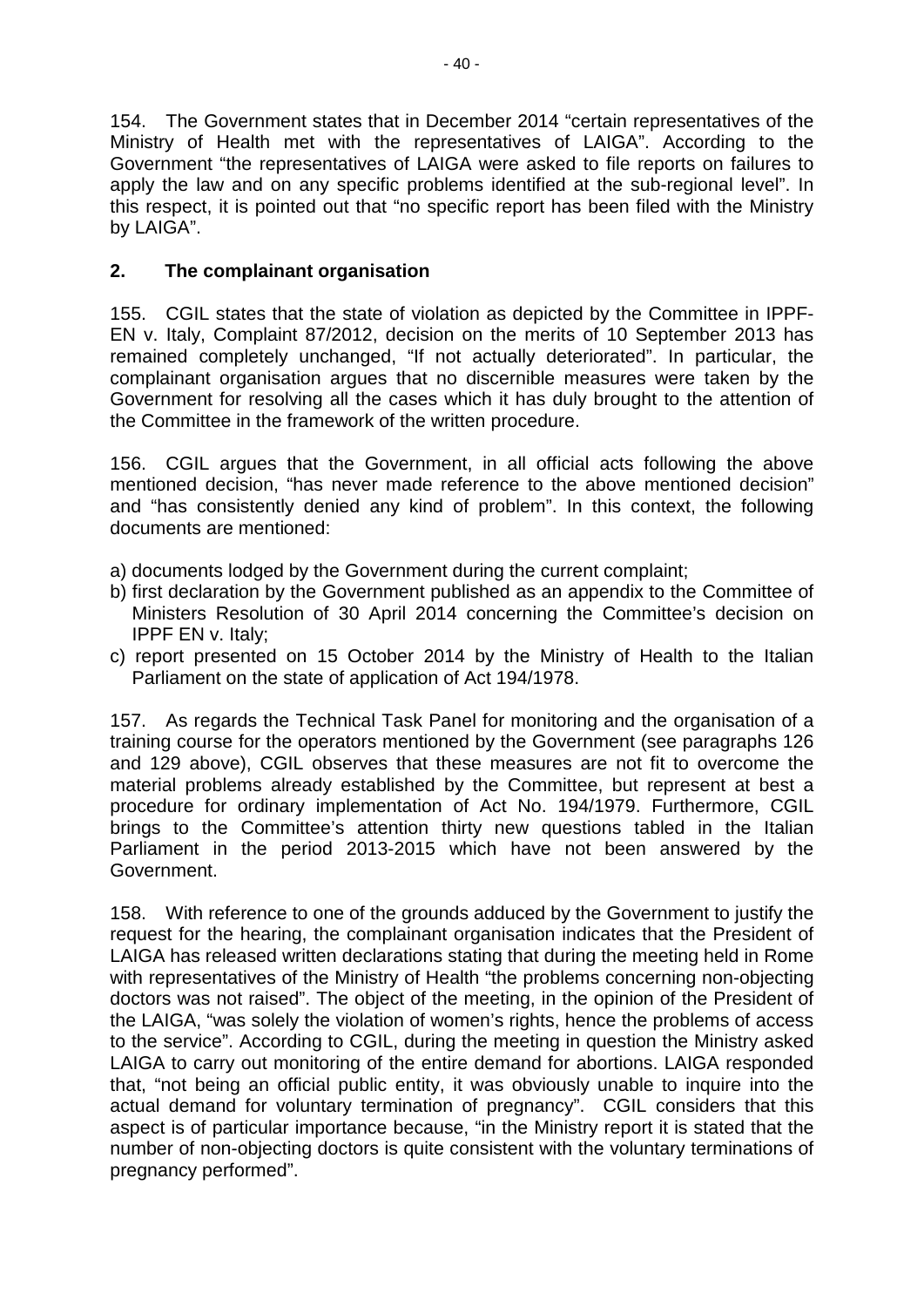159. While referring to the extensive documentation already lodged, CGIL invokes in this connection the substance of the resolution passed by the Social Affairs Committee of the Chamber of Deputies of March 2014, which explicitly mentions "the overestimation of non-objecting doctors with corresponding underestimation of objecting doctors".

160. Concerning the phenomenon of migration of women abroad, CGIL emphasises that the migration phenomenon not only concerns foreign countries, but also involves movement within Italian borders, whereby women are compelled to move from one town to another, from one hospital to another within the same town, or even to a different region, with obvious discrimination of an economic, social and territorial nature, already clearly determined by the Committee in the decision IPPF EN v. Italy. CGIL stresses that this phenomenon was already recognised when the Chamber of Deputies passed Motion No. 45 in June 2013. CGIL draws the attention of the Committee to the difficulty in finding data on the entire demand for abortions, because "there is not an institutional system registering unfulfilled requests for termination of pregnancy". In this connection, CGIL refers to the information contained in the relevant report drafted by the President of LAIGA (see § 115).

# **D. – Assessment of the Committee**

## **1. Object of the complaint and of the decision of the Committee**

161. In the text of the complaint, the allegations of CGIL are essentially based on a demonstration of the inadequacy of Article 9§4 of Act No. 194/10978 due to the fact that the vast majority of medical practitioners and other health personnel exercise their right to conscientious objection. CGIL underlines that this situation prevents effective access to abortion procedures in Italy and, in so doing, undermines the right of women to the protection of their health.

162. The Committee notes that, in its response to the submissions of the Government, CGIL without referring to an alleged inadequacy of the aforementioned Article, considers that the difficulties of access to abortion procedures are due to the particularly high number of personal health exercising their right to conscientious objection and the fact that the measures taken by the competent authorities under Article 9§4 of Act No. 194/1978, in order to cope with this phenomenon, are not sufficient.

163. In this regard, in the document providing additional information to the Committee CGIL requests the Committee to find that the failures in the implementation of Article 9§4 do not allow the effective exercise of the right of women to access abortion services and, consequently, a satisfactory implementation of Article 11 of the Charter. In other words, the CGIL asks the Committee to confirm the assessment that it adopted in the decision on the merits of 10 September 2013, IPPF EN v. Italy, complaint No. 87/2012.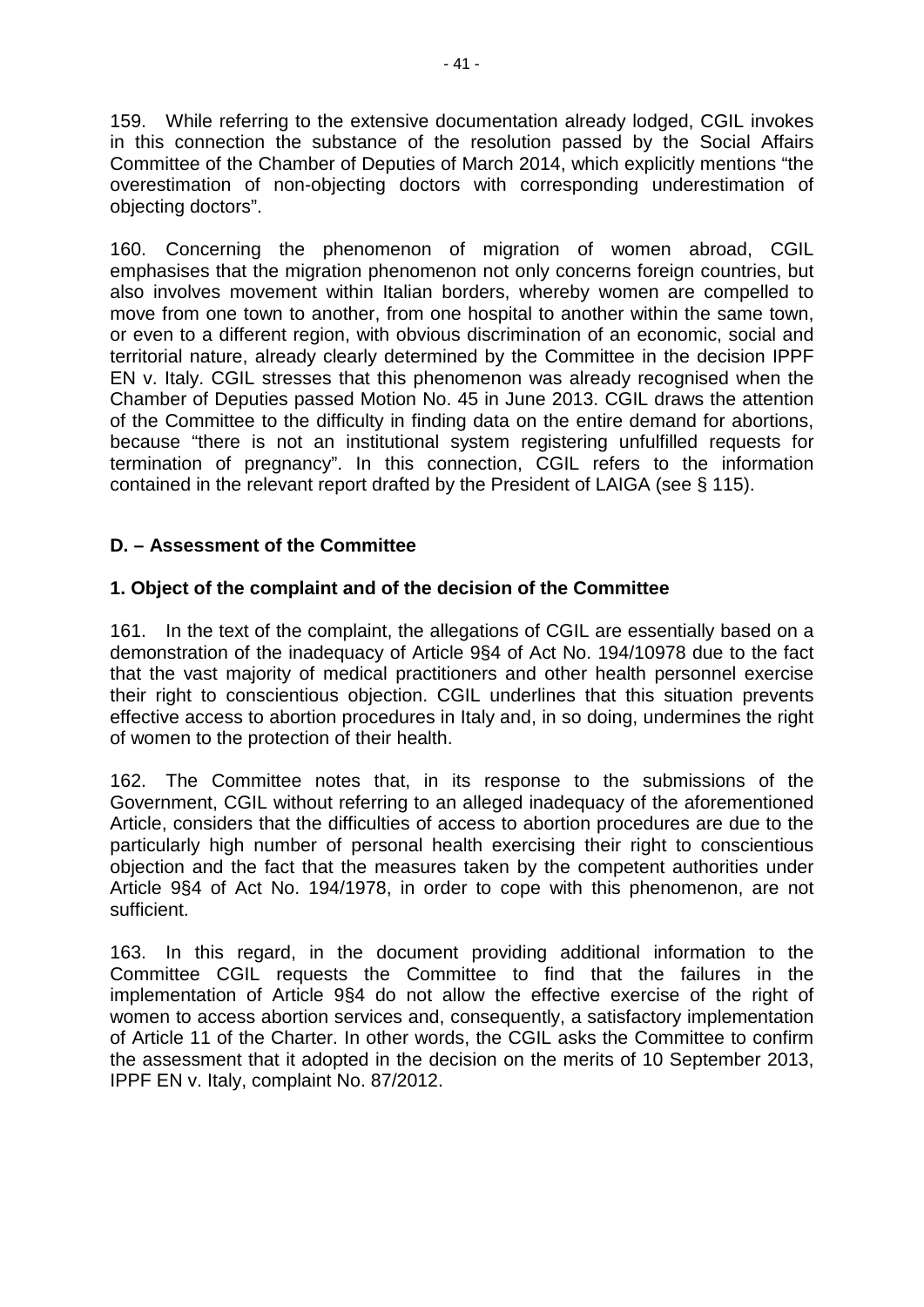164. As regards the rights that CGIL alleges are violated, the Committee recalls that, as stated in the aforementioned decision, the central legal question at stake in the complaint concerns the protection of the right to health.

165. As in its decision in IPPF EN c. Italy, the Committee is called to rule on the adequacy of measures taken by the relevant authorities to ensure effective access to the services responsible for carrying out abortion procedures defined by national legislation as a form of medical treatment related the protection of health and wellbeing, which therefore can be considered as falling within the scope of Article 11 of the Charter.

166. The Committee notes that, in referring to the legislative provisions governing the right to health of women in case of abortion, the Government states that Act No. 194/1978 was adopted within the framework of a "margin of appreciation" under Article G of the Charter. The Committee notes that the complaint does not refer to the exercise of the right to conscientious objection guaranteed by the above mentioned Act as a restriction or limitation on the right of women to protect their health. Given the above, the Committee considers that Article G of the Charter is not applicable to the allegations in the complaint.

167. Regarding the applicable caselaw and other relevant sources the Committee recalls that :

"[i]n connection with means of ensuring steady progress towards achieving the goals laid down by the Charter, (…) the implementation of the Charter requires state parties not merely to take legal action but also to make available the resources and introduce the operational procedures necessary to give full effect to the rights specified therein" (IPPF EN v. Italy, complaint no.87/2012, decision on the merits of 10 September 2013, §162).

168. In light of the above, the Committee considers that

"the provision of abortion services must be organised so as to ensure that the needs of patients wishing to access these services are met. This means that adequate measures must be taken to ensure the availability of non-objecting medical practitioners and other health personnel when and where they are required to provide abortion services, taking into account the fact that the number and timing of requests for abortion cannot be predicted in advance." (IPPF EN v. Italy, ibid., §163).

169. The Committee recalls that as stated by the National Committee of Bioethics (Comitato Nazionale per la Bioetica, "(…)

[t]he statutory protection of conscientious objection should neither limit or hamper the exercise of the rights guaranteed by law (…)" (cf. Conscientious objection and bioethics - *Obiezione di coscienza e bioetica*) - p. 18). (IPPF EN v. Italy, ibid., §165)

170. As regards, on the one hand the relationship between access to abortion services and on the other hand the right to conscientious objection of medical practitioners the Committee refers to the different motions adopted recently by the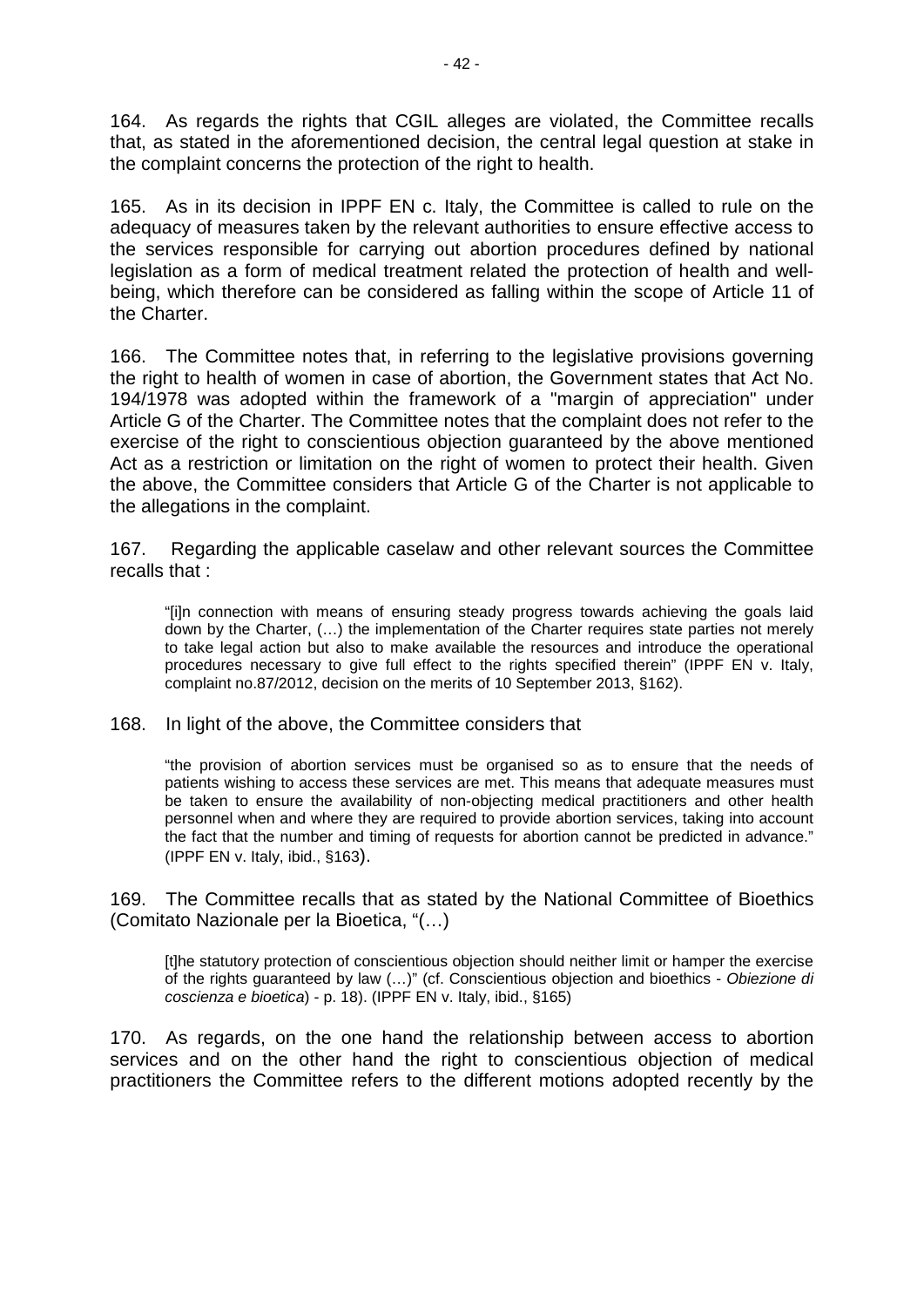Chamber of Deputies of the Italian Parliament the content can be taken to reflect what is provided by Article 11 of the Charter. In this context, the Committee considers that the following statements appear relevant:

- "(…) [Act No. 194/1978]distinguishes between the individual right to object and women's right to freedom of choice in matters of procreation and between the individual's right to object to a law of the State and the States' obligation to provide the required service (…)" ( cf. Motion No. 1-00074) (see paragraph 59 above);

- "(…) Health personnel are guaranteed that they will be able to raise an objection of conscience. But this is an individual right, not a right of the health care structure as a whole, which is obliged to guarantee the provision of health care services" cf. (Motion No. 1-00045) see paragraph 59 above).

171. In this context the Committee refers also the position expressed in Parliament according to which

"(…) it is not the number of objectors in itself to determine the state of access to abortion procedures, but the way in which health facilities organise the implementation of Act No.194/1978" (cf. Motion 1/00079, Chamber of Deputies – see paragraph 59 above).

#### **2. Assessment of the arguments of the parties submitted between January and November 2013**

172. Regarding the allegations contained in the complaint and other documents presented by CGIL during the proceedings, referring to the assessment made in the decision on the merits of 10 September 2013, IPPF EN v. Italy, Complaint No. 87/2012, §168, the Committee considers that:

a): "the provisions of Section 9§4 establish a balanced statutory framework for the fulfilment of the goals of Act No. 194/1978. "

b) "the high number of objecting health personnel in Italy does not *per se* constitute evidence that the domestic legal provisions at stake are being implemented in an ineffective manner ";

c) "the obligation for hospitals and nursing homes to take steps to ensure that abortion procedures are carried out "in all cases" as laid down in Sections 5, 7 and 8 of the said act, and b) the regions' responsibility to ensure that this requirement is met, represent a suitable legal basis to ensure a satisfactory application of Article 11" (decision on the merits IPPF EN v. Italy (see above), §168).

173. Furthermore the Committee considers that certain information provided by CGIL as well as other relevant elements referring to the allegations made by CGIL, featured in documents published in June 2013 by the Senate and Chamber of Deputies of the Italian Parliament, including declarations made by the Minister of Health on 11 June 2013 (see paragraph 61 above) which indicate that the competent authorities have not yet remedied the problems found by the Committee in its decision IPPF EN v. Italy as regards the implementation of Article 9§4 of Act No.194/1978.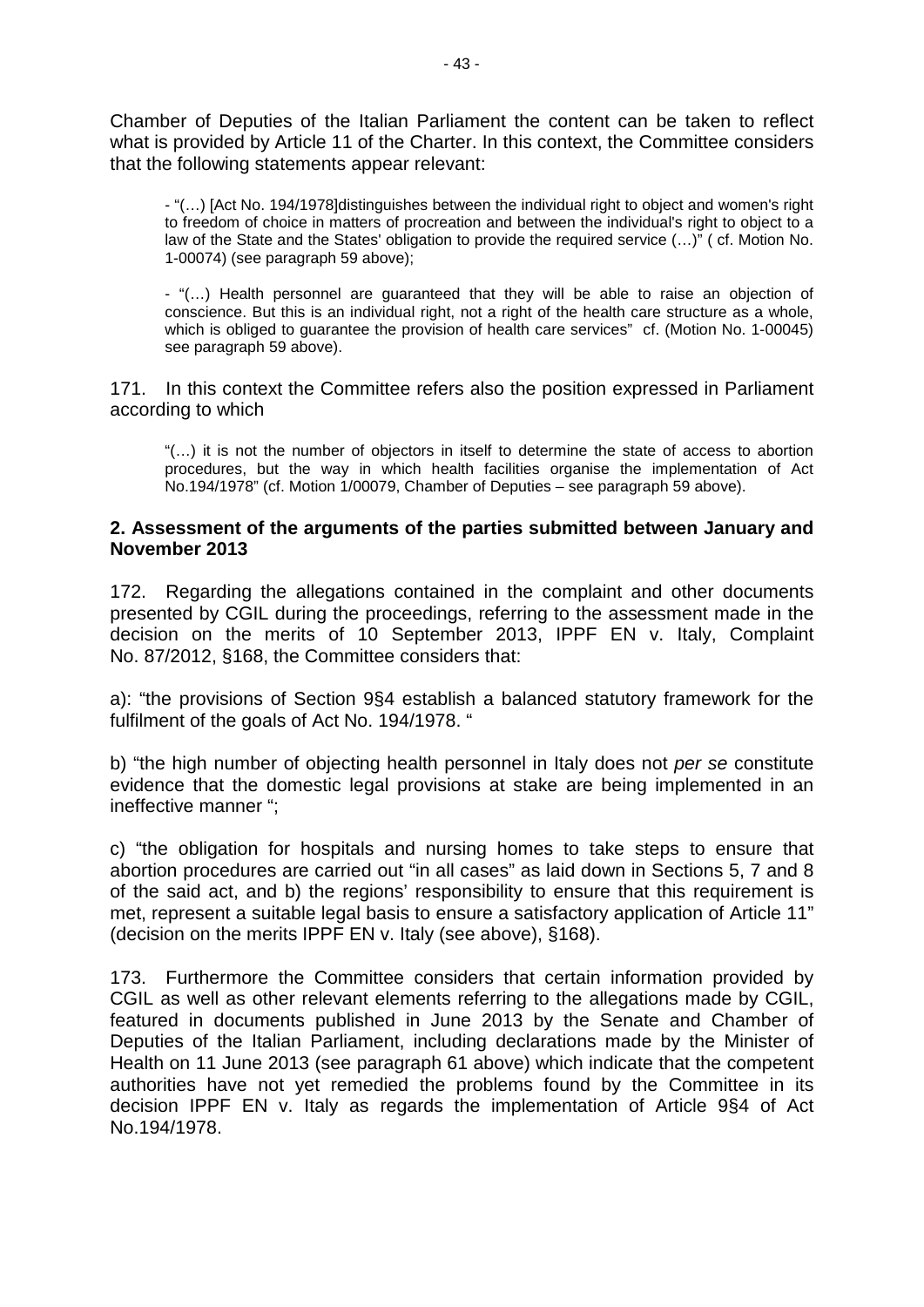174. In this context, as found in the above mentioned decision, the Committee finds the th persistence of the following situations:

a) decrease in the number of hospitals or nursing homes where abortions are carried out nation-wide (see paragraph 101 above);

b) significant number of hospitals where, even if a gynecology unit exists, there are no non-objecting gynaecologists, or there is just one (see paragraphs 97-99, 116-117 above);

c) disproportionate relationship between the requests to terminate pregnancy and the number of available non-objecting competent health personnel within single health facilities (see paragraphs 116-118 above) - which risk the creation of extensive geographical zones where abortion services are not available notwithstanding the legal right to access such services established under Italian law;

d) excessive waiting times to access abortion services (see paragraph 118 above);

e) cases of non-replacement of medical practitioners who are not available due to holiday, illness, retirement, etc. (see paragraph 118 above) - which pose the risk of substantial disruption to the provision of abortion services;

f) cases of deferral of abortion procedures due to an absence of non-objecting medical practitioners willing to perform such procedures (see paragraphs 118 above);

g) cases of objecting health personnel refusing to provide the necessary care prior to or following abortion (see paragraph 120 above).

175. In this respect, the Committee notes that the Government has provided insufficient information on the above mentioned situations in order to refute the allegations made by CGIL.

176. As regards the arguments put forward by the Government, similar to those put forward in the complaint IPPF EN, the Committee considers that the evidence presented relating to the good functioning of the "abortion prevention services", namely the "the reduction in the number of abortions, in the abortion rate and in the number of repeated abortions", and in relation to the "stable number of urgent procedures" and "the shorter time between the certification and the procedure" does not rebut the arguments made by CGIL that pregnant women encounter problems in accessing abortion procedures in many regions of Italy.

177. Moreover, the Committee considers that it has not been demonstrated by the Government that the measures that have been taken in response to these problems, namely the encouragement of "staff mobility" and "the conclusion of agreements with specialized obstetrics and gynaecology service providers" on the one hand; and the "increase in the number of one-day hospital procedures" and the "recent introduction of pharmacological abortion" on the other hand, guarantee in practice effective access to abortion procedures throughout the country.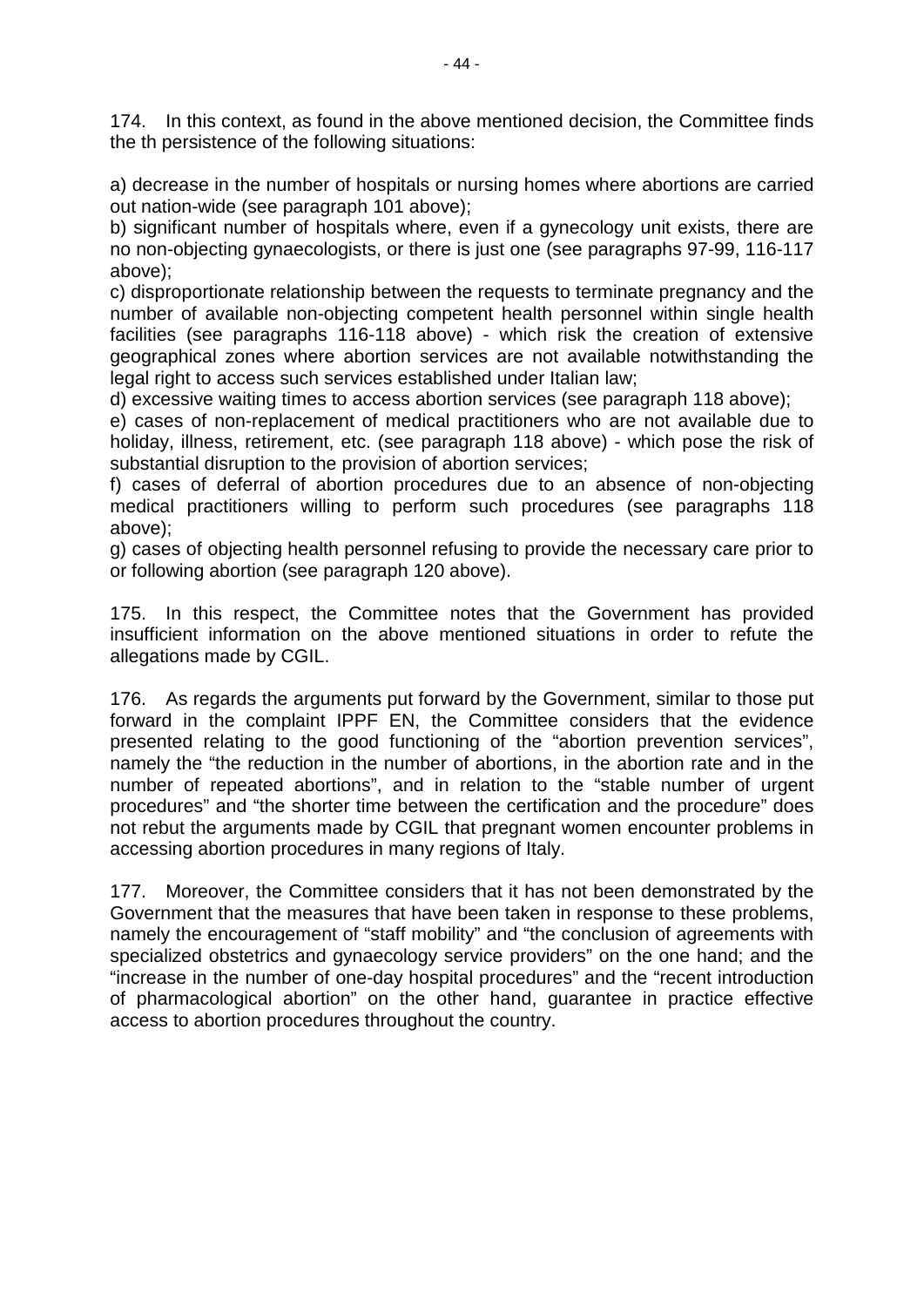178. As in its assessment in the abovementioned decision, the Committee recognises the merits of the argument by the Government that the large percentage of women having abortions before the tenth week of gestation and the very low rate of complications - no death or serious complications were identified as a result of an abortion to – demonstrate that abortions are less dangerous for women who have recourse to them.

179. However, it considers that it is still not established that mechanisms have been put in place to ensure that access to safe abortion services, or to ensure care before and after abortion, is guaranteed, notably when the hospital or the health center has a particularly high number of conscientious objecting staff.

## **3. Consideration of the arguments/ information submitted in May 2015 and at the public hearing held on 7 September 2015**

180. In its reply to the question of the Committee regarding the submission of further additional information, the Government refers to "measures currently being adopted in Italy" concerning abortion and conscientious objection, and states that the Government "is following every situation relating to the issues put by CGIL in the interest of the persons concerned (...) with a view to the protection of their rights".

181. In this context, the Government indicates that in June 2013 the Minister of Health initiated monitoring activities, in collaboration with the Italian Regions, concerning abortion procedures and the conscientious objection of gynaecologists concerned, in view of the full implementation of Act No. 194/1978. The Committee notes the specification by the Government that these monitoring activities are undertaken in view of the full application of the law in question.

182. The Committee recognises that the monitoring activities represent a first critical step towards the eventual adoption of measures to resolve the identified problems. In this regard, the Committee notes that in the Resolution adopted on 6 March 2014, the Committee on Social Affairs of the Chamber of Deputies declared that:

"The monitoring activity initiated by the Government was rightly decided in order to verify the possible problems of implementation of Law No. 194, with particular reference to the issue of conscientious objection."

183. The Committee also notes that in anticipation of the results of the monitoring activities, in the abovementioned Resolution the Committee on Social Affairs invited the Government:

"... to report to the competent parliamentary committees on the initiatives taken by the ministry itself in application of the commitments it entered into on 11 June 2013 before the Chamber of Deputies, as set out in the motions adopted on this subject, and to take all the necessary measures to ensure the implementation of Article 9§4 of Law no 194, in all regional health systems, especially as regards the obligation to monitor and ensure the right of a woman to a free and conscious choice, and this even using a different staff mobility and ensuring the presence of a suitable network services in the territory of each region."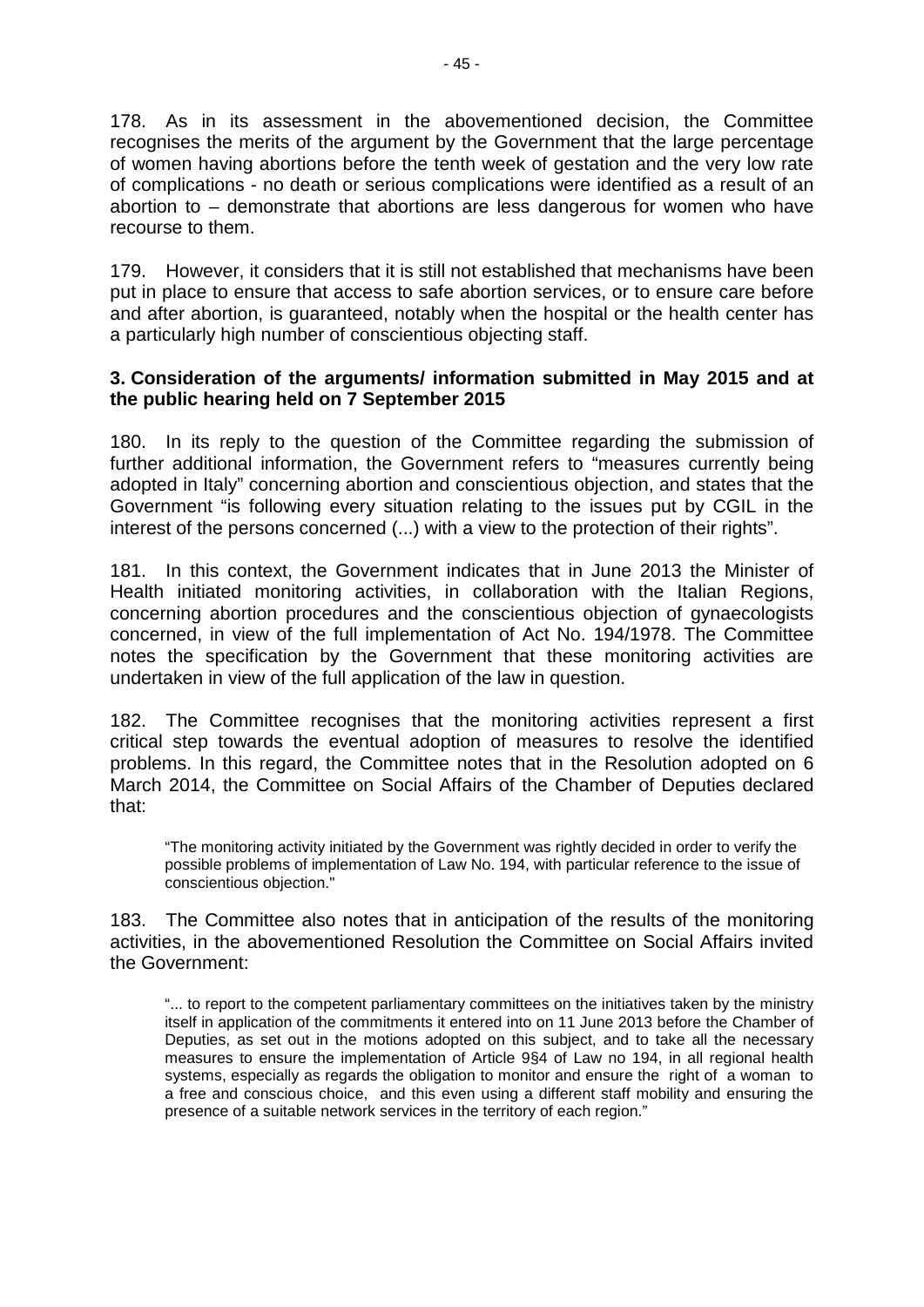184. Despite the on-going nature of the monitoring activities, the Committee notes the declaration of the Government in the abovementioned reply that they have "revealed no conflicts between voluntary termination services and the services dealing with childbirth". In this regard, the Government refers to the chapter relating to the (first) results of these monitoring activities, contained in the report of the Minister of Health on the implementation of Act No. 194/1978, submitted to Parliament in October 2014.

185. The Committee, first of all, notes that the abovementioned chapter contains wording which reveal uncertainties with regard to the full implementation of Section 9§4 of Act No. 194/1978. In this respect, reference is made to the following statements:

"… the number of non-objectors at regional level seems to be compatible with the number of terminations carried out …";

and

"… any problems of access to a voluntary termination of pregnancy may be due to local organisational difficulties, which, following this monitoring exercise, will now be easier to pinpoint."

186. Furthermore, the Committee notes that, as is recognised by the Government, the information contained in the abovementioned chapter refer to data which are sometimes incomplete. The Committee also notes that, as was raised by CGIL, the number of non-objecting medical staff could be overestimated.

187. The Committee underlines firstly having regard to the fact that in a number of regions the number of institutions providing abortion services constitute fewer than 30% of the total number of institutions offering obstetric and gynaecological services, this does not justify the conclusion contained in the report according to which the national coverage of such institutions is "more than satisfactory". It notes that it is not certain that a record is kept of the number of women refused abortion services due to the lack of non-objecting personnel,

188. Secondly, the Committee considers that the data relative to the ratio of births to abortions, on the one hand, and the facilities for childbirth and abortion facilities, on the other, do not substantiate the conclusion contained in the abovementioned report according to which the number of such facilities "is more than sufficient, having regard to the number of abortions carried out". As also pointed out by CGIL this conclusion does not take into account the fact that the alleged violation of Article 11 of the Charter refers to abortion procedures which could not be carried out despite the relevant provisions of Act No. 194/1978 being fulfilled.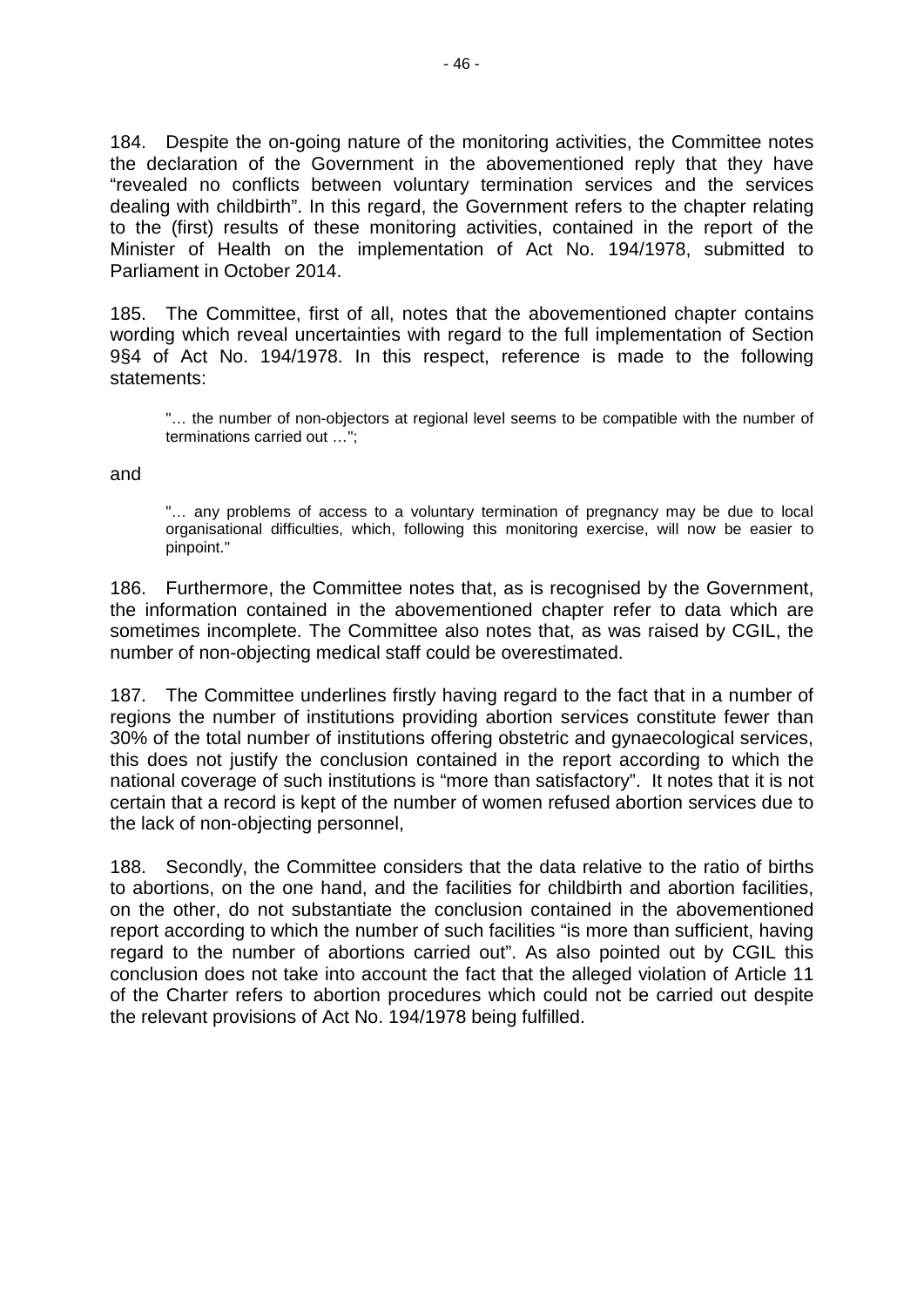# **4. Conclusion**

189. The Committee considers that the additional arguments advanced by the parties do not modify its assessment of the situation.

190. Taking account of the foregoing, and having regard to the assessment in its decision on the merits of the complaint IPPF EN v. Italy, the Committee notes that:

a) the shortcomings which exist in the provision of abortion services in Italy as a result of the problems described in paragraph 174 above remain unremedied and women seeking access to abortion services continue to face substantial difficulties in obtaining access to such services in practice, notwithstanding the provisions of the relevant legislation;

b) the aforementioned health facilities still do not adopt the necessary measures in order to compensate for the deficiencies in service provision caused by health personnel who decide to invoke their right of conscientious objection, or the measures adopted are inadequate;

c) in such cases, the competent regional supervisory authorities do not ensure a satisfactory implementation of Section 9§4 within the territory under their jurisdiction.

191. Furthermore, the Committee notes that the situation raised in the abovementioned decision – in which it appears that in some cases, given the urgent character of the procedures needed, women wishing to seek an abortion may be forced to move to other health facilities, in Italy or abroad, or to terminate their pregnancy without the support or control of the competent health authorities, or may be deterred from accessing abortion services which they have a legal entitlement to receive in line with the provisions of Act No. 194/1978 – continues to prevail.

192. The Committee emphasises that these situations may involve considerable risks for the health and well-being of the women concerned, which is contrary to the right to the protection of health as guaranteed by Article 11 of the Charter.

193. For all these reasons, the Committee holds that there is a violation of Article 11§1 of the Charter.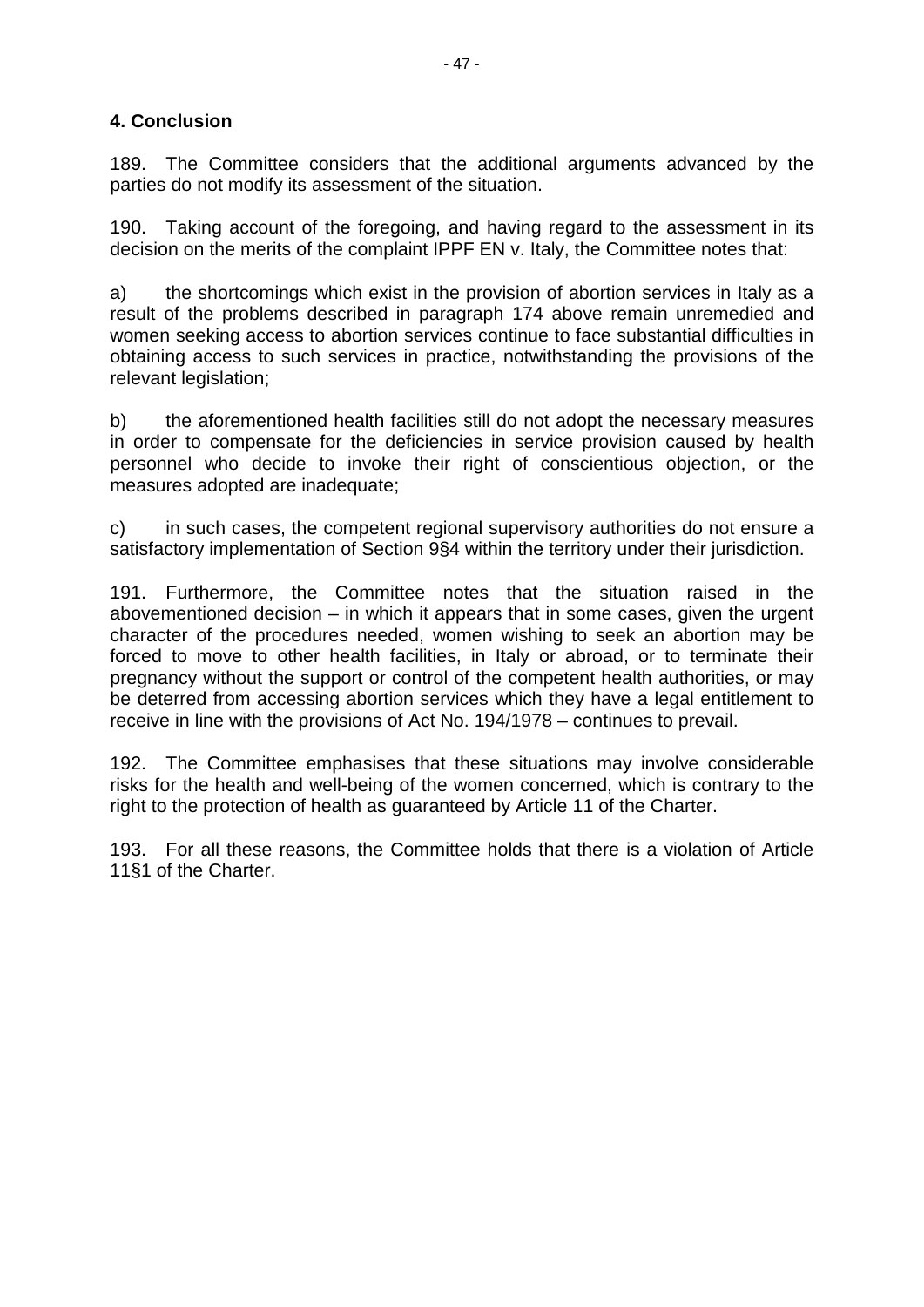## **PART II: ALLEGED VIOLATION OF ARTICLE E READ IN CONJUNCTION WITH ARTICLE 11§1 OF THE CHARTER**

194. Article E of the Charter reads as follows:

#### **Article E – Non-discrimination**

"The enjoyment of the rights set forth in this Charter shall be secured without discrimination on any ground such as race, colour, sex, language, religion, political or other opinion, national extraction or social origin, health, association with a national minority, birth or other status."

## **A – Arguments of the parties**

#### **1. The complainant organisation**

195. CGIL considers that the situation described with respect to Article 11; inadequate implementation of the legislation, also amounts to a breach of the principle of non-discrimination guaranteed in Article E.

196. CGIL maintains the discrimination to be twofold with regard to access to abortion services. The first type of discrimination is of a territorial and economic nature between women seeking to access abortion services in different parts of the territory because the difference in treatment is not based on any objective and reasonable justification. Women living in areas where there is no provision are obliged to travel to other areas or if they have the means to do so, pay for private services.

197. According to CGIL, the second type of discrimination takes place between women seeking access abortion services as a health service, and those seeking access to other health services, regardless of whether they are pregnant or not.

198. It points out that that Article E does not contain an exhaustive list of grounds of discrimination. Differences in territorial application are thus prohibited similarly as the prohibited grounds of discrimination expressly enlisted in Article E. The equal territorial implementation of a law is an important element of the principle of equality before the law. All over Italy, women must be guaranteed effective access to abortion facilities.

199. CGIL considers that the situation is in violation of Article E read in conjunction with Article 11§1 of the Charter.

#### **2. The respondent Government**

200. The Government points out that Italian law prohibits discrimination. It considers the documentation presented by CGIL to support its argument as insufficient in this regard.

201. However it further argues that the law strikes a fair balance between the various rights at stake, the right to life and health of a woman and the right to conscientious objection. It refers in this respect to Part V of the Appendix to the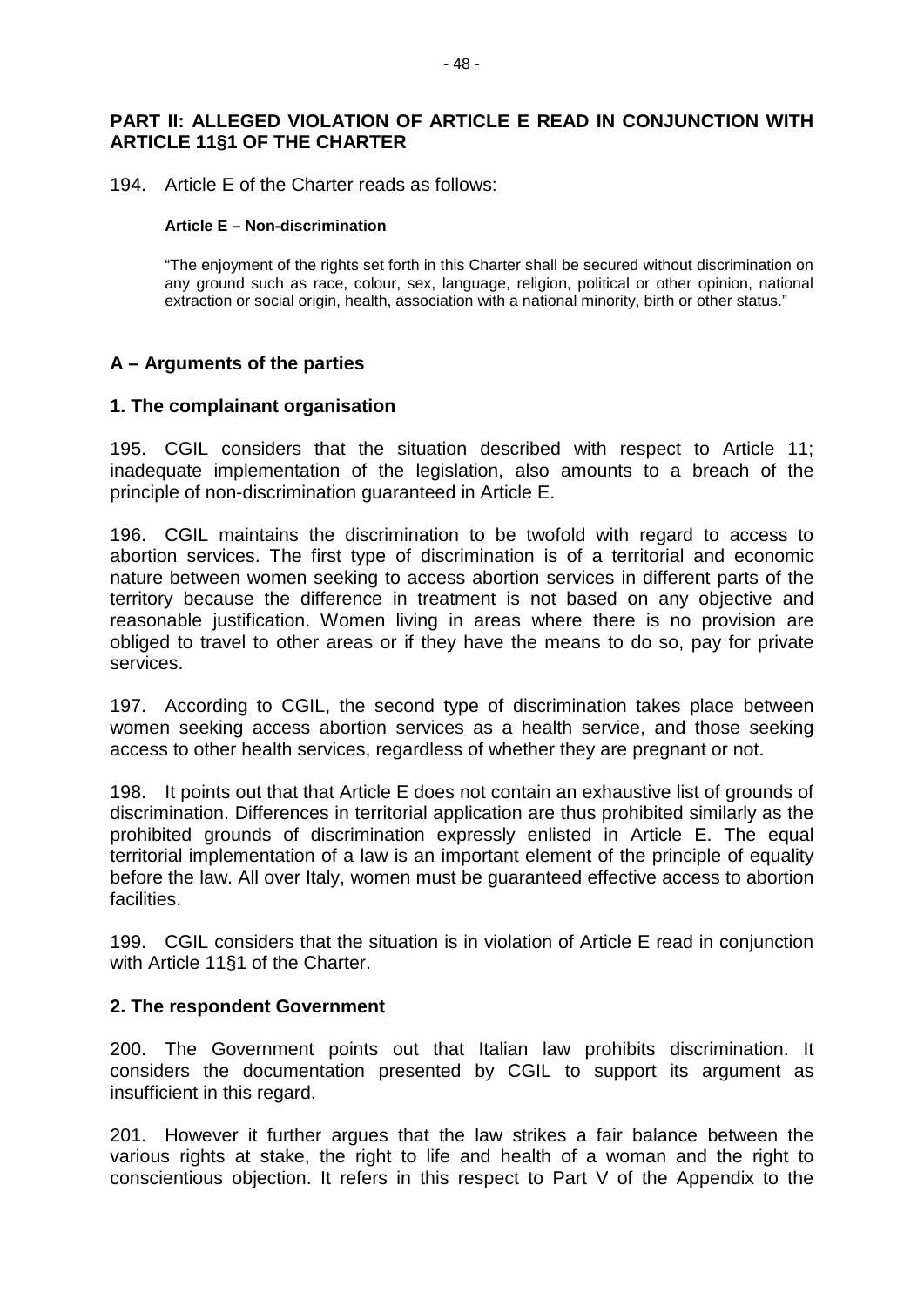Charter on Article E which provides a differential treatment based on an objective and reasonable justification shall not be deemed discriminatory. The Government furthermore invokes the applicability of Article G – margin of appreciation.

202. It also argues that the objecting medical personnel avails itself of a fundamental right, whereas access to abortion is not a human right.

203. The Government also observes that only the National Health Service ("NHS") and a small number of private service providers in consultation with NHS are authorised to perform abortions in Italy. Recourse to private, non-authorised abortion providers in furthermore expressly prohibited in Section 8 of Act No. 194/1978. Sections 8 and 19 of the said Act similarly prohibit all forms of payment for abortion and provide for appropriate penal sanctions. On the basis of these considerations, the Government contests that those unable to access the public abortion would be forced to turn to private actors.

## **B – Assessment of the Committee**

204. Similarly as above with regard to Article 11 of the Charter, the Committee notes that CGIL's allegations concerning Article E taken together with Article 11 are almost identical to those examined in IPPF EN v. Italy (cited above, §179).

205. Two forms of discriminatory treatment are alleged to exist in this complaint: (i) discrimination on the grounds of territorial and/or socio-economic status between pregnant women who have access to lawful abortion and those who do not; (ii) discrimination on the grounds of gender and/or health status between women seeking access to lawful abortion and men and women seeking access to other lawful forms of medical procedures, which are not provided on a restricted basis.

206. The Committee considers that the allegation that discrimination exists on the grounds of health status between women seeking access to lawful abortion services and others seeking access to other lawful forms of medical procedures, which are not provided on a restricted basis, are closely linked and constitute a claim of 'overlapping' or 'multiple' discrimination, whereby certain categories of women are allegedly subject to less favourable treatment in the form of impeded access to lawful abortion as a result of the combined effect of their, health status, territorial location and socio-economic status.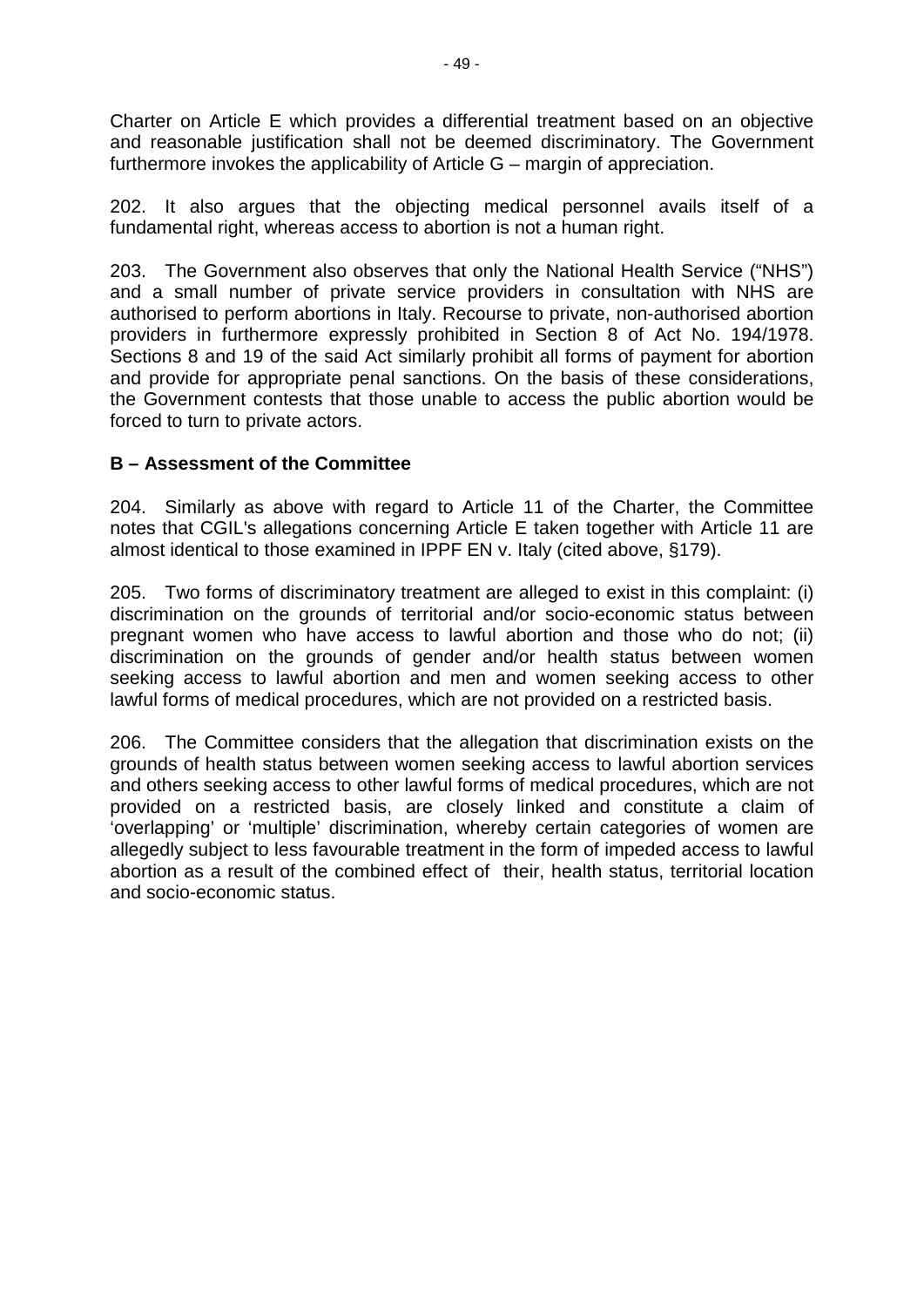207. As regards the allegation of discrimination on the grounds of territorial and/or socio-economic status between pregnant women who have access to lawful abortion and those who do not; the Committee recalls having established in the decision in IPPF EN v. Italy (cited above), that as a result of the lack of non-objecting medical personnel, pregnant women are in some cases forced to travel to another region or to travel abroad. With reference to its findings under Article 11, the Committee confirms this assessment since nothing in the submissions of the Government indicates any significant change in the practical implementation of Section 9§4.

208. In other words the public authorities fail to ensure an efficient organisation of the services providing access to abortion, taking into account the right to conscientious objection. As a result, many women are deprived of an effective access to abortion services.

209. Pregnant women seeking to access abortion services are therefore treated differently depending on the area in which they live; in addition the differential treatment on this basis may by extension have an adverse impact on women in lower income groups who may be less able to travel to other parts of Italy or abroad in order to access abortion services.

210. The Committee considers that there is no public health or public policy justification for this difference in treatment. It arises solely due to the inadequate implementation of Act No.194/1978. Therefore the difference in treatment amounts to discrimination and constitutes a violation of Article E in conjunction with Article 11 of the Charter.

211. The second allegation claims that discrimination exists on the grounds of health status between women seeking access to lawful abortion services and women seeking access to other lawful forms of medical procedures, which are not provided on a restricted basis.

212. The Committee firstly considers that the groups are comparable as they are all seeking access to medical services provided by the public authorities in accordance with legislation. The Committee considers the difference in treatment to be established as a result of its findings under Article11 of the Charter.

213. The Committee further observes that the Government has not invoked any objective justification for the difference in treatment. The Committee considers that even if the difference in treatment were to be based on an objective justification it could not be proportionate to such a potential objective, since, because of the specific conditions of access to abortion services the situation amounts to a denial of access to these services. As a consequence, the difference in treatment constitutes discrimination and therefore a violation of Article E in conjunction with Article 11 of the Charter.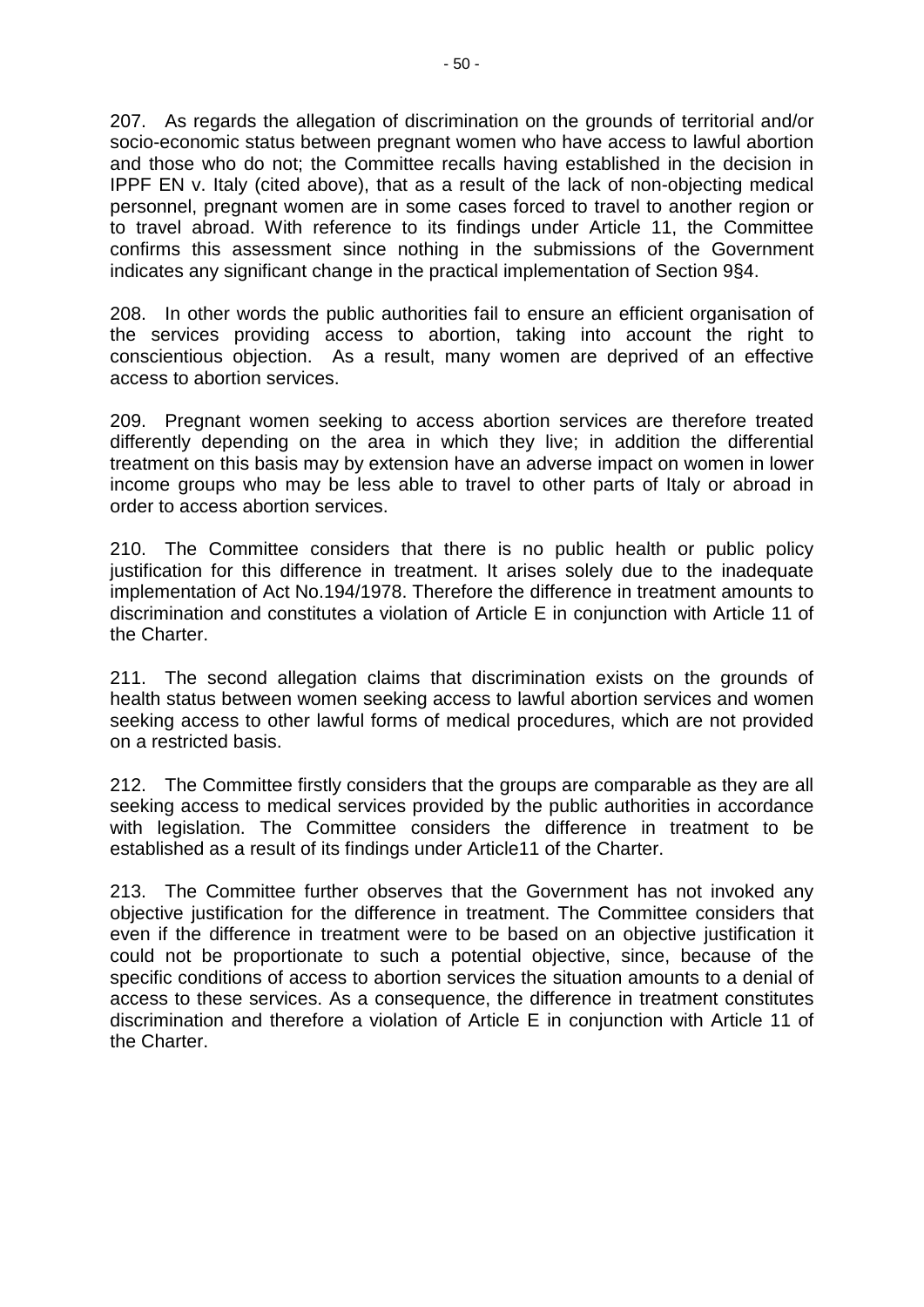## **PART III: ALLEGED VIOLATION OF ARTICLE 1§2 OF THE CHARTER**

214. Article 1§2 provides as follows:

#### **Article 1 - The right to work**

"Part I: Everyone shall have the opportunity to earn his living in an occupation freely entered upon."

"Part II: With a view to ensuring the effective exercise of the right to work, the Parties undertake:

[…]

2. to protect effectively the right of the worker to earn his living in an occupation freely entered upon;

 $[\ldots]$ ."

#### **A – Arguments of the Parties**

#### **1. The complainant organisation**

215. CGIL alleges a violation of Article 1§2 of the Charter which prohibits discrimination in employment on the grounds that non-objecting medical practitioners are discriminated against in terms of workload, career opportunities and protection of health and safety. The insufficient number of medical practitioners to carry out abortion means that non-objecting medical practitioners have an excessive workload.

216. It refers to statistics on the numbers of non-objecting medical practitioners which allegedly demonstrate that in some parts of Italy abortions are performed by a very small number of medical personnel (e.g. one operational doctor per hospital at a minimum).

217. CGIL maintains that the grounds on which discrimination is prohibited is not exhaustive in Article 1§2 of the Charter and can be extended to include discrimination on grounds of belief.

218. Non-objecting medical practitioners suffer from direct and indirect discrimination in this respect. Discrimination results from the absence of appropriate measures to ensure that all medical personnel can effectively exercise their rights. CGIL argues that the relevant authorities have failed to take adequate steps to ensure that all the rights at work that are in principle open to all are genuinely accessible also to the non-objecting medical personnel.

219. CGIL also maintains that the situation amounts to a violation of Article 1§2 of the Charter on the grounds that given the limited number of non-objecting medical practitioners, they are forced to undertake without adequate assistance and support,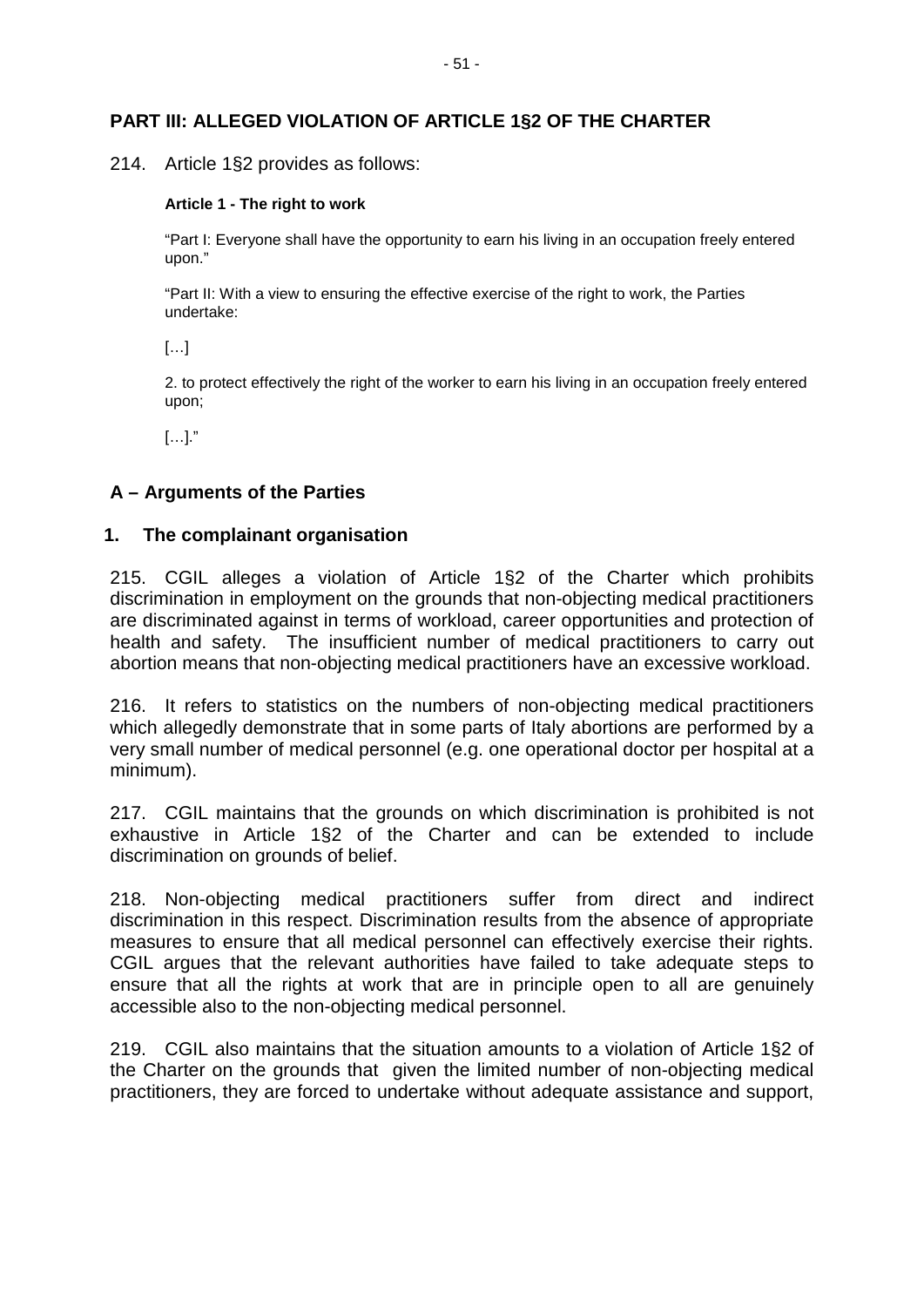a sole type of intervention, namely abortion procedures, in breach of the prohibition on forced labour. CGIL emphasises that non-objecting practitioners are required to exclusively carry out abortion procedures, and are unable therefore to carry out other procedures, for which they have been trained and thereby negatively affecting the non-objecting medical practitioners possibility to develop their professional competencies.

220. CGIL lastly alleges a breach of Article 1§2 of the Charter on the grounds that non-objecting medical practitioners are prohibited from exercising their right to earn their living in an occupation freely entered upon. CGIL relies on the Committee's case law on the right to privacy of employees.

221. CGIL in support of its arguments refers to a publication: "Notes on the application of the Act No. 194/1978 in Italy" by Ms Silvana Agatone, President of *Libera Associazione Italiana Ginecologi per Applicazione legge 194* ("LAIGA"), a third-party intervener to IPPF EN v. Italy, which includes testimony from nonobjecting medical practitioners; for example:

"For the application of Law 194, the non-objecting gynaecologists are often the only ones needing to undertake multiple tasks, including sometimes those of anaesthetists, assistants, and of other personnel who have also raised conscientious objection"

"It is not rare that during an operational session, if the assistant is not present, it is the doctor themselves who undertakes to place the patient on the operating table, or when the anaesthetist is absent, the non-objecting gynaecologist equally proceeds without their help, thus taking on a large supplementary stress and responsibility ."

"Almost immediately everyone came out as an objector. Only two of us were left, without even one anaesthetist, and at the same time the workload grew out of all proportion. I couldn't attend conventions I couldn't take time off or do anything else: I was alone, the only one performing abortions. I held on for ages - without me the service would close- but I now felt it was an unsustainable burden."

A non-objector is often forced to make long and tiring journeys in order to perform terminations of pregnancy in an establishment other than the hospital to which he or she belongs.

Article 9 of Law 194 refers to "ensuring the interventions also through staff mobility", but here too it is always the non-objector who bears the fatigue and the increased workload and responsibility, becoming a commuter within the region.

222. It also cites Motions approved by the Chamber of Deputies which call upon the Government to take measures to prevent discrimination between objecting and nonobjecting health care staff (for example Motion tabled by Miglore and others, no. 1- 00045, Motion tabled by Brunetta and, No. 1-00079) and others - statements from regional councillors.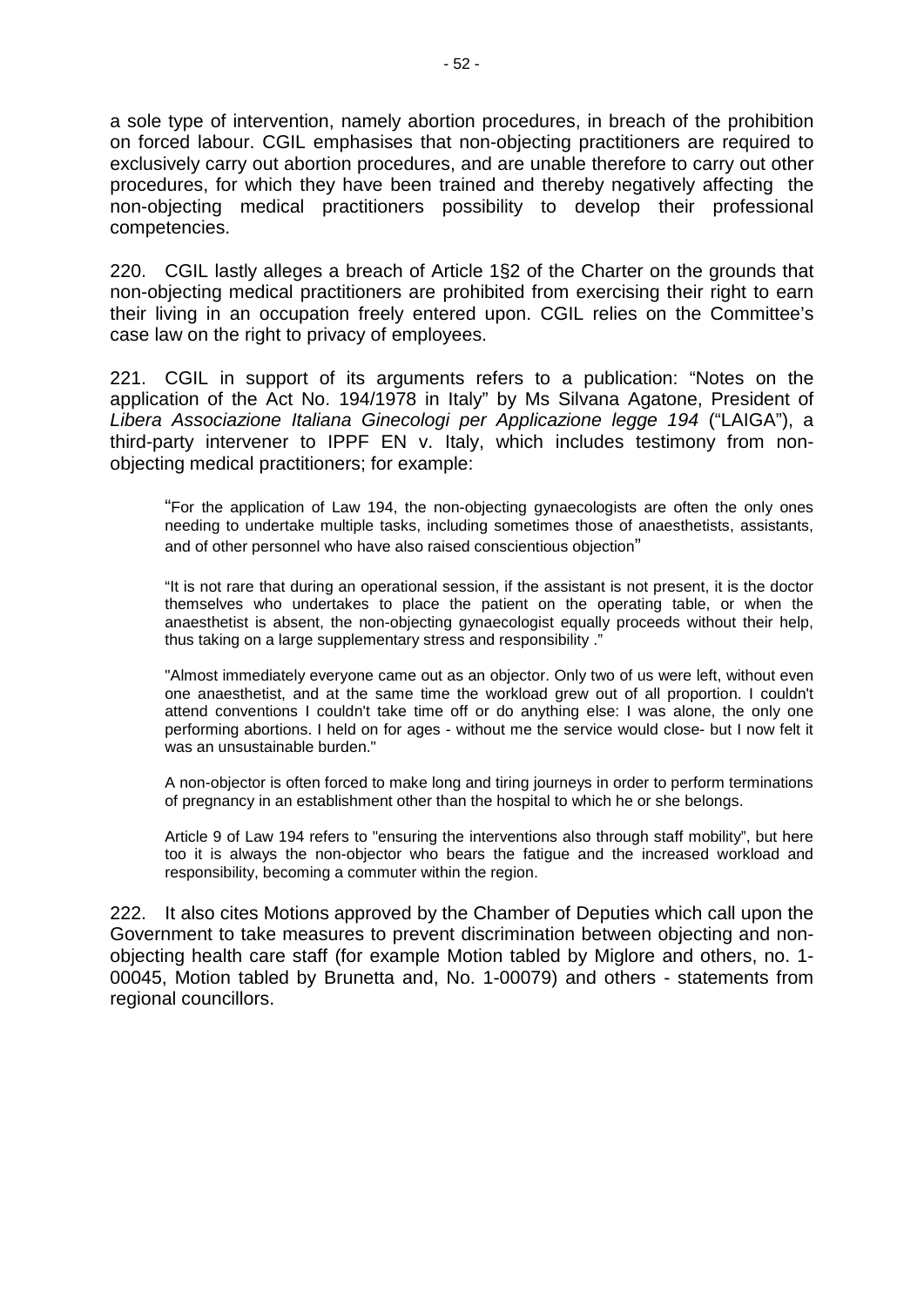223. Finally it provides numerous examples of direct testimonies from medical practitioners:

"My assistant, (…), was to sit a competition to become a head doctor and he was advised to raise a conscientious objection. The other two gynaecologists followed his example."

"**…**doctors who are objectors are given preferential treatment in terms of their career and earnings prospects."

"The truth is that no one wants to perform abortions any longer because they are discriminated against in their career and obliged to work alone and to carry out only those operations."

## **2. The respondent Government**

224. The Government responds very generally to these allegations referring to the National Italian Committee on Bioethics document of 12 July 2012, as well as Act No 194/1978.

225. The Government states that the situation complained of results from attempts to balance the right to conscientious objection with the statutory right to access abortion services provided by Act No. 194/1978. Reducing the number of objecting medical personnel must in the Government's view be balanced against the need to safeguard the continued access to the medical professions of such personnel.

226. It refers to a statement by the National Bioethics Committee of 12 July 2012, according to which:

"The law must provide appropriate measures to ensure the delivery of services, […]. Conscious objection in bioethics must be regulated in such a way that there is no discrimination of objectors or non-objectors and therefore no burdening of either, on an exclusive basis, with services that are particularly heavy […]. For this purpose, we recommend the setting up of an organisation of tasks and recruitment in the fields of bioethics, in which conscientious objection is applied, which may include forms of personnel mobility and differentiated recruitment so as to balance, on the basis of available data, the number of objectors and non-objectors."

227. The Government further maintains that conscientious objection is "partly balanced by staff mobility and agreements with specialised obstetrics and gynaecology services."

## **B – Information provided at the hearing held 7 September 2015**

## **1. The complainant organisation**

228. The representative of CGIL submits that there is a link between the already established violation of women's rights and the labour rights of non–objecting doctors. CGIL has further testimony from non- objecting doctors attesting to their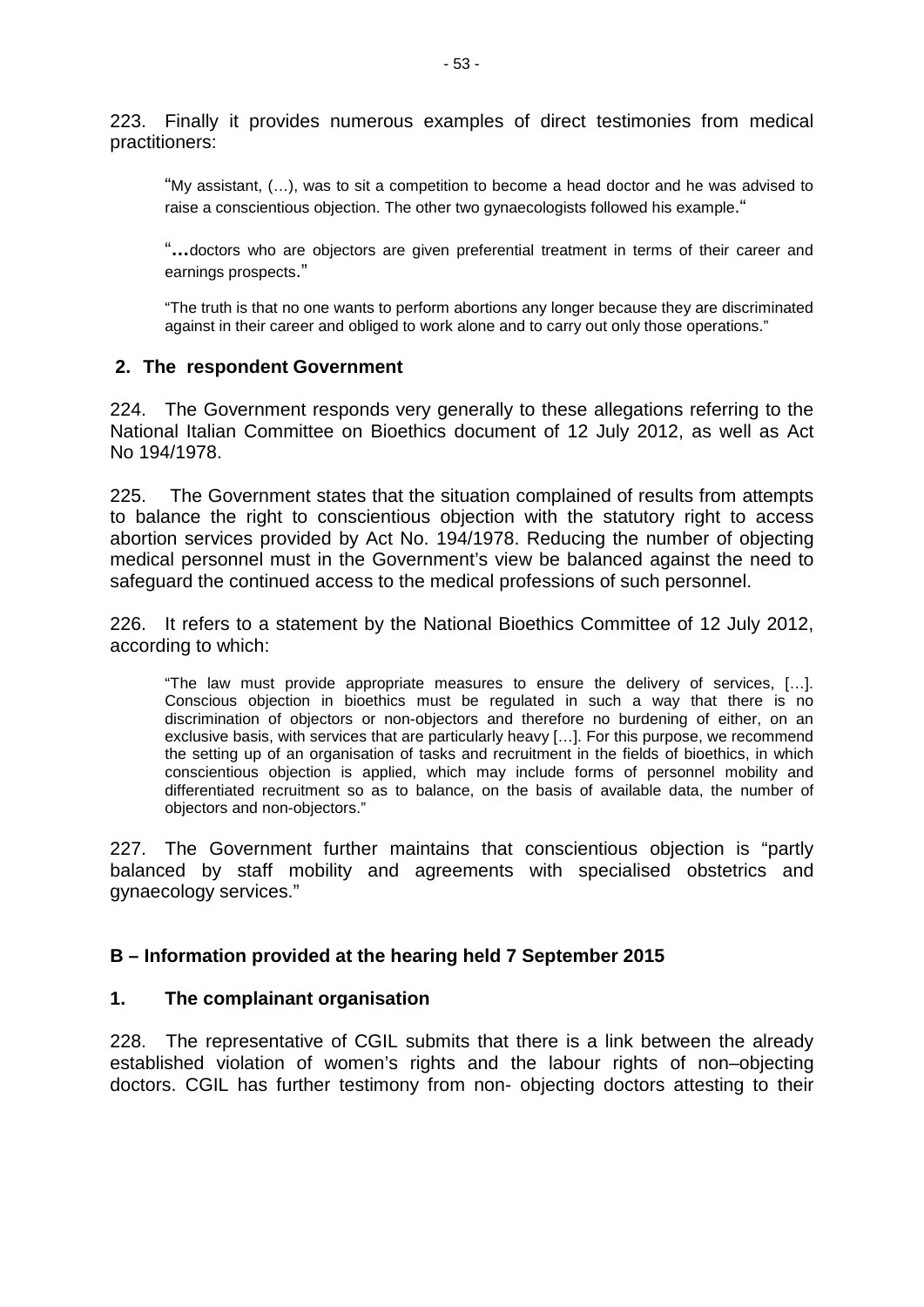poor working conditions, failure to pay overtime or properly compensate doctors for work performed.

229. The representative from CGIL highlights the difficulties doctors face when seeking to report their poor working conditions, and also the difficulties faced by them when seeking to gather testimonies.

230. It also refers to testimony of non-objecting doctors who bear very heavy workloads as a result of being the sole non-objecting doctors where they work.

231. As regards the Government's argument that the number of non-objecting doctors is satisfactory when compared with the number of abortions performed, CGIL states that this was due to an overestimation of the number of non-objecting doctors and an underestimation of objecting doctors.

232. CGIL refers to motions No. 1-00045 and 1-00079 adopted by the Chamber of Deputies in June 2013 which call on the Government to eliminate discrimination between objecting and non-objecting doctors.

## **2. The respondent Government**

233. The Government recalls that in 1983 the number of abortions performed by a gynaecologist per week was 3.3 while in 2011 the number of abortions performed by a gynaecologist per week was 1.6 assuming that there are 44 working weeks in a year. Recent figures show that at the national level each gynaecologist performs 1.4 abortions per week an average between a minimum of 0.4 in Valle d'Aosta and a maximum of 4.2 in Lazio. That also means in the worst situation in Lazio a nonobjecting doctor performs less than 5 abortions per week. The conclusion is that the number of non- objecting doctors in hospitals is therefore satisfactory.

234. The Government states that it was not aware of widespread problems relating to non- objecting doctor's working conditions.

# **C – Assessment of the Committee**

## **i) Discrimination**

235. The Committee recalls that Article 1§2 requires the States having accepted it to effectively protect the right of workers to earn their living in an occupation freely entered upon. This obligation requires, inter alia, the elimination of all forms of discrimination in employment regardless of the legal nature of the professional relationship (*Syndicat national des Professions du Tourisme* v. France, Complaint No. 6/1999, decision on the merits of 10 October 2000, §24; Quaker Council for European Affairs (QCEA) v. Greece, Complaint No. 8/2000, decision on the merits of 25 April 2001, §20; FFFS v. Norway, cited above, §104).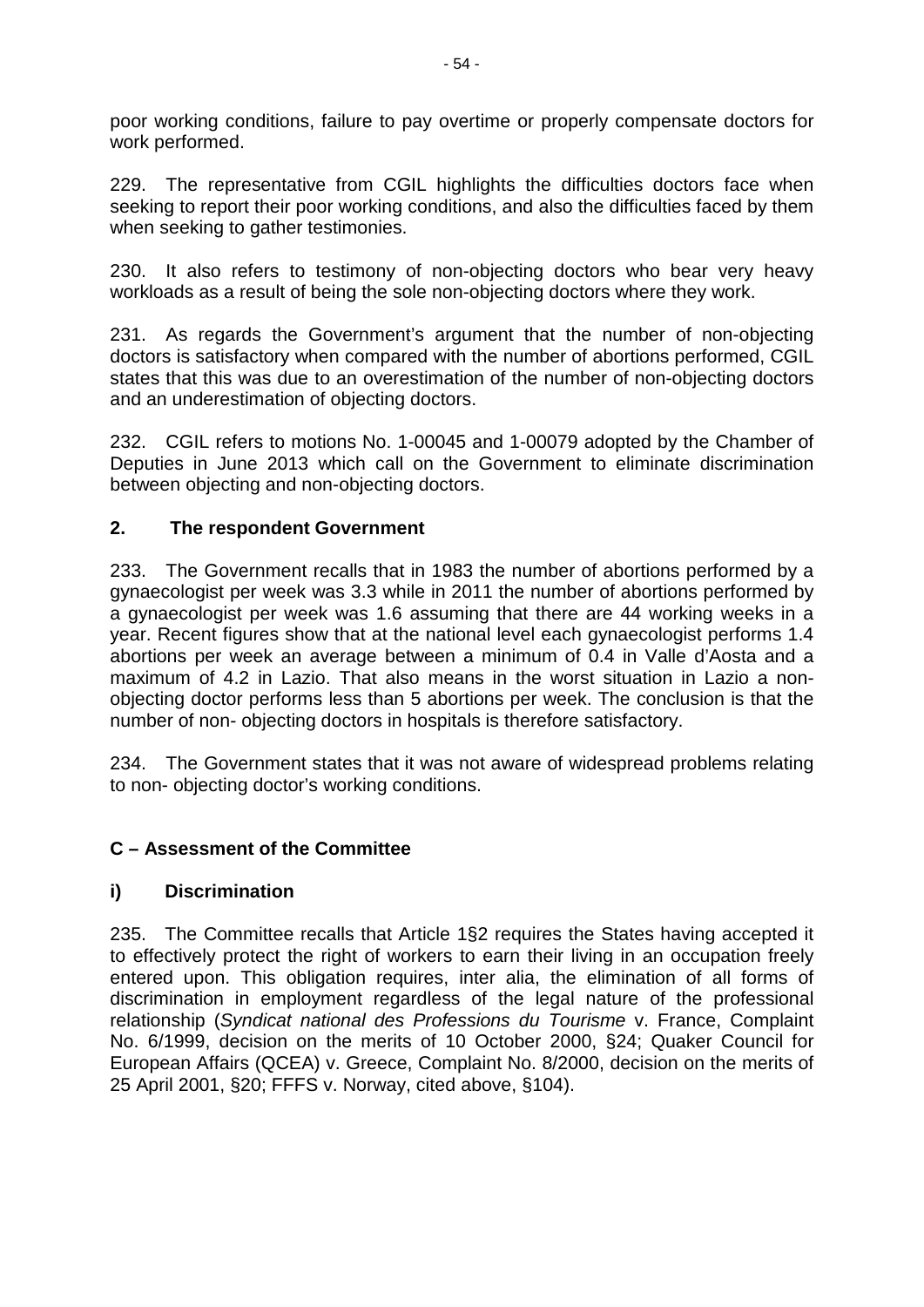236. It recalls that discrimination is defined as a difference in treatment between persons in comparable situations, where the treatment does not pursue a legitimate aim, is not based on objective and reasonable grounds or is not proportionate to the aim pursued *(Syndicat national des Professions du Tourisme* v. France, Complaint No. 6/1999, decision on the merits of 10 October 2000, §§24-25).

237. Indirect discrimination may arise by failing to take due and positive account of all relevant differences between persons in a comparable situation or by failing to take adequate steps to ensure that the rights and collective advantages that are open to all are genuinely accessible by and to all (Autism-Europe v. France, Complaint No. 12/2002, decision on the merits of 4 November 2003, §52).

238. Discriminatory acts prohibited by Article 1§2 are those that may occur in connection with employment conditions in general (in particular with regard to remuneration, training, promotion, transfer and dismissal or other detrimental action) (Conclusions XVI-1, 2002, Austria).

239. The Committee recalls that in respect of complaints alleging discrimination, the burden of proof should not rest entirely on the complainant organisation, but should be shifted appropriately (Mental Disability Advocacy Center (MDAC) v. Bulgaria, Complaint No. 41/2007, decision on the merits of 3 June 2008, §52; IPPF EN v. Italy, cited above, §189).

240. As regards the allegations on discrimination at work, the Committee considers discrimination on the grounds of conscientious objection, or of non-objection, to fall within the scope of the prohibited grounds of discrimination under Article 1§2 of the Charter.

241. It further observes that the allegations with regard to the protection at work relate to discrimination between two groups of medical practitioners, those who raise conscious objection to abortion within the meaning of Section 9§4 of Act No. 194/1978 and those who do not.

242. The Committee considers that the non-objecting and objecting medical practitioners are in a comparable situation, because they have similar professional qualifications and work in the same field of expertise. They accordingly constitute comparable groups of workers for the purposes of Article 1§2.

243. The Committee notes that CGIL has provided a wide range of evidence demonstrating that non-objecting medical practitioners face several types of cumulative disadvantages at work both direct and indirect, in terms of workload, distribution of tasks, career development opportunities etc. In particular it notes the evidence of the President of LAIGA and the motions approved by the Chamber of Deputies which, inter alia, call upon the Government to "to take steps to establish a technical monitoring board with the regional Assessors so as to verify that Act No. 194/1978 is being fully and correctly implemented, especially Articles 5, 7 and 9,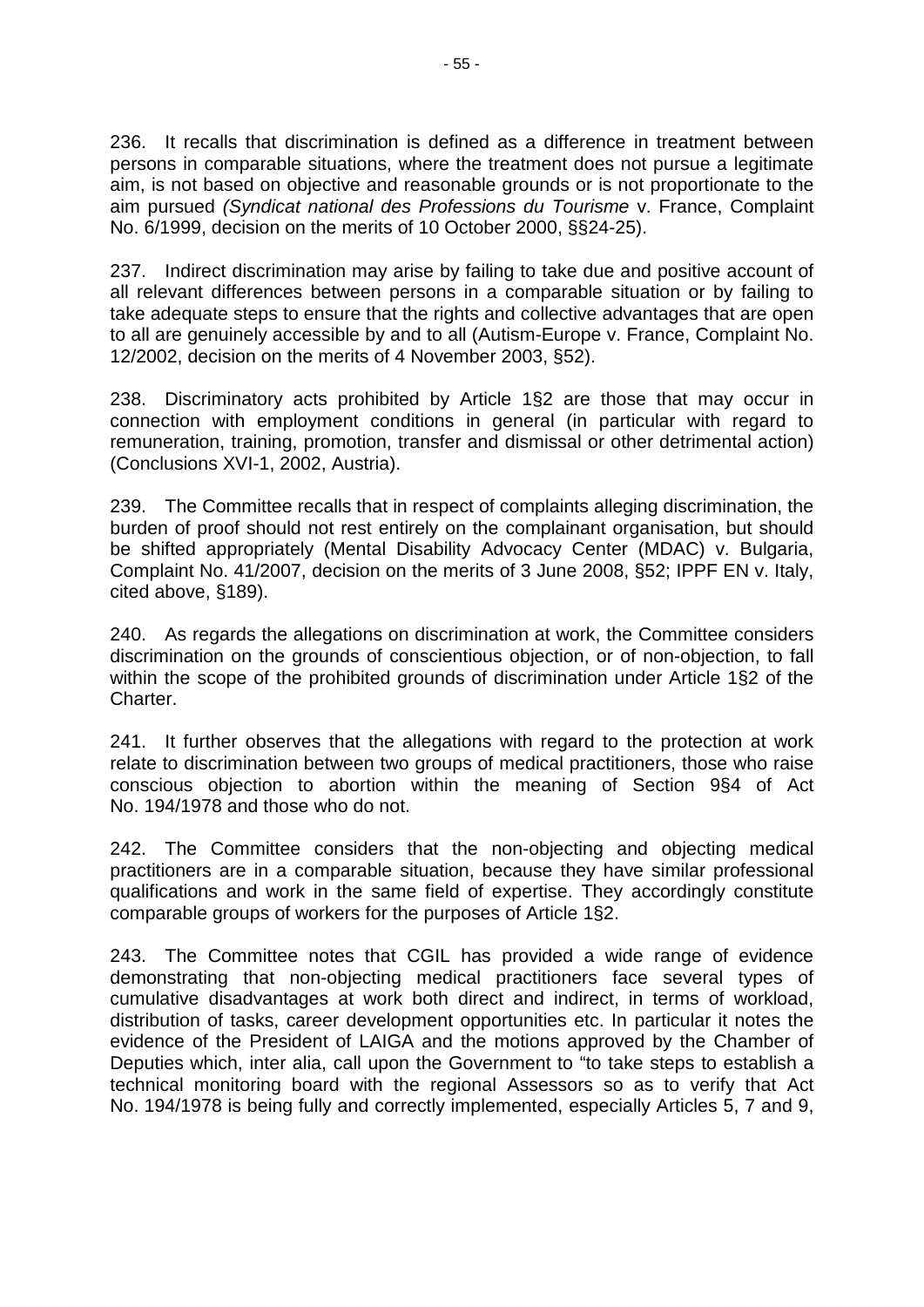with the aim of preventing any form of discrimination between objecting and nonobjecting health care staff, also through modified management and mobility of staff guaranteeing the existence of an adequate services network in each region" (Motion tabled by Miglore and Others, no.1-00450) as well as the testimonies which demonstrate a lack of career opportunities including promotion for non-objecting medical practitioners, excessive workload and aggravated working conditions.

244. The Committee notes that the Government has provided virtually no evidence contradicting the evidence supplied by CGIL. It has not demonstrated that discrimination is not widespread.

245. The Committee finds that this difference in treatment (the disadvantages suffered by non- objecting personnel) between non- objecting medical personnel and objecting personnel arises simply on the basis that certain medical practitioners provide abortion services in accordance with the law, therefore there is no reasonable or objective reason for this difference in treatment.

246. Consequently, the Committee holds that the difference in treatment between the objecting and non- objecting medical practitioners amounts to discrimination in violation of Article 1§2 of the Charter.

## **ii) Forced labour**

247. Article 1§2 also covers issues related to the prohibition of forced labour (International Federation of Human Rights Leagues v. Greece, Complaint No. 7/2000, decision on the merits of 5 December 2000, §17), as well as certain other aspects of the right to earn one's living in an occupation freely entered upon (FFFS v. Norway, cited above, §104).

248. Forced or compulsory labour in all its forms must be prohibited. The definition of forced or compulsory labour is based on Article 4 of the European Convention on Human Rights and on ILO Convention 29 on forced labour: "all work or service which is exacted from any person under the menace of any penalty and for which the said person has not offered himself voluntarily" (Article 2§1). Forced labour is understood as "coercion of any worker to carry out work against his wishes and without his freely expressed consent" (see Conclusions III, p. 5).

249. However the Committee considers that the current complaint raises issues relating to the first aspect of Article 1§2, prohibition of discrimination and not to forced labour or any other aspect of the right to earn one's living in an occupation freely entered upon.

250. Therefore the Committee holds that there is no violation of Article 1§2 of the Charter in this respect.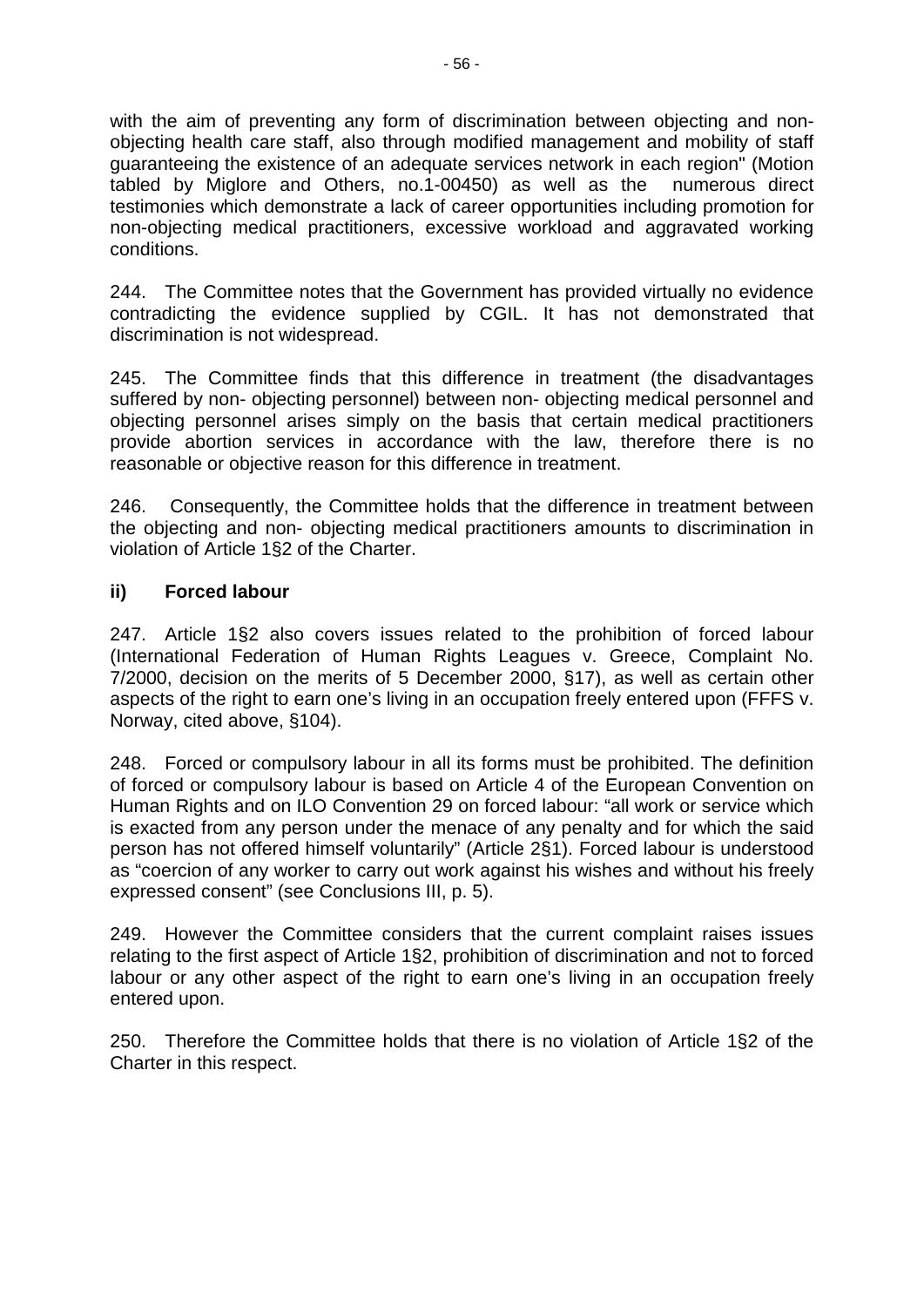## **PART IV: ALLEGED VIOLATION OF ARTICLE 2§1 OF THE CHARTER**

251. Article 2§1 provides as follows:

#### **Article 2 - The right to just conditions of work**

"Part I: All workers have the right to just conditions of work."

"Part II: With a view to ensuring the effective exercise of the right to just conditions of work, the Parties undertake:

1. to provide for reasonable daily and weekly working hours, the working week to be progressively reduced to the extent that the increase of productivity and other relevant factors permit;

[…]."

#### **A – Arguments of the parties**

#### **1. The complainant organisation**

252. CGIL alleges a violation of Article 2§1 of the Charter on the grounds that given the heavy work load of non- objecting medical personnel in carrying out abortions and the distribution of the workload there is a risk that this will lead to unreasonable daily and weekly working hours.

253. It refers in this regard to the opinion of the European Commission, issued within pending infringement proceedings before the Court of Justice of the European Union. The proceedings have been initiated pursuant to several complaints concerning the fact that doctors are obliged to work excessive hours due to the insufficient implementation of the relevant Directive (Directive 2003/88/EC of the European Parliament and of the Council of 4 November 2003 concerning certain aspects of the organisation of working time, OJ L 299, 18.11.2003, p. 9–19).

254. CGIL further refers to a publication by the President of LAIGA (Notes on the application of Act No 194/1978 in Italy), cited above, pp. 29, 35), which includes testimony from non-objecting medical practitioners.

"Often, the non-objector is obliged to work long and tiring shifts in order to perform IVGs in establishments outside their hospital."

255. It also cites Motions approved by the Chamber of Deputies which make reference to the heavy work load of non- objecting doctors.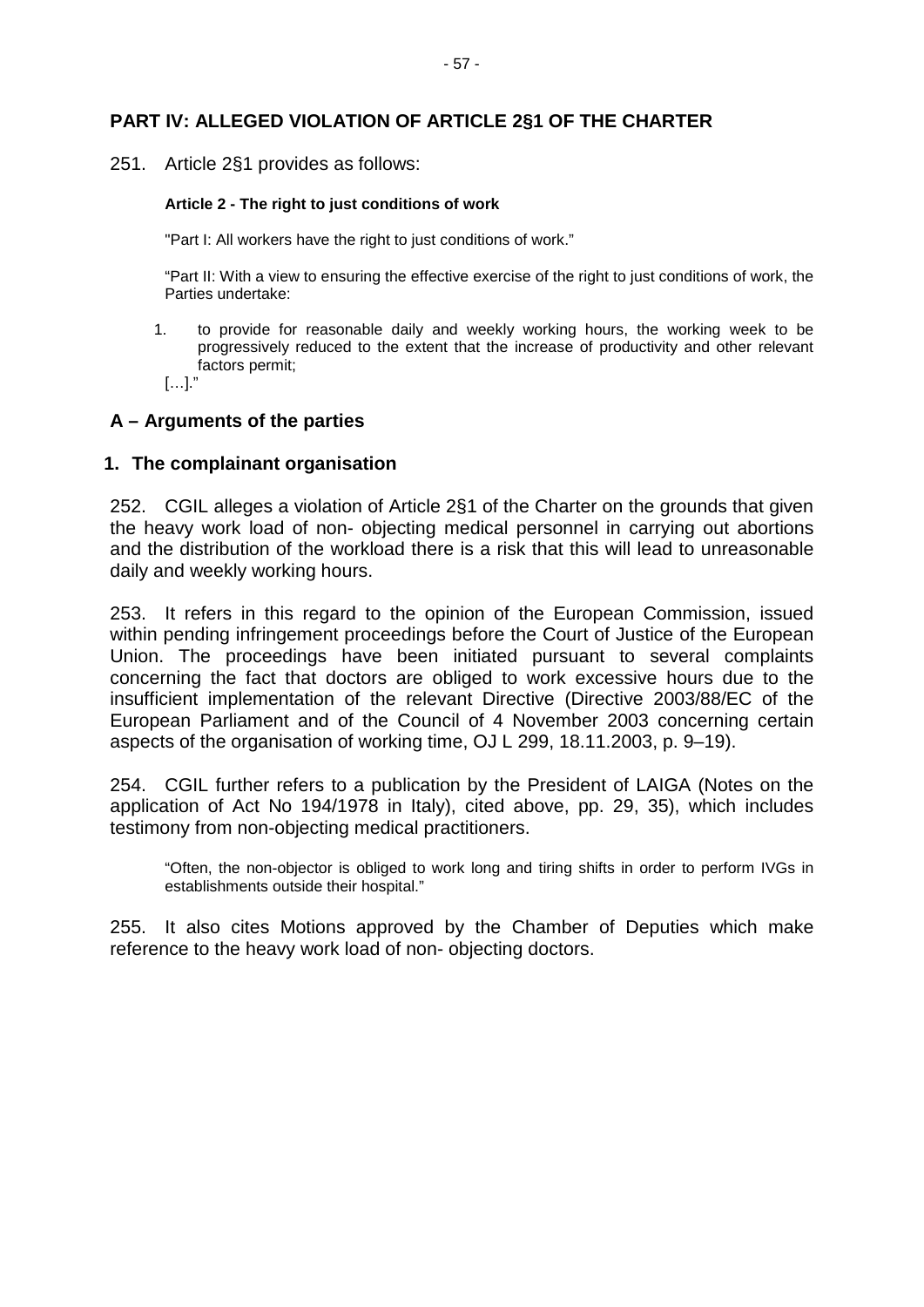256. In response to the Governments figures which indicate that non- objecting doctors on average carry out a low number of abortions CGIL argues that the data used is by no means certain, the number of non-objecting doctors could be overestimated as there is no obligation for a doctor to inform the hospital in which he/she is employed of a decision to become a conscientious objector. It refers in this respect to a Resolution adopted by the Committee on Social Affairs of the Chamber of Deputies on the "Report on the state of implementation of Act No.194/1978 governing the social protection of motherhood and voluntary terminations of pregnancy" (6 March 2014).

# **2. The respondent Government**

257. The Government responds very generally to these allegations referring to the National Italian Committee on Bioethics document of 12 July 2012, as well as Act No 194/1978. (see above §§222-226)

258. It maintains that Italian law adequately protects worker's rights and is entirely compatible with Article 2§1 of the Charter.

259. It submitted the latest report on the implementation of Act No. 194/1978, submitted by the Ministry of Health to the Parliament, and notes that pursuant to the report, a non-objecting gynaecologist is on average required to perform 1.4 abortions per week, whereas a doctor who objects to abortions is not required to do so (Report of 15 October 2014, p. 7).

# **B – Assessment of the Committee**

260. The Committee observes that the provisions of the Charter on working time are intended to protect workers' safety and health in an effective manner. Every worker must receive rest periods adequate for recovering from the fatigue caused by their work.

261. The Committee recalls that weekly working time of more than sixty hours is too long to be considered as reasonable under Article 2§1. This limit cannot be exceeded even in the context of flexibility schemes, where compensation is granted by rest periods during other weeks (Conclusions 2010, Albania, Article 2§1).

262. The Committee observes that it has not been provided with any information on the average working time of non-objecting medical practitioners. It was provided with evidence on excessive workload which it has considered under Article 1§2. No substantiated allegations have been made on their average daily working times, the reference periods for calculating working time, the arrangements providing for shifts for health care professionals, etc.

263. Neither has information been provided on the supervision of working time regulations by the Labour Inspection, including on the number of breaches identified and penalties imposed with regard to the working conditions of the non-objecting medical practitioners.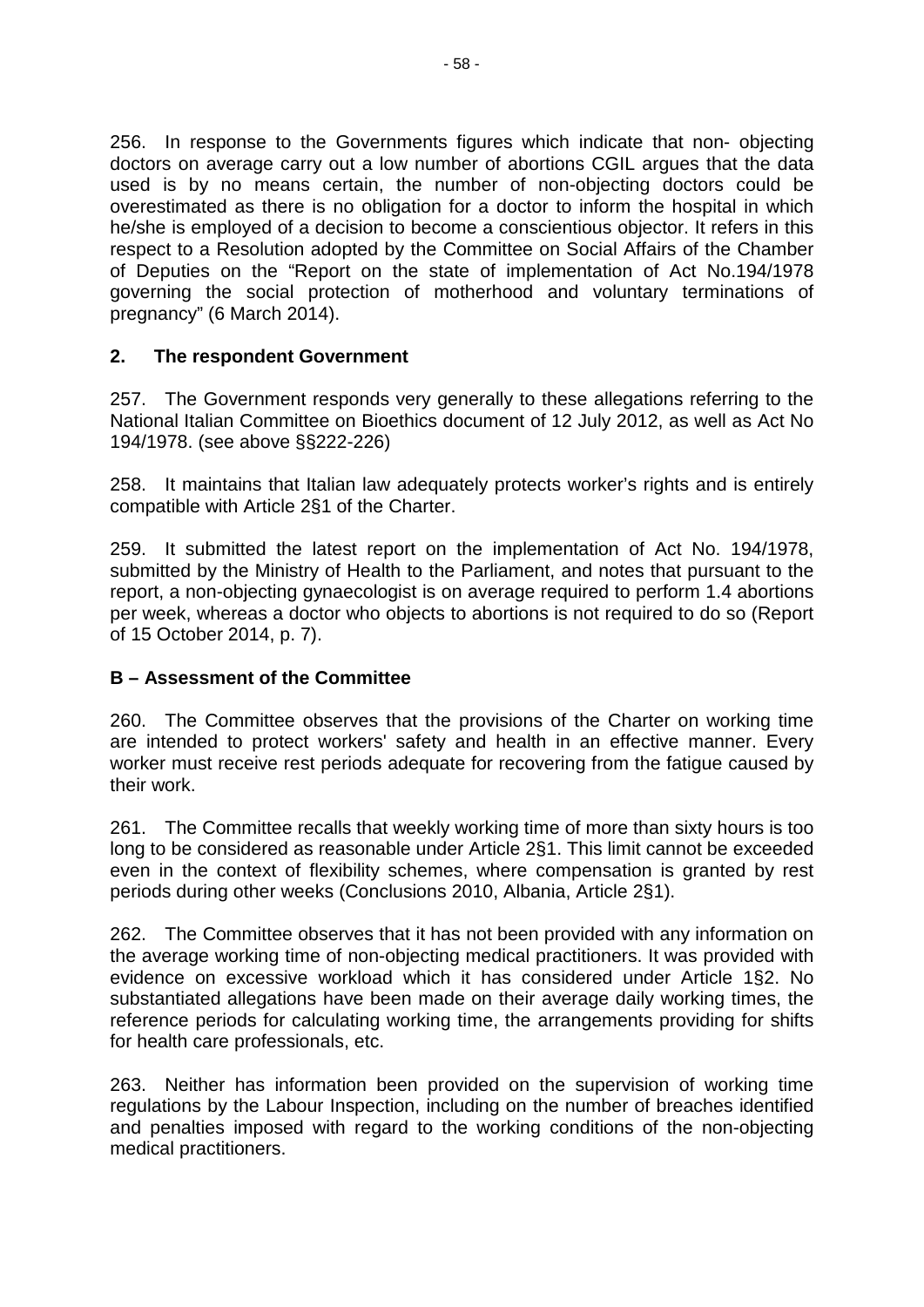264. In light of all the information available to it, the Committee finds that the allegations of CGIL are not supported by sufficient evidence and therefore holds that there is no violation of Article 2§1 of the Charter.

# **PART V: ALLEGED VIOLATION OF ARTICLE 3§3 OF THE CHARTER**

265. Article 3 of the Charter reads as follows:

#### **Article 3 – The right to safe and healthy working conditions**

Part I: "All workers have the right to safe and healthy working conditions."

Part II: "With a view to ensuring the effective exercise of the right to safe and healthy working conditions, the Parties undertake, in consultation with employers' and workers' organisations:

 $[\ldots]$ 

3. to provide for the enforcement of such regulations by measures of supervision;

[…]."

## **A – Arguments of the parties**

## **1. The complainant organisation**

266. CGIL alleges that, due to inadequate implementation of Section 9 of Act No. 194/1978 and high rates of objecting physicians and medical personnel, the few non-objecting medical practitioners available are left to perform the entire workload of all requested abortion procedures. The increased number of such procedures performed by non-objecting practitioners, their gradually repetitive character as well as working conditions involving overtime, work in isolation or without replacement, affect the physical and mental health of such practitioners, in breach of the right to safe and healthy working conditions enshrined in Article 3 of the Charter, read alone or in conjunction with the non-discrimination clause in Article E.

267. CGIL also contends that the extent of the damage to the health and safety of non-objecting medical practitioners, as well as the breach of Article 3 of the Charter, can be established on the basis of the frequency of performed abortion procedures, as deducted from figures on the number of objecting medical practitioners.

268. CGIL points at general difficulties in obtaining information and criticises the general data put forward by the Government as being unreliable or irrelevant.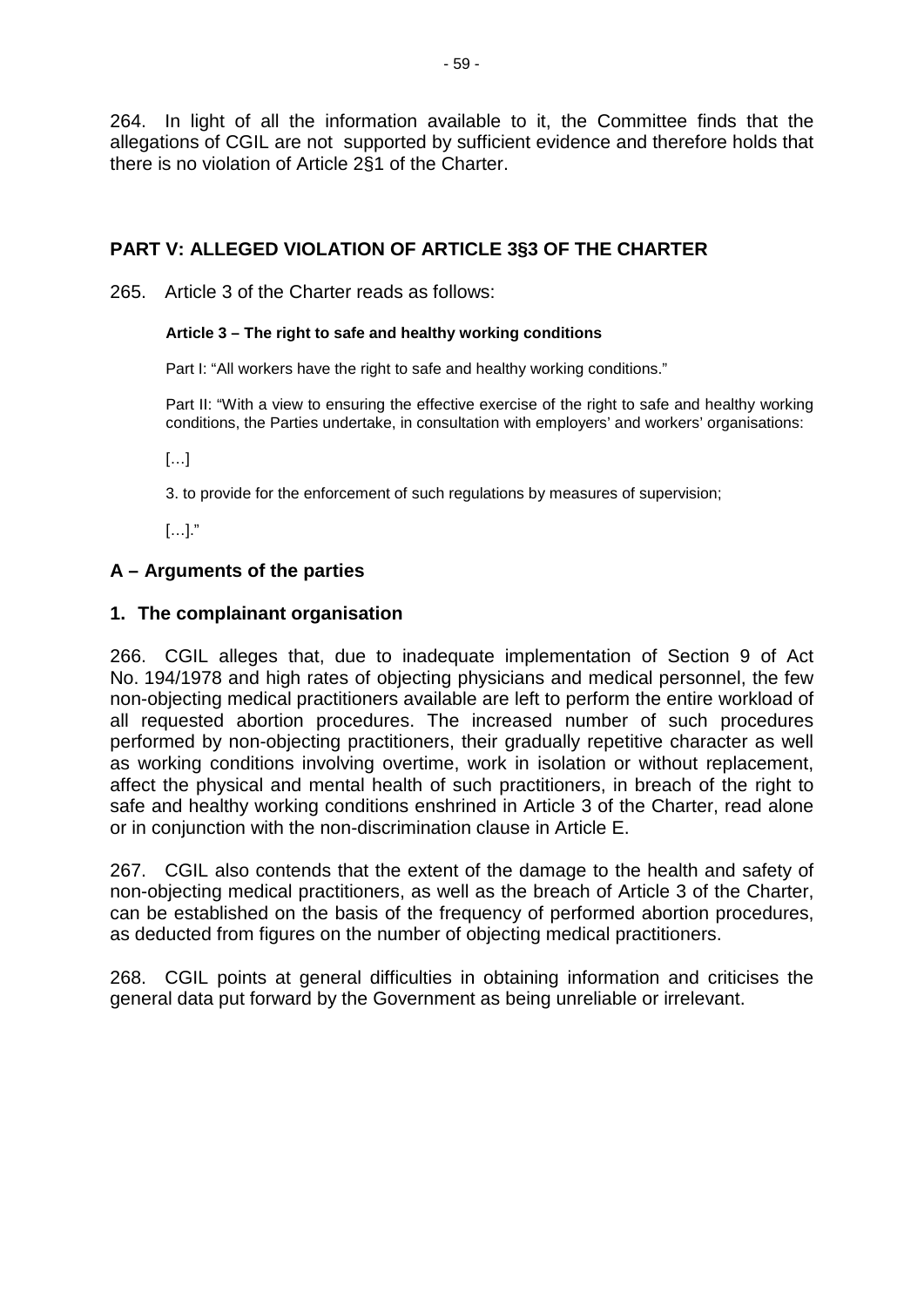## **2. The respondent Government**

269. The Government rejects the allegations of CGIL as being unsubstantiated and unfounded.

270. It does not directly address the issue of the health and safe working conditions of non-objecting medical practitioners. It maintains that the available data demonstrates that the rate of non-objecting medical practitioners to the number of abortion procedures is adequate.

271. The Government maintains that it is for the regions and the relevant medical establishments to ascertain the implementation of Act No. 194/1978.

272. It notes that according to the National Health Plan 2012-2013, the domestic health services are based on, inter alia, the systematic surveillance of situations, where the provision of health services is discontinued.

273. The Government's commitment to the implementation of Act No. 194/1978 is furthermore attested by the annual reports it submits to the Parliament on the implementation of the Act.

## **B – Assessment of the Committee**

274. Under Article 3 of the Charter, CGIL mainly refers to the necessity of effectively supervising the implementation of the relevant legal framework on occupational health and safety. Therefore the Committee decides to review of the situation under Article 3§3 of the Charter.

275. The Committee notes that Article 3 grants everyone the right to safe and healthy working conditions. This right stems directly from the right to personal integrity (Conclusions I, Statement of interpretation of Article 3, p. 22).

276. In accepting Article 3, States have undertaken to guarantee individuals' right to physical and mental integrity at work. The Committee recalls that the conformity with the Charter "cannot be ensured solely by the operation of legislation if this is not effectively applied and rigorously supervised" (International Commission of Jurists v. Portugal, Complaint No. 1/1998, decision on the merits of 9 September 1999, §32; Conclusions 2004, Spain, Article 3§3).

277. However, the Committee is able to assess the development of the situation only if it is provided with statistics on the number of establishments receiving inspection visits and the number of persons they employ, as well as up-to-date figures on the staffing of the labour inspectorate and the number of visits carried out, breaches found and penalties imposed (Conclusions 2004, Spain, Article 3§3). The Committee also needs to know the proportion of workers covered by inspections compared with the total workforce (Conclusions 2007, Luxembourg, Article 3§3).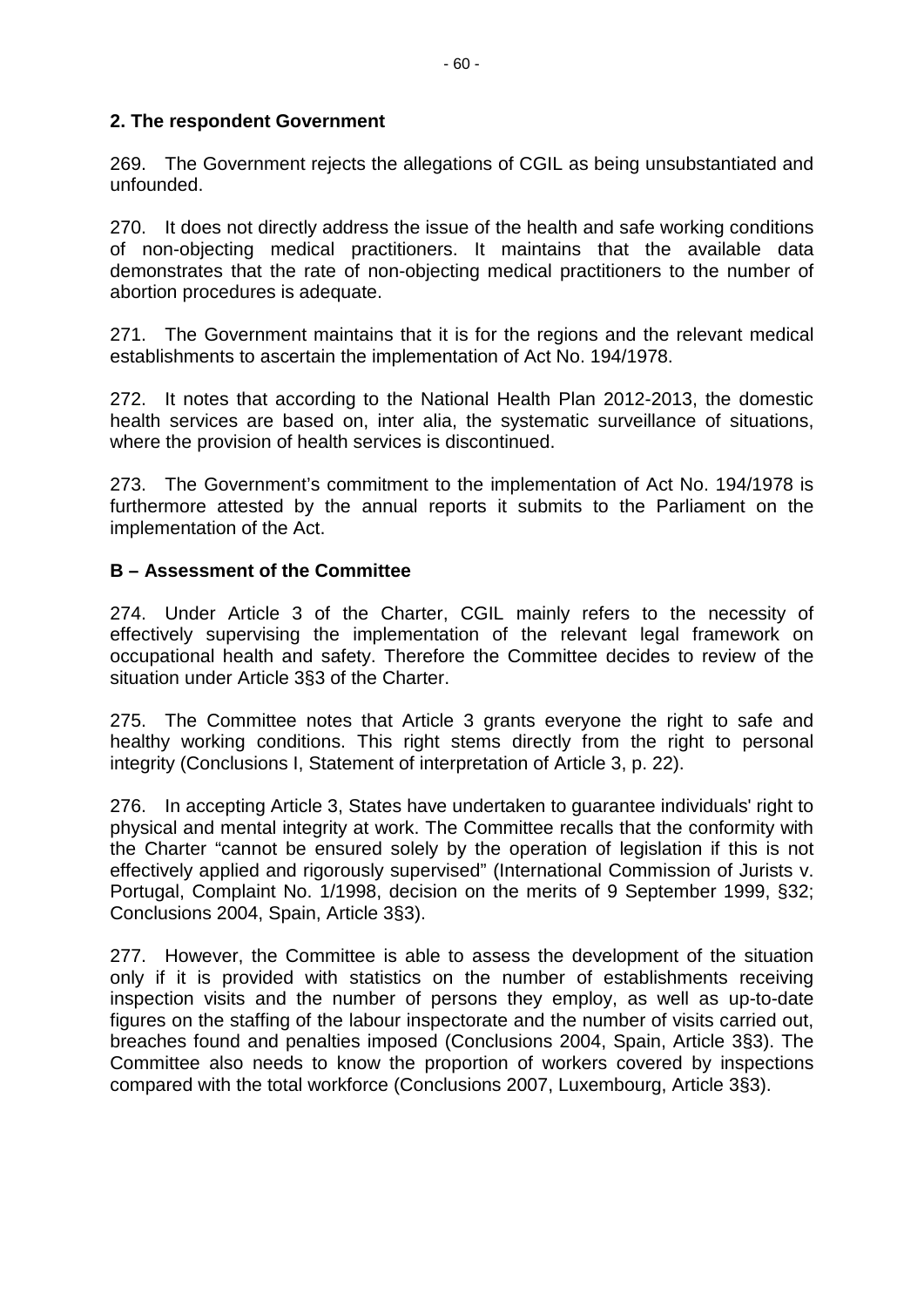278. As concerns the current complaint, the Committee notes that CGIL has provided evidence by LAIGA and direct testimonies from non- objecting medical practitioners which indicates that their working environment and conditions may affect their health and safety at work. However the Committee notes that this evidence is largely anecdotal.

279. Further the Committee notes that despite the above information, the allegations made under Article 3 of the Charter relate to the enforcement and monitoring of any national regulations on the right to safe and healthy working conditions with regard to the non-objecting medical personnel in particular.

280. No specific information has been provided by either party, on the enforcement or failure to do so of the relevant health and safety provisions.

281. In light of all the information available to it, the Committee finds that the allegations of CGIL are not supported by sufficient evidence and therefore holds that there is no violation of Article 3§3 of the Charter.

# **PART VI: ALLEGED VIOLATION OF ARTICLE 26§2 OF THE CHARTER**

282. Article 26§2 of the Charter reads as follows:

#### **Article 26 – The right to dignity at work**

Part I: "All workers have the right to dignity at work."

Part II: "With a view to ensuring the effective exercise of the right of all workers to protection of their dignity at work, the Parties undertake, in consultation with employers' and workers' organisations:

[…]

2. to promote awareness, information and prevention of recurrent reprehensible or distinctly negative and offensive actions directed against individual workers in the workplace or in relation to work and to take all appropriate measures to protect workers from such conduct."

## **A – Arguments of the parties**

## **1. The complainant organisation**

283. CGIL alleges that, due to the inadequate application of Section 9 of Act No. 194/1978 and high rates of objecting medical practitioners, the few non-objecting practitioners available are left to perform the entire workload of all requested abortion procedures. This involves in particular more and repeated abortion procedures that often are outside the field of training and specialisation of non-objecting medical practitioners. The situation, CGIL contends, affects the career and dignity of nonobjecting physicians and medical personnel, in breach of the right to dignity at work enshrined in Article 26 of the Charter, read alone or in conjunction with the nondiscrimination clause in Article E.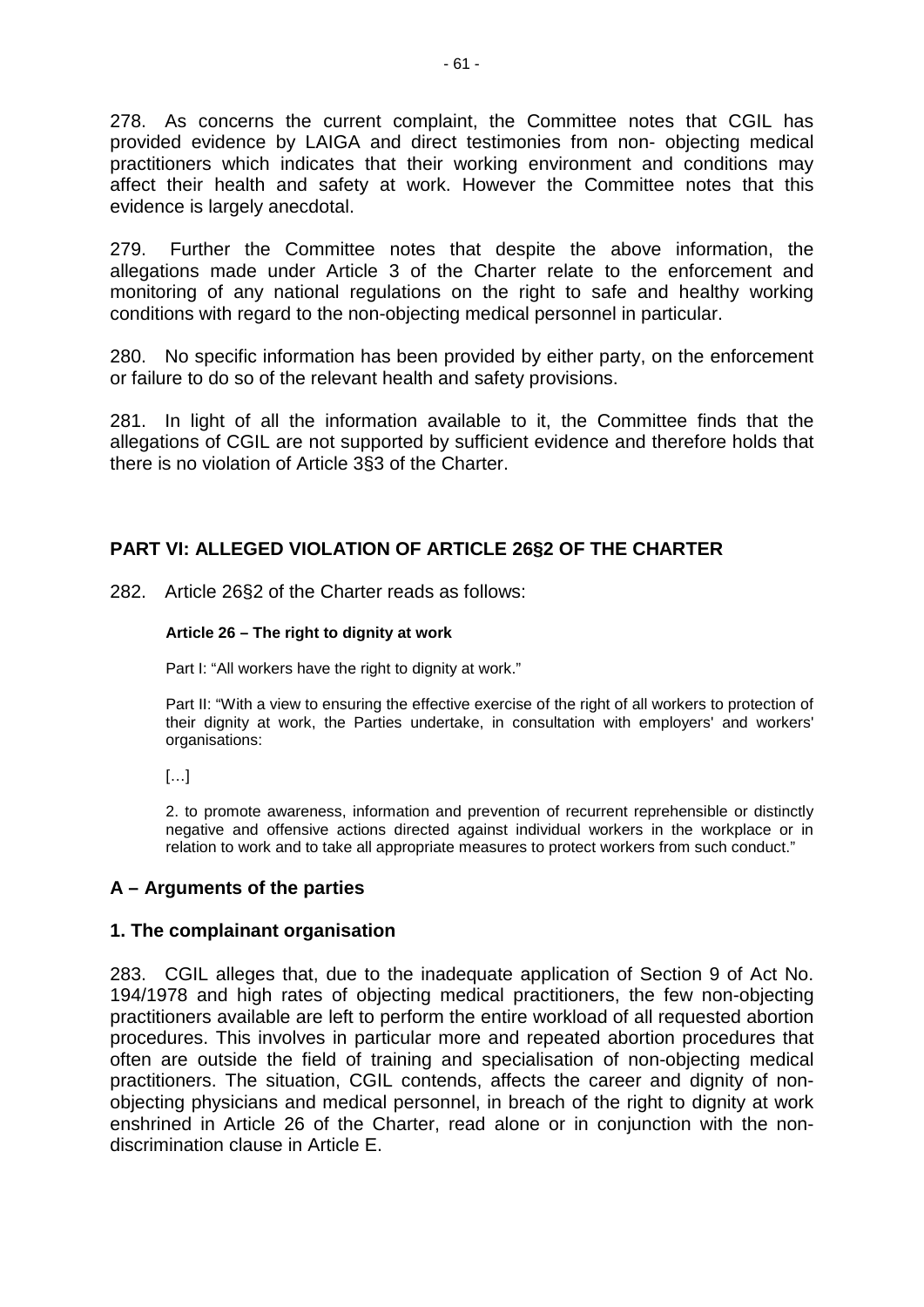284. CGIL points at general difficulties in obtaining information and criticises the general data put forward by the Government as being unreliable or irrelevant.

285. It provides direct testimony from non-objecting medical practitioners.

## **2. The respondent Government**

286. The Government rejects the allegations of the complainant organisation as being unsubstantiated and unfounded.

# **B – Information provided at the public hearing held on 7 September 2015**

# **1. The complainant organisation**

287. The representative of CGIL highlights again the difficulties of reporting behavior such as mobbing / harassment experienced by non objecting medical practitioners especially in light of the fact that the Italian legal system does not recognise "mobbing" as a specific criminal offence.

## **2. The Respondent Government**

288. The Italian representative underlined that medical practitioners in the public system were afforded the same protection as employees in the private system. Therefore a doctor who alleges he/she has been harassed may address a labour judge alleging mobbing or discrimination. The Italian legal order provides remedies for those who have been harassed.

# **C – Assessment of the Committee**

289. Under Article 26 of the Charter, CGIL refers to moral harassment and not to sexual harassment. The Committee consequently examines this allegation under the second paragraph of the Article.

290. The Committee recalls that, under Article 26§2, irrespective of admitted or perceived grounds, harassment creating a hostile working environment characterized by the adoption towards one or more persons of persistent behaviours which may undermine their dignity or harm their career shall be prohibited and repressed in the same way as acts of discrimination. And this is independently from the fact that not all harassment behaviors are acts of discrimination, except when this is presumed by law (Conclusions 2007, Statement of Interpretation of Article 26§2).

291. Article 26§2 requires the States Parties to take adequate preventive measures against moral harassment. In particular, they should inform workers about the nature of the behaviour in question and the available remedies (Conclusions 2010, Albania, Article 26§2; Conclusions 2007, Statement of Interpretation of Article 26§2). States parties are required to take all necessary preventive and compensatory measures to protect individual workers against recurrent reprehensible or distinctly negative and offensive actions directed against them at the workplace or in relation to their work,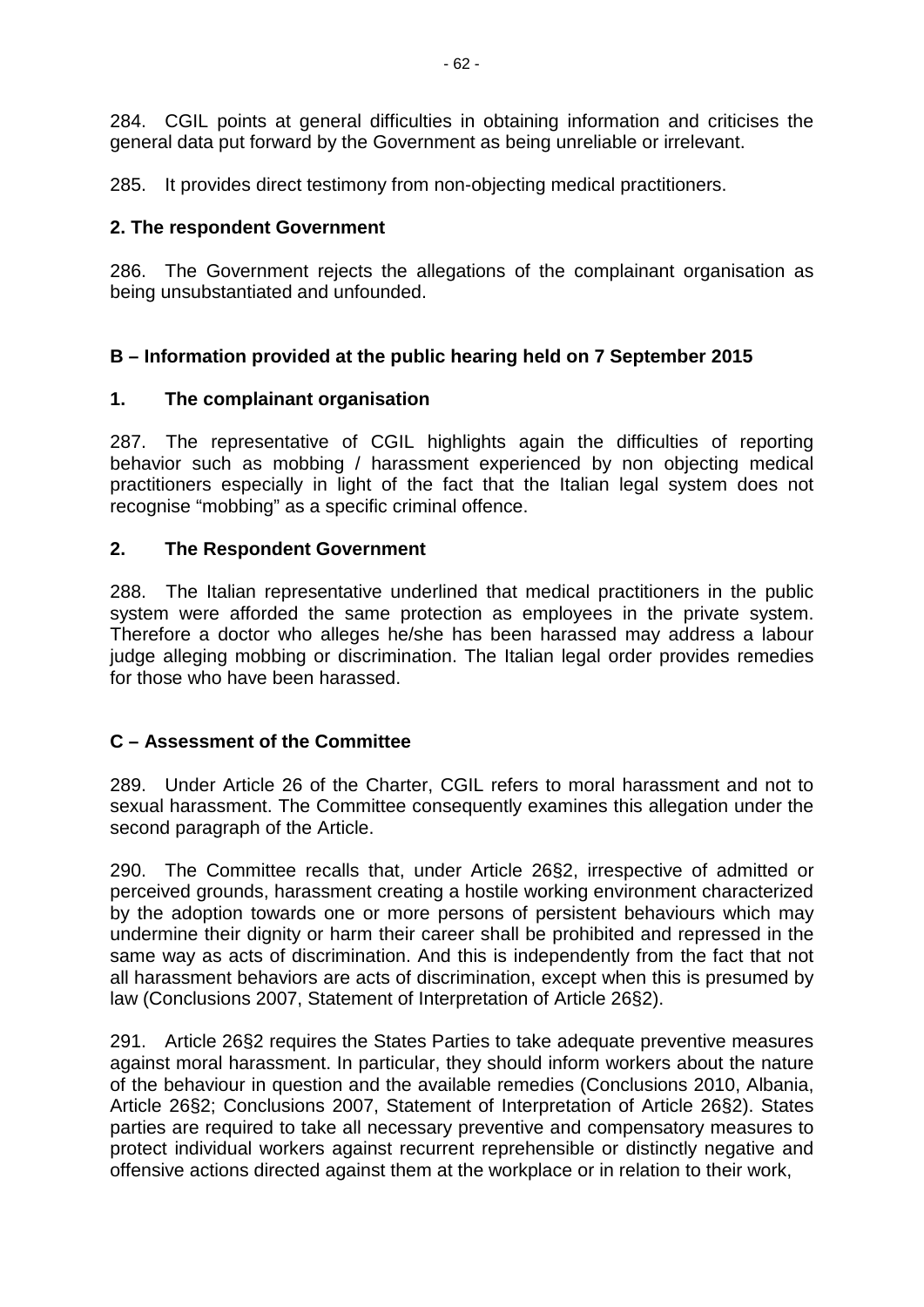292. The Committee recalls that it has further considered that, from the procedural standpoint, effective protection of employees may require a shift in the burden of proof to a certain extent, making it possible for a court to find in favour of the victim on the basis of sufficient prima facie evidence and the conviction of the judge or judges (Conclusions 2007, Statement of Interpretation of Article 26§2).

293. The Committee notes that it has found that the legal situation protecting persons from moral harassment at the workplace to be in conformity with the Charter (Conclusions 2014).

294. CGIL has provided examples of the moral harassment of non-objecting medical practitioners for example direct testimonies from medical practitioners and from LAIGA:

"The non-objectors are therefore placed under intense pressure to suspend the service, which sometimes takes oral rather than written form."

"Disregarding these pressures very often results in genuine "mobbing"."

295. The Committee also notes the following information:

"In addition, at the above-mentioned hearing by the Chamber of Deputies, Doctor *Scassellati*  further clarified "[w]e are 30 gynaecologists at St. Camillus, including the Chief Physician, of whom only three are non-objectors. Over the last four years we have been under continuous attack. We are the clinicians who have decided to defend a law of the state. Thus, in my opinion, conscientious objection constitutes the most serious aspect of the problem. We should talk about it, since those who terminate pregnancies are steadily decreasing and constantly have to justify their work".

296. The Committee observes that the Government does not refute the allegations of moral harassment in any way, for example by referring to preventive and reparatory means taken to protect individual non-objecting workers against such harassment. There is furthermore no indication on the practical application of the existing laws by the relevant authorities or courts that would provide the necessary protection in practice, nor of any policy measures.

297. The Committee regards the statements by non-objecting medical practitioners alleging moral harassment to be insufficient in themselves to ground a violation of the Charter, as they are largely anecdotal However the Committee considers that Article 26§2 of the Charter imposes positive obligations on states, to take preventative action to ensure moral harassment does not occur in particular in situations where harassment is likely. It therefore finds that the failure of the Government to take any preventative action, training or awareness raising to ensure the protection of nonobjecting medical practitioners amounts to a violation of Article 26§2 of the Charter

298. Therefore the Committee holds that there is a violation of Article 26§2 of the Charter.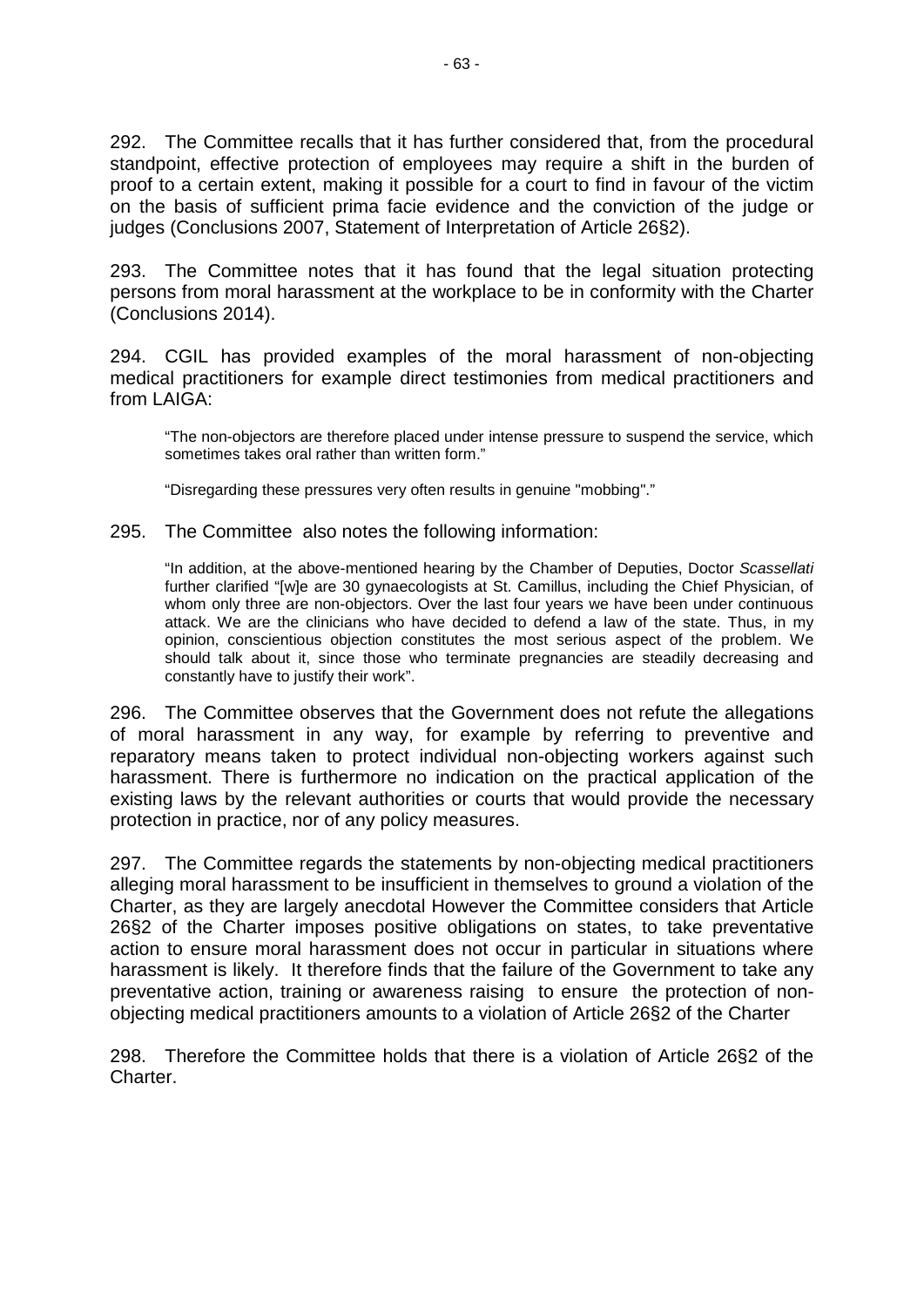## **PART VII: ALLEGED VIOLATION OF ARTICLE E READ IN CONJUNCTION WITH ARTICLE 2§1, 3§3 AND 26§2 OF THE CHARTER**

## **A – Arguments of the parties**

## **1. The complainant organisation**

299. CGIL argues that the situation complained of also amounts to a violation of Article E read in conjunction with Articles 2§1 (right to just conditions of work), 3§3 (right to safe and healthy working conditions) and 26§2 (right to dignity at work) of the Charter.

300. CGIL alleges that physicians and medical personnel suffer discrimination on the basis of whether they choose to exercise their right to conscientious objection or not. In particular, non-objecting personnel are placed in bad or unfavourable working conditions in comparison to objecting personnel, with regard to both the right to safe and healthy working conditions and to the right to dignity at work.

CGIL contends that such discrimination has no reasonable and objective grounds required by the case law of the Committee (e.g. *Association internationale Autisme-Europe* (AIAE) v. France, Complaint No. 13/2000, decision on the merits of 4 November 2003, §52). It considers such discrimination all the more unreasonable given that, as much as their limited workforce allows them to, non-objecting personnel are committed to the proper implementation of Section 9 of Act No. 194/1978.

## **2. The respondent Government**

301. The Government rejects the allegations as unsubstantiated and unfounded.

## **B – Assessment of the Committee**

302. The Committee holds in light of its findings above that no separate issue arises under Article E.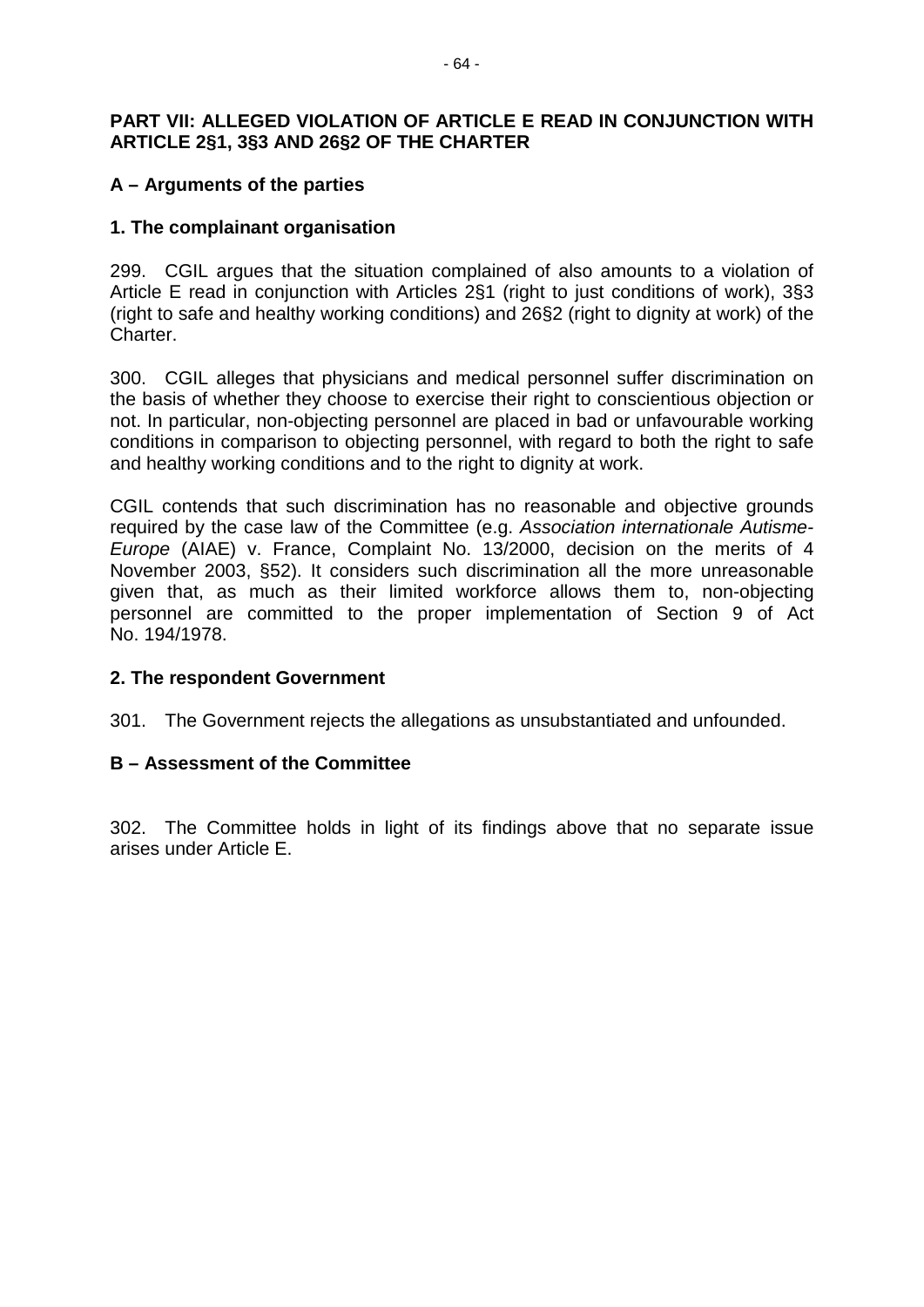### **CONCLUSION**

For these reasons, the Committee:

unanimously declares the complaint admissible

and concludes:

- unanimously that there is a violation of Article 11§1 of the Charter
- by 9 votes to 2, that there is a violation of Article E read in conjunction with Article 11 of the Charter
- by 6 votes to 5, that there is a violation of Article 1§2 of the Charter ; i) first ground
- unanimously that there is no violation of Article 1§2 of the Charter ii) second ground
- unanimously that there is no violation of Article 2§1 of the Charter
- unanimously, that there is no violation of Article 3§3 of the Charter
- By 7 to 4, that there is a violation of Article 26§2 of the Charter and
- unanimously no separate issue arises under Article E taken together with Article 2§1, 3§3 and 26§2 of the Charter

U. Kulies

Karin LUKAS **Rapporteur** 

Giuseppe PALMISANO President

M Brus

Régis BRILLAT Executive Secretary

In accordance with Rule 35§1 of the Rules of the Committee, a separate dissenting opinion of Giuseppe PALMISANO, joined by Lauri LEPPIK, Elena MACHULSKAYA Eliane CHEMLA and Raul CANOA USERA and a separate concurring opinion of Petros STANGOS are appended to this decision.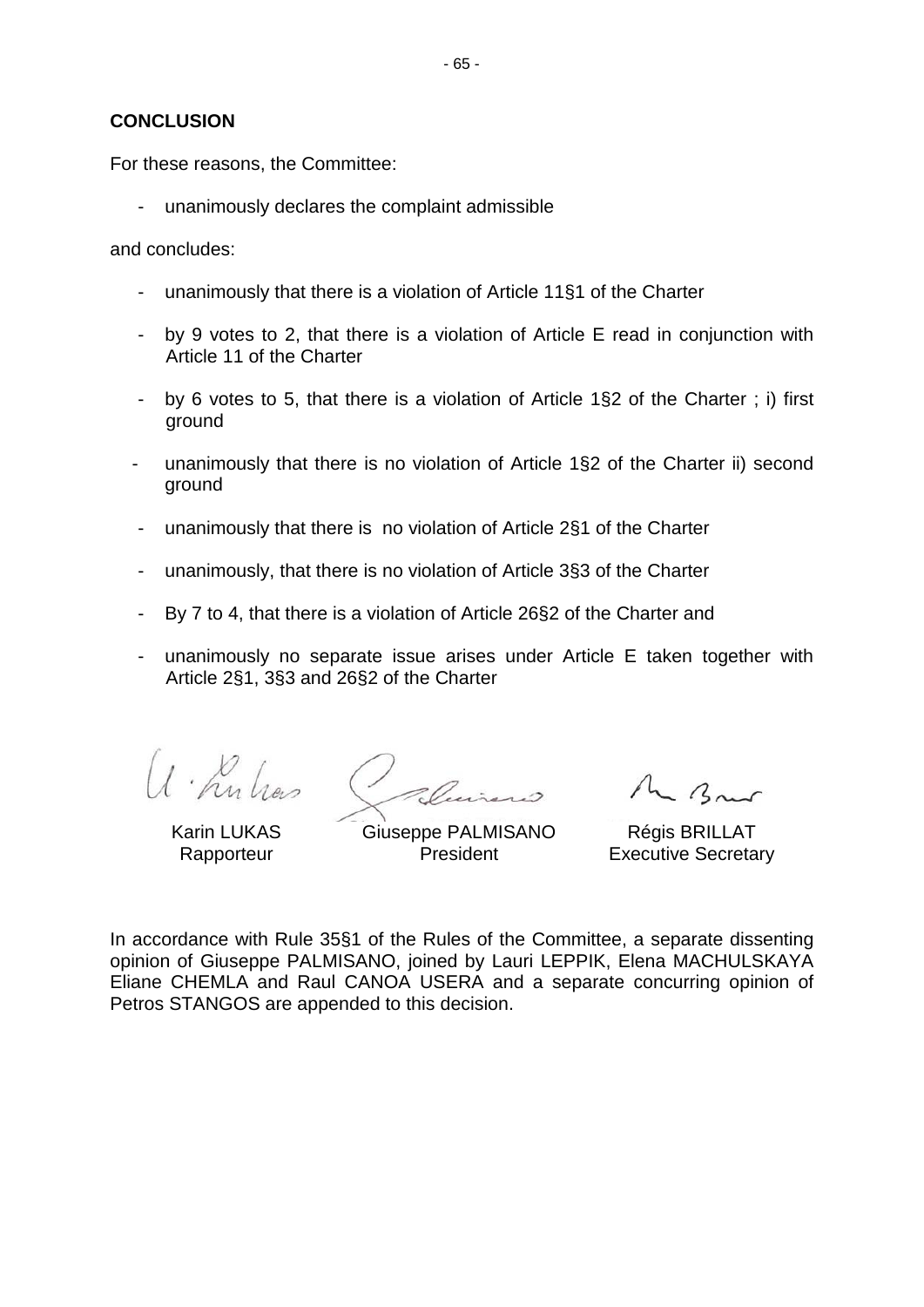### **SEPARATE DISSENTING OPINION OF GIUSEPPE PALMISANO JOINED BY LAURI LEPPIK, ELENA MACHULSKAYA, ELIANE CHEMLA AND RAUL CANOA USERA**

1. Article 1§2 requires the States having accepted it to effectively protect the right of workers to earn their living in an occupation freely entered upon. According to the Committee, this obligation requires *inter alia* the prohibition and elimination by States of such discriminatory acts that may occur in connection with employment conditions, in particular with regard to remuneration, training, promotion, transfer and dismissal (Conclusions XVI-1; 2002, Austria).

2. In this respect, the alleged disadvantages experienced by non-objecting doctors (i.e. lack of career opportunities, heavy workload and working conditions) for which some evidence has been supplied by the complainant organization (CGIL), do not properly fall, in my view, within the scope of the acts prohibited by Article 1§2 of the Charter, which are essentially related to remuneration, training, promotion, transfer and dismissal.

3. Furthermore, to the extent that certain of the alleged acts may be considered to fall within the scope of Article 1§2 of the Charter, the evidence put forward by CGIL is, in my view, largely anecdotal and is not sufficient to ground a finding of discrimination likely to affect the core of Article 1§2 of the Charter, that is the right of workers to earn their living in an occupation freely entered upon.

4. For the above reasons, I cannot share the decision adopted by the Committee, according to which Italy, insofar as the treatment of non-objecting medical doctors is concerned, would have infringed its obligation under Article 1§2 of the Charter to effectively protect the fundamental right of workers to earn their living in an occupation freely entered upon .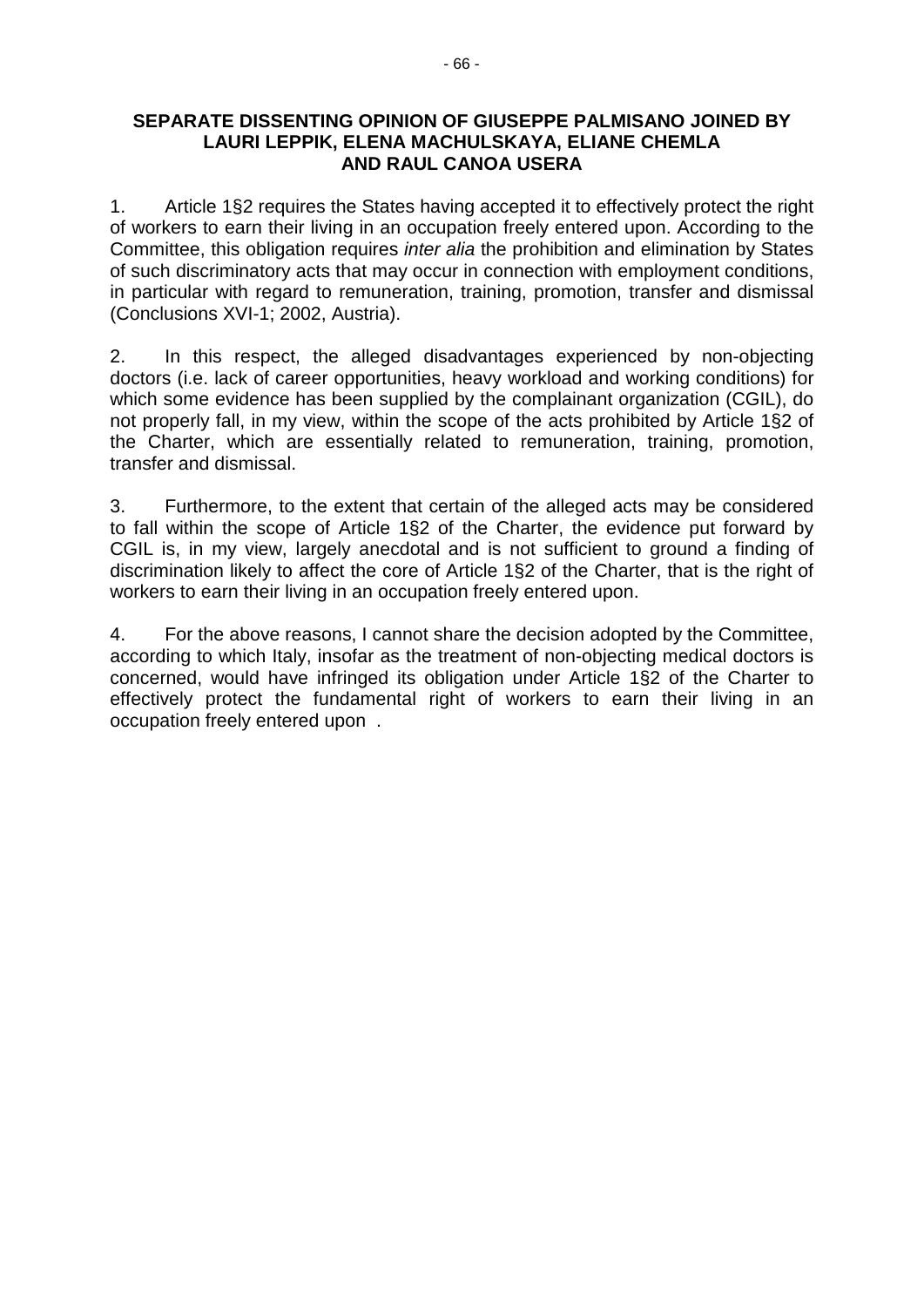### **SEPARATE CONCURRING OPINION OF PETROS STANGOS**

While I agree with the majority of the members of the Committee, who decided that there is a violation of Article E read in conjunction with Article 11 of the Charter, I did not concur with the legal reasoning behind the finding of a violation of the provisions in question. I am therefore obliged to file a separate concurring opinion.

In part II of its decision, the Committee mentions various grounds on which the Italian authorities' policy discriminated against women seeking access to abortion: place of residence (or, to quote the decision, "the area in which they live"), socio-economic status ("lower income groups"), gender, health status, public health and public order. In my view, the place of residence is the only ground of discrimination with which the Committee ought to have concerned itself, so that it could then ascertain whether the Italian authorities have applied it in practice.

In order for discrimination to be established, however, there must be one or more acts by public authorities which affect the material or non-material interests of the persons concerned, and two distinct individuals, such that it is possible to determine whether, through the act or acts in question, the authorities either treated one of these individuals differently from the other even though they were in a comparable situation, or treated them in the same way, even though their situations differed. As the Committee rightly points out in paragraph 209 of its decision, a group of people exists, who are homogenous in terms of their health status and who are also entitled to protection against discrimination, namely "pregnant women seeking to access abortion services". As I see it, however, this group can be further divided into two sub-groups. The first, whose defining feature is the fact that its members live in certain areas of the country, goes to hospitals where the presence on the staff of objecting gynaecologists does not prevent the relevant services from being provided in a timely and effective manner. The second sub-group, which is likewise by defined by the fact that its members live in other parts of the country, is made up of people who go to hospitals where the presence on the staff of objecting gynaecologists does in fact make it difficult for the pregnant women concerned to receive early and effective medical treatment. In my view, the Italian authorities, to the extent that they are not interested in adopting a policy that would address the shortcomings in health care provision for the people in the second of the sub-groups mentioned above, have opted for inaction, which is no different from their treatment of the pregnant women in the first sub-group (although in this instance, no public action was required, for the obvious reason that the pregnant women did not encounter any difficulties in accessing abortion services connected with the fact that there were objecting gynaecologists on the hospital staff). In my opinion, therefore, the Italian government, in according identical treatment to people in different situations, is in breach of Article E of the Charter and, by extension, Article 11 of the Charter, since the pregnant women are prevented from effectively exercising their right to protection of their health, enshrined in Part I of the Charter.